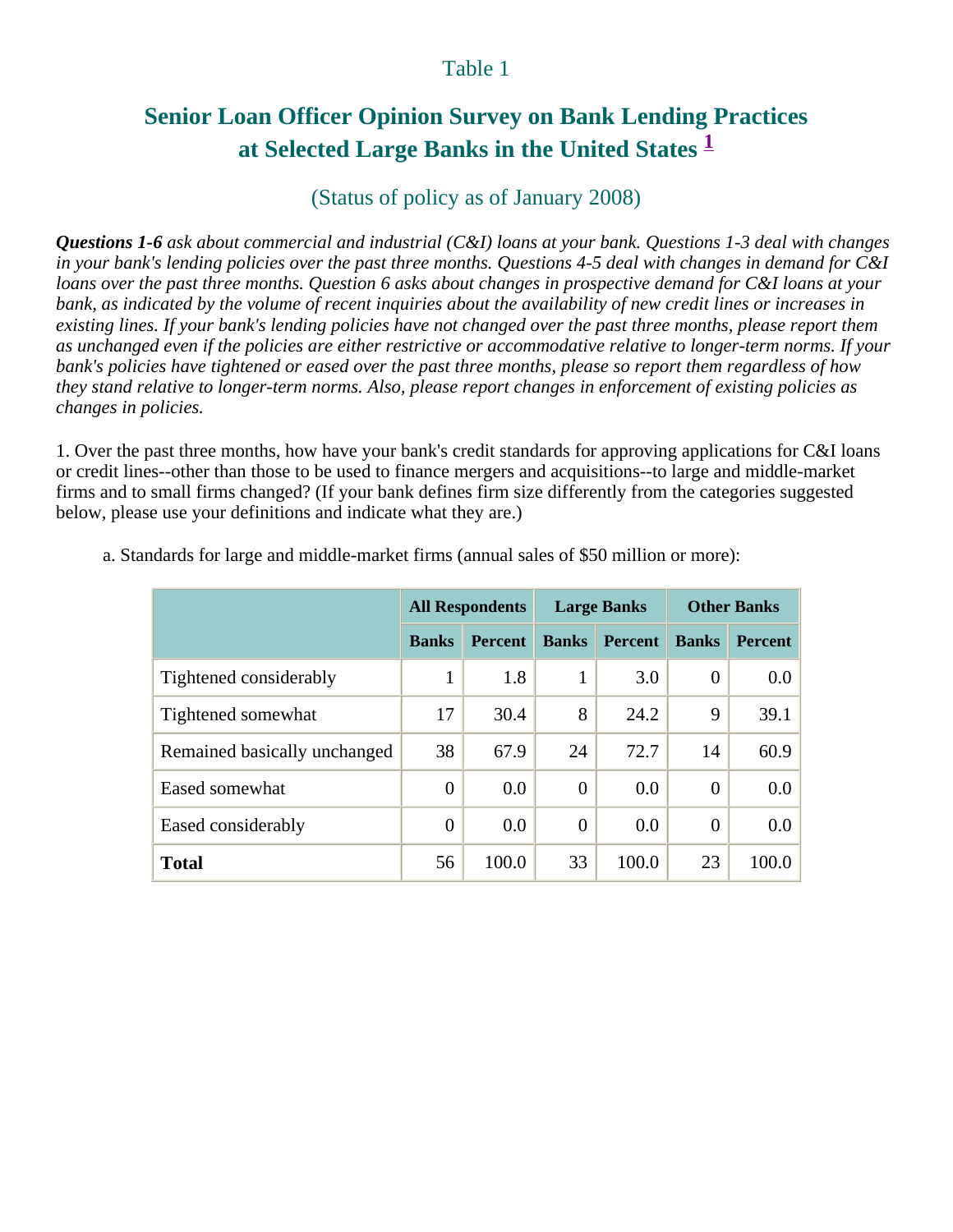|                              | <b>All Respondents</b> |                | <b>Large Banks</b> |                | <b>Other Banks</b> |                |
|------------------------------|------------------------|----------------|--------------------|----------------|--------------------|----------------|
|                              | <b>Banks</b>           | <b>Percent</b> | <b>Banks</b>       | <b>Percent</b> | <b>Banks</b>       | <b>Percent</b> |
| Tightened considerably       |                        | 1.8            |                    | 3.0            | $\overline{0}$     | $0.0\,$        |
| Tightened somewhat           | 16                     | 28.6           | 8                  | 24.2           | 8                  | 34.8           |
| Remained basically unchanged | 39                     | 69.6           | 24                 | 72.7           | 15                 | 65.2           |
| Eased somewhat               | $\overline{0}$         | 0.0            | $\overline{0}$     | 0.0            | $\overline{0}$     | 0.0            |
| Eased considerably           | $\theta$               | 0.0            | $\theta$           | 0.0            | $\overline{0}$     | 0.0            |
| <b>Total</b>                 | 56                     | 100.0          | 33                 | 100.0          | 23                 | 100.0          |

b. Standards for small firms (annual sales of less than \$50 million):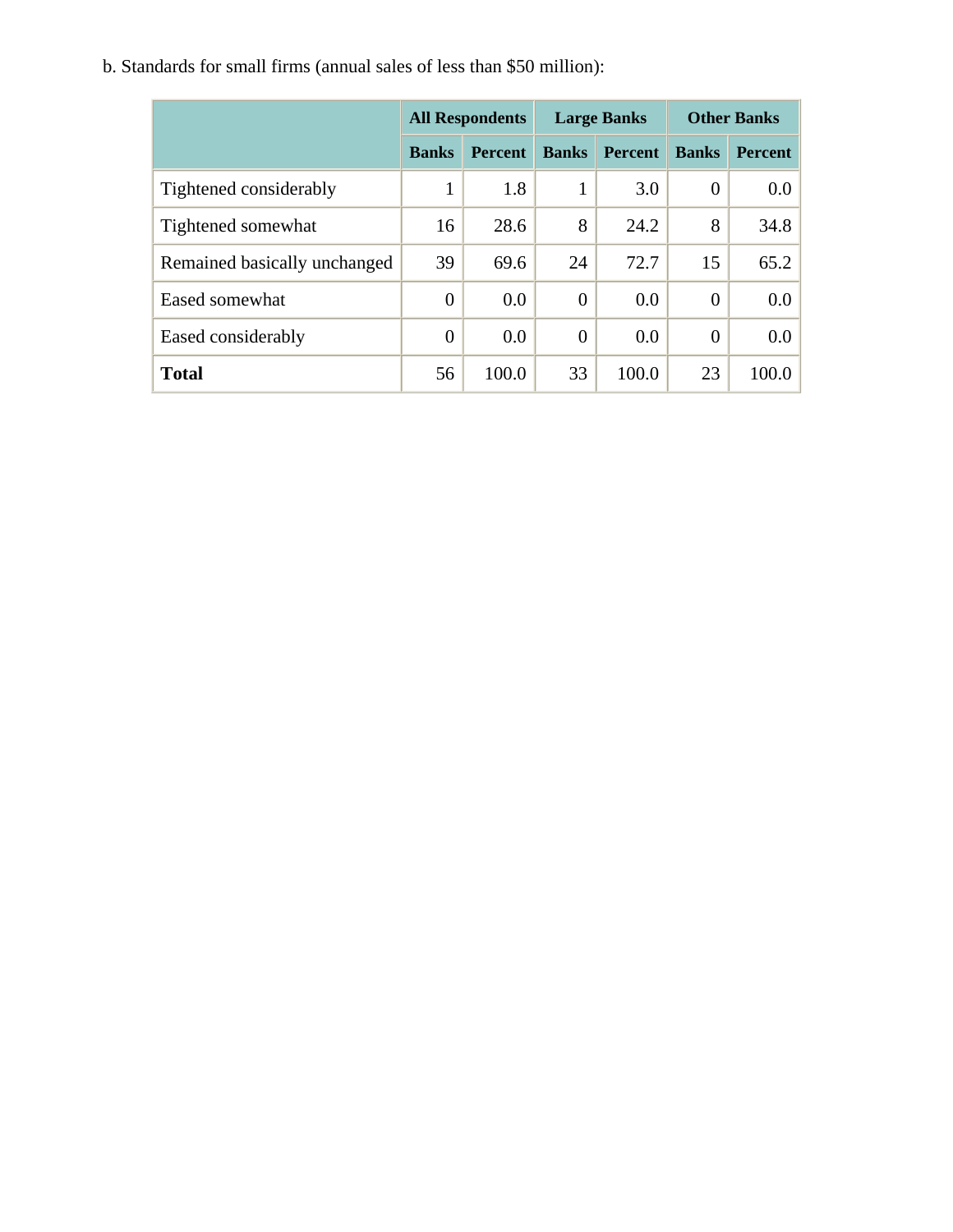2. For applications for C&I loans or credit lines--other than those to be used to finance mergers and acquisitions--from large and middle-market firms and from small firms that your bank currently is willing to approve, how have the terms of those loans changed over the past three months?

A. Terms for large and middle-market firms (annual sales of \$50 million or more):

a. Maximum size of credit lines:

|                              |                | <b>All Respondents</b> | <b>Large Banks</b> |                | <b>Other Banks</b> |                |
|------------------------------|----------------|------------------------|--------------------|----------------|--------------------|----------------|
|                              | <b>Banks</b>   | <b>Percent</b>         | <b>Banks</b>       | <b>Percent</b> | <b>Banks</b>       | <b>Percent</b> |
| Tightened considerably       | 1              | 1.8                    | $\overline{0}$     | 0.0            | 1                  | 4.5            |
| Tightened somewhat           | 11             | 20.0                   | 8                  | 24.2           | 3                  | 13.6           |
| Remained basically unchanged | 39             | 70.9                   | 22                 | 66.7           | 17                 | 77.3           |
| Eased somewhat               | $\overline{4}$ | 7.3                    | 3                  | 9.1            | 1                  | 4.5            |
| Eased considerably           | 0              | 0.0                    | $\Omega$           | 0.0            | $\theta$           | 0.0            |
| <b>Total</b>                 | 55             | 100.0                  | 33                 | 100.0          | 22                 | 100.0          |

b. Maximum maturity of loans or credit lines:

|                              | <b>All Respondents</b> |                |                | <b>Large Banks</b> | <b>Other Banks</b> |                |
|------------------------------|------------------------|----------------|----------------|--------------------|--------------------|----------------|
|                              | <b>Banks</b>           | <b>Percent</b> | <b>Banks</b>   | <b>Percent</b>     | <b>Banks</b>       | <b>Percent</b> |
| Tightened considerably       | $\overline{0}$         | 0.0            | $\overline{0}$ | 0.0                | $\overline{0}$     | 0.0            |
| Tightened somewhat           | 9                      | 16.4           | 7              | 21.2               | 2                  | 9.1            |
| Remained basically unchanged | 45                     | 81.8           | 26             | 78.8               | 19                 | 86.4           |
| Eased somewhat               | 1                      | 1.8            | $\overline{0}$ | 0.0                |                    | 4.5            |
| Eased considerably           | $\overline{0}$         | 0.0            | $\overline{0}$ | 0.0                | $\overline{0}$     | 0.0            |
| <b>Total</b>                 | 55                     | 100.0          | 33             | 100.0              | 22                 | 100.0          |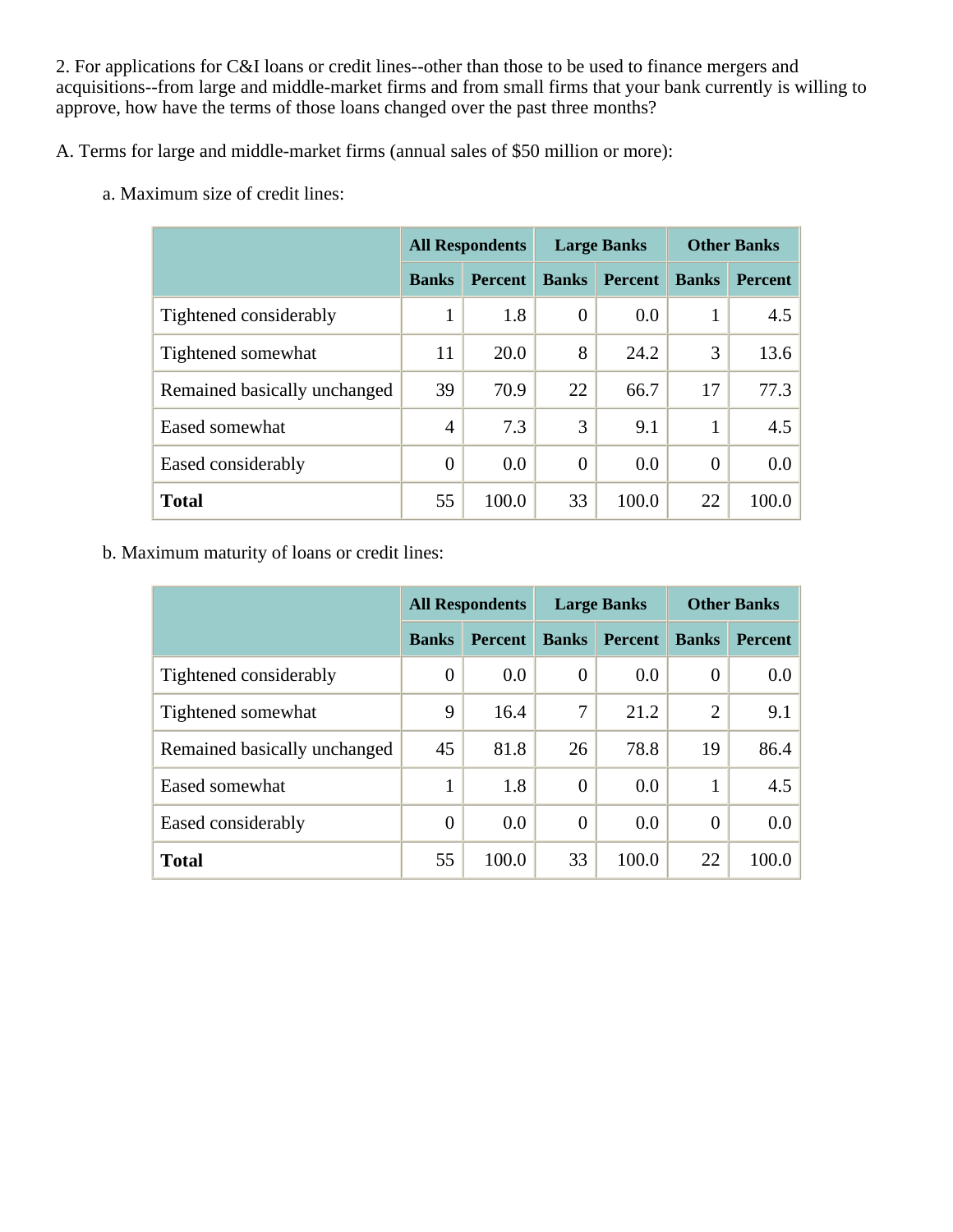## c. Costs of credit lines:

|                              | <b>All Respondents</b> |                | <b>Large Banks</b> |                | <b>Other Banks</b> |                  |
|------------------------------|------------------------|----------------|--------------------|----------------|--------------------|------------------|
|                              | <b>Banks</b>           | <b>Percent</b> | <b>Banks</b>       | <b>Percent</b> | <b>Banks</b>       | <b>Percent</b>   |
| Tightened considerably       | 3                      | 5.5            | 2                  | 6.1            |                    | 4.5              |
| Tightened somewhat           | 22                     | 40.0           | 13                 | 39.4           | 9                  | 40.9             |
| Remained basically unchanged | 29                     | 52.7           | 17                 | 51.5           | 12                 | 54.5             |
| Eased somewhat               | 1                      | 1.8            | 1                  | 3.0            | $\theta$           | 0.0 <sub>1</sub> |
| Eased considerably           | $\overline{0}$         | 0.0            | $\overline{0}$     | 0.0            | $\theta$           | 0.0 <sub>1</sub> |
| <b>Total</b>                 | 55                     | 100.0          | 33                 | 100.0          | 22                 | 100.0            |

d. Spreads of loan rates over your bank's cost of funds (wider spreads=tightened, narrower spreads=eased):

|                              | <b>All Respondents</b> |                | <b>Large Banks</b> |                | <b>Other Banks</b> |                |
|------------------------------|------------------------|----------------|--------------------|----------------|--------------------|----------------|
|                              | <b>Banks</b>           | <b>Percent</b> | <b>Banks</b>       | <b>Percent</b> | <b>Banks</b>       | <b>Percent</b> |
| Tightened considerably       | $\overline{2}$         | 3.6            | $\overline{2}$     | 6.1            | $\overline{0}$     | 0.0            |
| Tightened somewhat           | 25                     | 45.5           | 14                 | 42.4           | 11                 | 50.0           |
| Remained basically unchanged | 25                     | 45.5           | 15                 | 45.5           | 10                 | 45.5           |
| Eased somewhat               | 3                      | 5.5            | $\overline{2}$     | 6.1            |                    | 4.5            |
| Eased considerably           | $\overline{0}$         | 0.0            | $\theta$           | 0.0            | $\theta$           | 0.0            |
| <b>Total</b>                 | 55                     | 100.0          | 33                 | 100.0          | 22                 | 100.0          |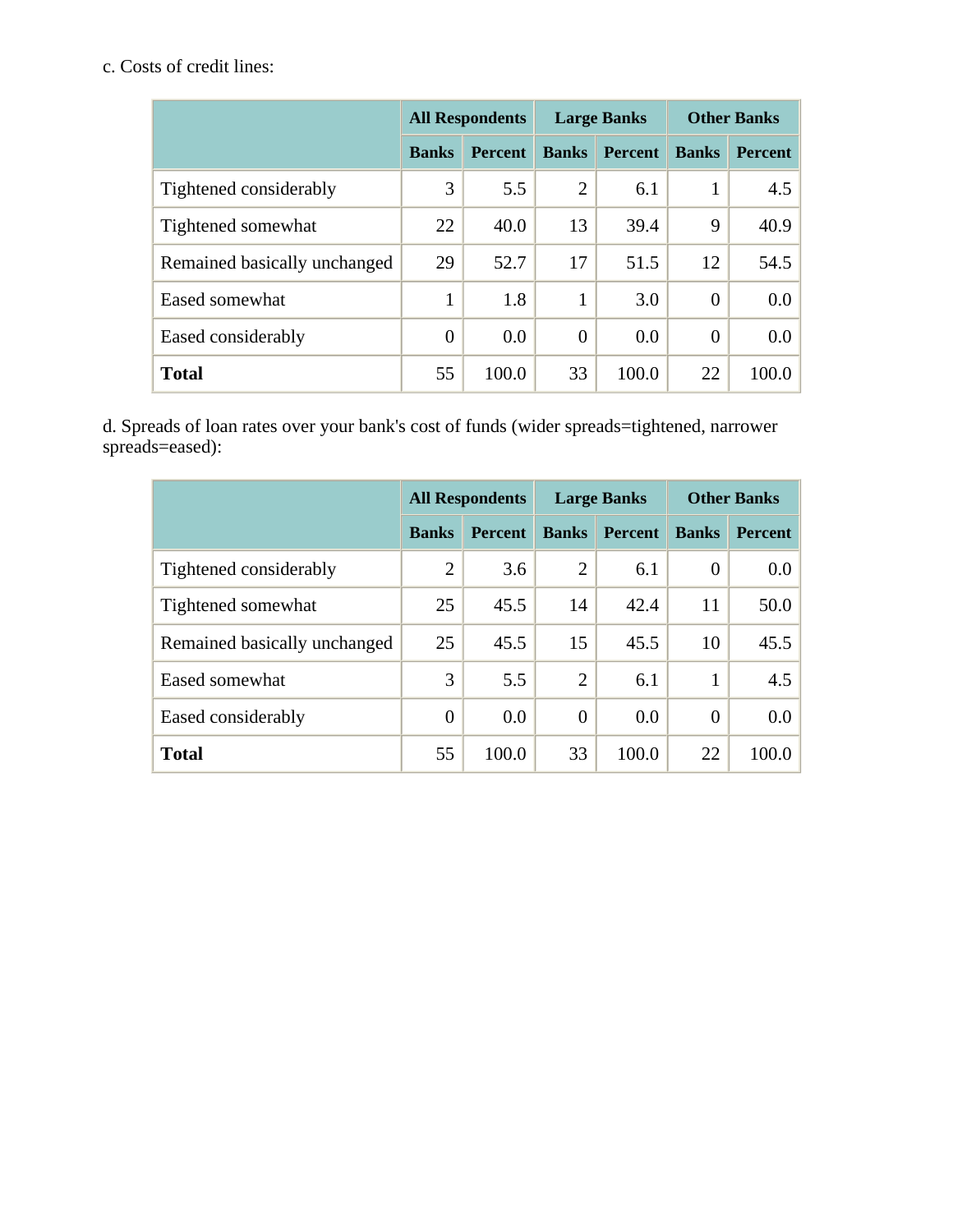e. Premiums charged on riskier loans:

|                              | <b>All Respondents</b> |                |                | <b>Large Banks</b> | <b>Other Banks</b> |                |
|------------------------------|------------------------|----------------|----------------|--------------------|--------------------|----------------|
|                              | <b>Banks</b>           | <b>Percent</b> | <b>Banks</b>   | <b>Percent</b>     | <b>Banks</b>       | <b>Percent</b> |
| Tightened considerably       | 5                      | 9.1            | 4              | 12.1               |                    | 4.5            |
| Tightened somewhat           | 24                     | 43.6           | 15             | 45.5               | 9                  | 40.9           |
| Remained basically unchanged | 25                     | 45.5           | 14             | 42.4               | 11                 | 50.0           |
| Eased somewhat               | 1                      | 1.8            | $\theta$       | 0.0                |                    | 4.5            |
| Eased considerably           | $\overline{0}$         | 0.0            | $\overline{0}$ | 0.0                | $\theta$           | 0.0            |
| <b>Total</b>                 | 55                     | 100.0          | 33             | 100.0              | 22                 | 100.0          |

f. Loan covenants:

|                              | <b>All Respondents</b> |                | <b>Large Banks</b> |                | <b>Other Banks</b> |                |
|------------------------------|------------------------|----------------|--------------------|----------------|--------------------|----------------|
|                              | <b>Banks</b>           | <b>Percent</b> | <b>Banks</b>       | <b>Percent</b> | <b>Banks</b>       | <b>Percent</b> |
| Tightened considerably       | 1                      | 1.8            | $\theta$           | 0.0            |                    | 4.5            |
| Tightened somewhat           | 16                     | 29.1           | 10                 | 30.3           | 6                  | 27.3           |
| Remained basically unchanged | 38                     | 69.1           | 23                 | 69.7           | 15                 | 68.2           |
| Eased somewhat               | $\overline{0}$         | 0.0            | $\theta$           | 0.0            | $\overline{0}$     | 0.0            |
| Eased considerably           | $\theta$               | 0.0            | $\overline{0}$     | 0.0            | $\theta$           | 0.0            |
| <b>Total</b>                 | 55                     | 100.0          | 33                 | 100.0          | 22                 | 100.0          |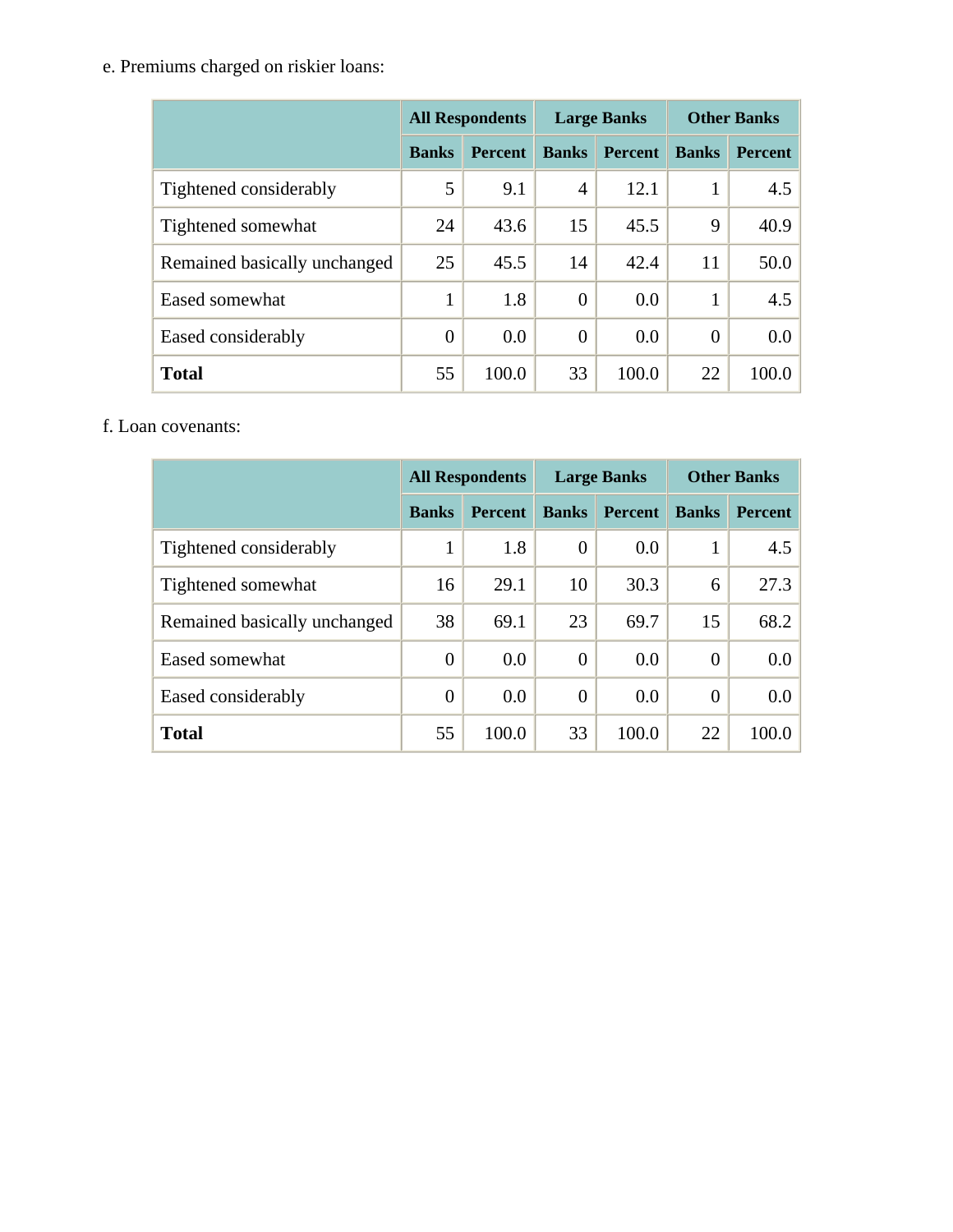g. Collateralization requirements:

|                              | <b>All Respondents</b> |                | <b>Large Banks</b> |                | <b>Other Banks</b> |                |
|------------------------------|------------------------|----------------|--------------------|----------------|--------------------|----------------|
|                              | <b>Banks</b>           | <b>Percent</b> | <b>Banks</b>       | <b>Percent</b> | <b>Banks</b>       | <b>Percent</b> |
| Tightened considerably       | 1                      | 1.8            | $\overline{0}$     | 0.0            |                    | 4.5            |
| Tightened somewhat           | 9                      | 16.4           | 6                  | 18.2           | 3                  | 13.6           |
| Remained basically unchanged | 44                     | 80.0           | 27                 | 81.8           | 17                 | 77.3           |
| Eased somewhat               | 1                      | 1.8            | $\overline{0}$     | 0.0            |                    | 4.5            |
| Eased considerably           | $\overline{0}$         | 0.0            | $\theta$           | 0.0            | $\overline{0}$     | 0.0            |
| <b>Total</b>                 | 55                     | 100.0          | 33                 | 100.0          | 22                 | 100.0          |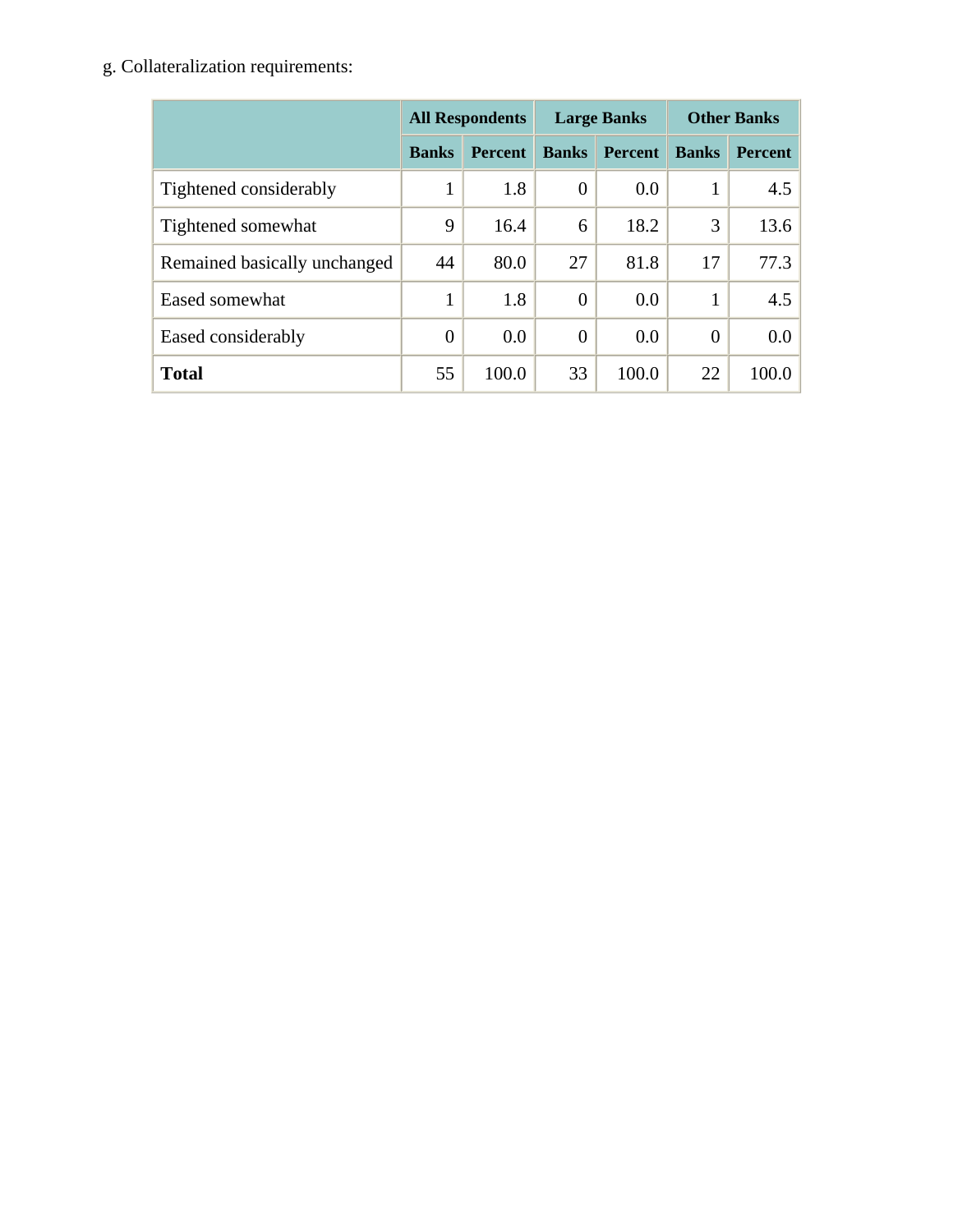- B. Terms for small firms (annual sales of less than \$50 million):
	- a. Maximum size of credit lines:

|                              | <b>All Respondents</b> |                |              | <b>Large Banks</b> | <b>Other Banks</b> |                |  |
|------------------------------|------------------------|----------------|--------------|--------------------|--------------------|----------------|--|
|                              | <b>Banks</b>           | <b>Percent</b> | <b>Banks</b> | <b>Percent</b>     | <b>Banks</b>       | <b>Percent</b> |  |
| Tightened considerably       | 1                      | 1.9            | $\theta$     | 0.0                |                    | 4.8            |  |
| Tightened somewhat           | 10                     | 18.5           | 6            | 18.2               | $\overline{4}$     | 19.0           |  |
| Remained basically unchanged | 41                     | 75.9           | 26           | 78.8               | 15                 | 71.4           |  |
| Eased somewhat               | $\overline{2}$         | 3.7            |              | 3.0                |                    | 4.8            |  |
| Eased considerably           | $\overline{0}$         | 0.0            | $\Omega$     | 0.0                | 0                  | 0.0            |  |
| <b>Total</b>                 | 54                     | 100.0          | 33           | 100.0              | 21                 | 100.0          |  |

b. Maximum maturity of loans or credit lines:

|                              | <b>All Respondents</b> |                | <b>Large Banks</b> |                | <b>Other Banks</b> |                |
|------------------------------|------------------------|----------------|--------------------|----------------|--------------------|----------------|
|                              | <b>Banks</b>           | <b>Percent</b> | <b>Banks</b>       | <b>Percent</b> | <b>Banks</b>       | <b>Percent</b> |
| Tightened considerably       | $\theta$               | 0.0            | $\overline{0}$     | 0.0            | 0                  | $0.0\,$        |
| Tightened somewhat           | 5                      | 9.1            | 3                  | 9.1            | $\overline{2}$     | 9.1            |
| Remained basically unchanged | 49                     | 89.1           | 30                 | 90.9           | 19                 | 86.4           |
| Eased somewhat               |                        | 1.8            | $\overline{0}$     | 0.0            |                    | 4.5            |
| Eased considerably           | $\overline{0}$         | 0.0            | $\overline{0}$     | 0.0            | $\overline{0}$     | 0.0            |
| <b>Total</b>                 | 55                     | 100.0          | 33                 | 100.0          | 22                 | 100.0          |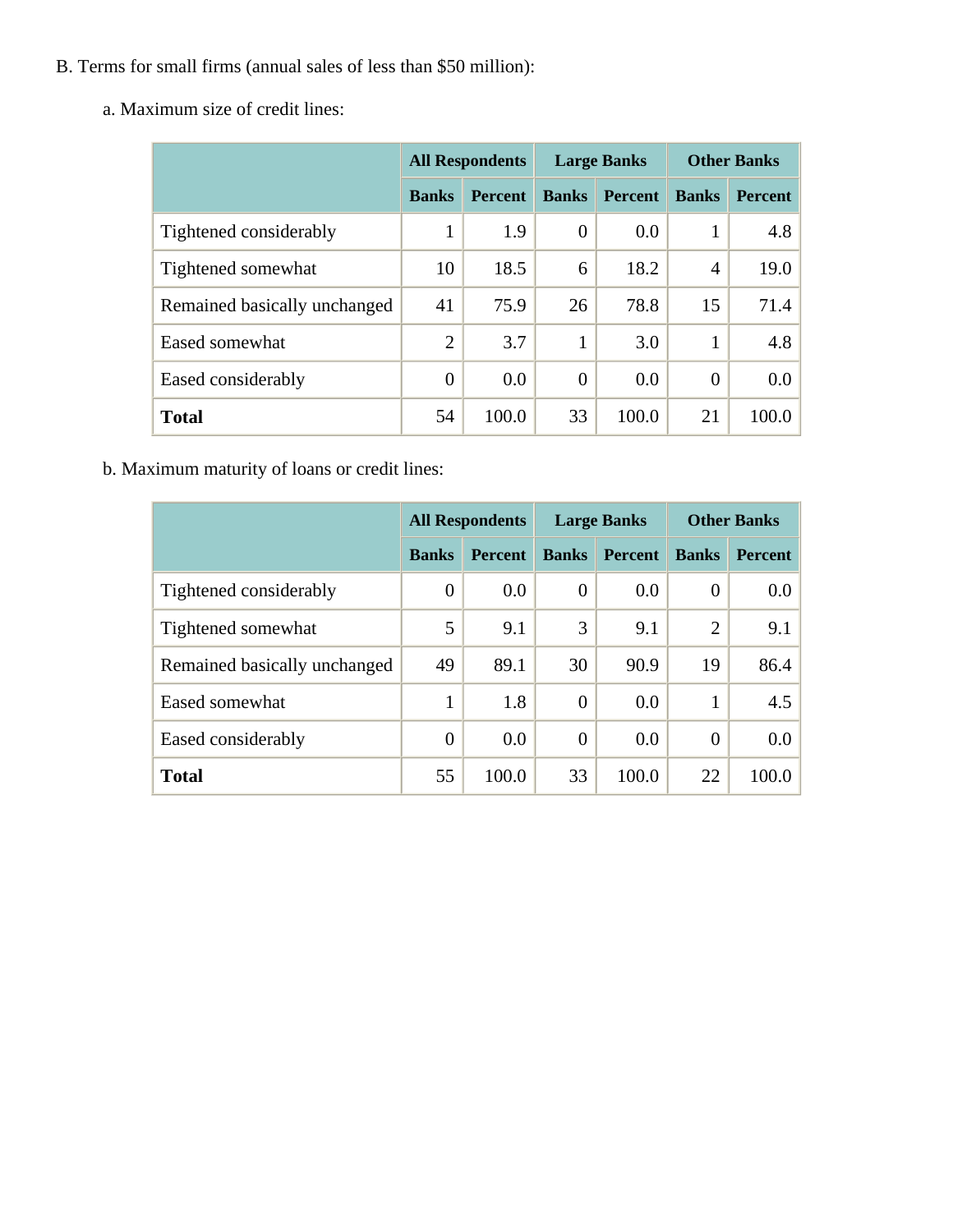## c. Costs of credit lines:

|                              | <b>All Respondents</b> |                | <b>Large Banks</b> |                | <b>Other Banks</b> |                  |
|------------------------------|------------------------|----------------|--------------------|----------------|--------------------|------------------|
|                              | <b>Banks</b>           | <b>Percent</b> | <b>Banks</b>       | <b>Percent</b> | <b>Banks</b>       | <b>Percent</b>   |
| Tightened considerably       | $\overline{2}$         | 3.6            | 2                  | 6.1            | $\theta$           | 0.0 <sub>1</sub> |
| Tightened somewhat           | 20                     | 36.4           | 12                 | 36.4           | 8                  | 36.4             |
| Remained basically unchanged | 32                     | 58.2           | 18                 | 54.5           | 14                 | 63.6             |
| Eased somewhat               | 1                      | 1.8            | 1                  | 3.0            | $\theta$           | 0.0 <sub>1</sub> |
| Eased considerably           | $\overline{0}$         | 0.0            | $\overline{0}$     | 0.0            | $\theta$           | 0.0 <sub>1</sub> |
| <b>Total</b>                 | 55                     | 100.0          | 33                 | 100.0          | 22                 | 100.0            |

d. Spreads of loan rates over your bank's cost of funds (wider spreads=tightened, narrower spreads=eased):

|                              | <b>All Respondents</b> |                |                | <b>Large Banks</b> | <b>Other Banks</b> |                |  |
|------------------------------|------------------------|----------------|----------------|--------------------|--------------------|----------------|--|
|                              | <b>Banks</b>           | <b>Percent</b> | <b>Banks</b>   | <b>Percent</b>     | <b>Banks</b>       | <b>Percent</b> |  |
| Tightened considerably       | 3                      | 5.5            | $\overline{2}$ | 6.1                |                    | 4.5            |  |
| Tightened somewhat           | 21                     | 38.2           | 11             | 33.3               | 10                 | 45.5           |  |
| Remained basically unchanged | 29                     | 52.7           | 19             | 57.6               | 10                 | 45.5           |  |
| Eased somewhat               | $\overline{2}$         | 3.6            | 1              | 3.0                |                    | 4.5            |  |
| Eased considerably           | $\overline{0}$         | 0.0            | $\theta$       | 0.0                | $\theta$           | 0.0            |  |
| <b>Total</b>                 | 55                     | 100.0          | 33             | 100.0              | 22                 | 100.0          |  |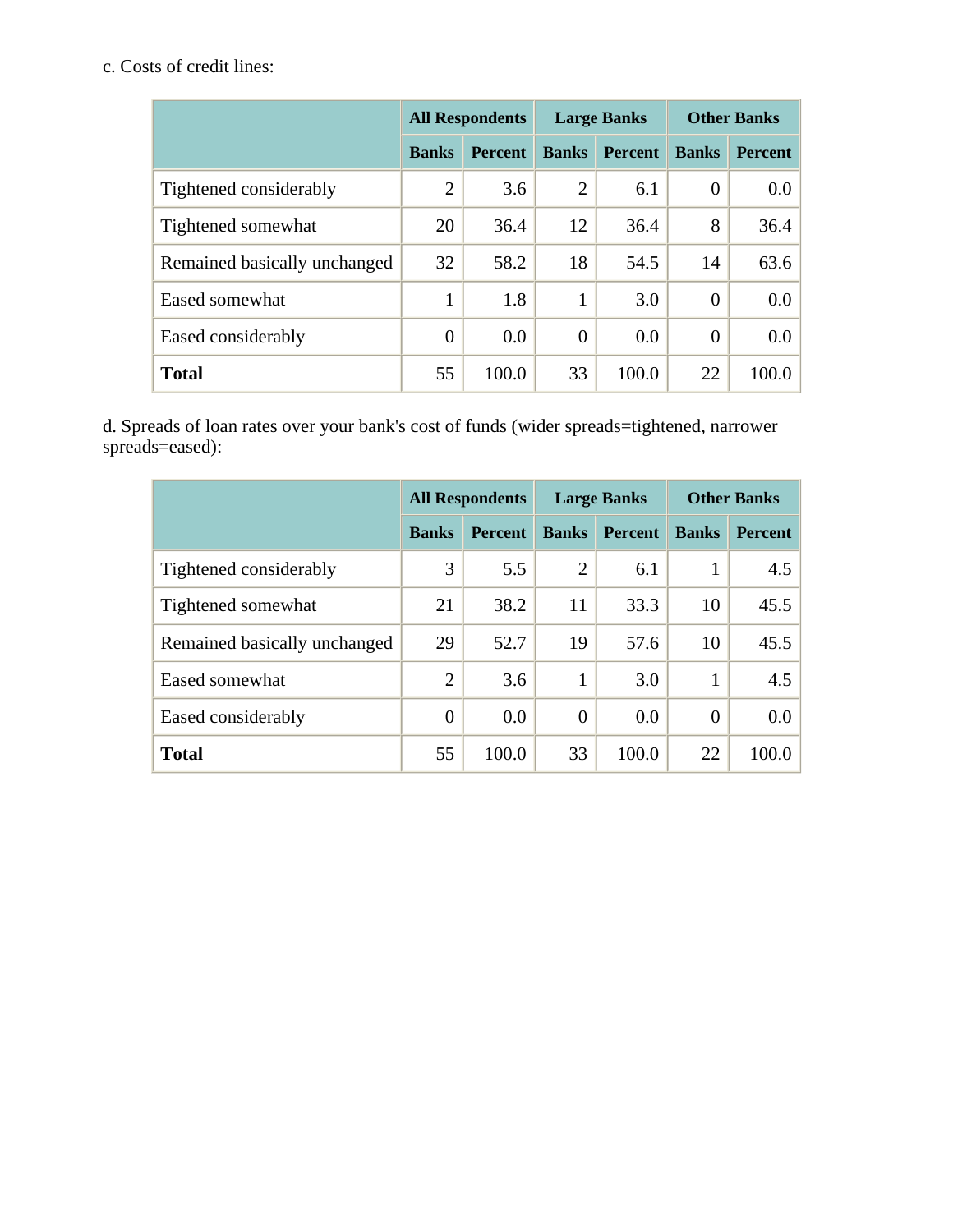e. Premiums charged on riskier loans:

|                              | <b>All Respondents</b> |                |                | <b>Large Banks</b> | <b>Other Banks</b> |                |  |
|------------------------------|------------------------|----------------|----------------|--------------------|--------------------|----------------|--|
|                              | <b>Banks</b>           | <b>Percent</b> | <b>Banks</b>   | <b>Percent</b>     | <b>Banks</b>       | <b>Percent</b> |  |
| Tightened considerably       | $\overline{4}$         | 7.3            | $\overline{2}$ | 6.1                | $\overline{2}$     | 9.1            |  |
| Tightened somewhat           | 20                     | 36.4           | 14             | 42.4               | 6                  | 27.3           |  |
| Remained basically unchanged | 30                     | 54.5           | 17             | 51.5               | 13                 | 59.1           |  |
| Eased somewhat               | 1                      | 1.8            | $\overline{0}$ | 0.0                |                    | 4.5            |  |
| Eased considerably           | $\overline{0}$         | 0.0            | $\overline{0}$ | 0.0                | $\theta$           | $0.0\,$        |  |
| <b>Total</b>                 | 55                     | 100.0          | 33             | 100.0              | 22                 | 100.0          |  |

#### f. Loan covenants:

|                              | <b>All Respondents</b> |                |              | <b>Large Banks</b> | <b>Other Banks</b> |                |  |
|------------------------------|------------------------|----------------|--------------|--------------------|--------------------|----------------|--|
|                              | <b>Banks</b>           | <b>Percent</b> | <b>Banks</b> | <b>Percent</b>     | <b>Banks</b>       | <b>Percent</b> |  |
| Tightened considerably       | 1                      | 1.8            | 0            | 0.0                |                    | 4.5            |  |
| Tightened somewhat           | 10                     | 18.2           | 5            | 15.2               | 5                  | 22.7           |  |
| Remained basically unchanged | 44                     | 80.0           | 28           | 84.8               | 16                 | 72.7           |  |
| Eased somewhat               | $\overline{0}$         | 0.0            | 0            | 0.0                | 0                  | 0.0            |  |
| Eased considerably           | $\overline{0}$         | 0.0            | $\theta$     | 0.0                | $\overline{0}$     | 0.0            |  |
| <b>Total</b>                 | 55                     | 100.0          | 33           | 100.0              | 22                 | 100.0          |  |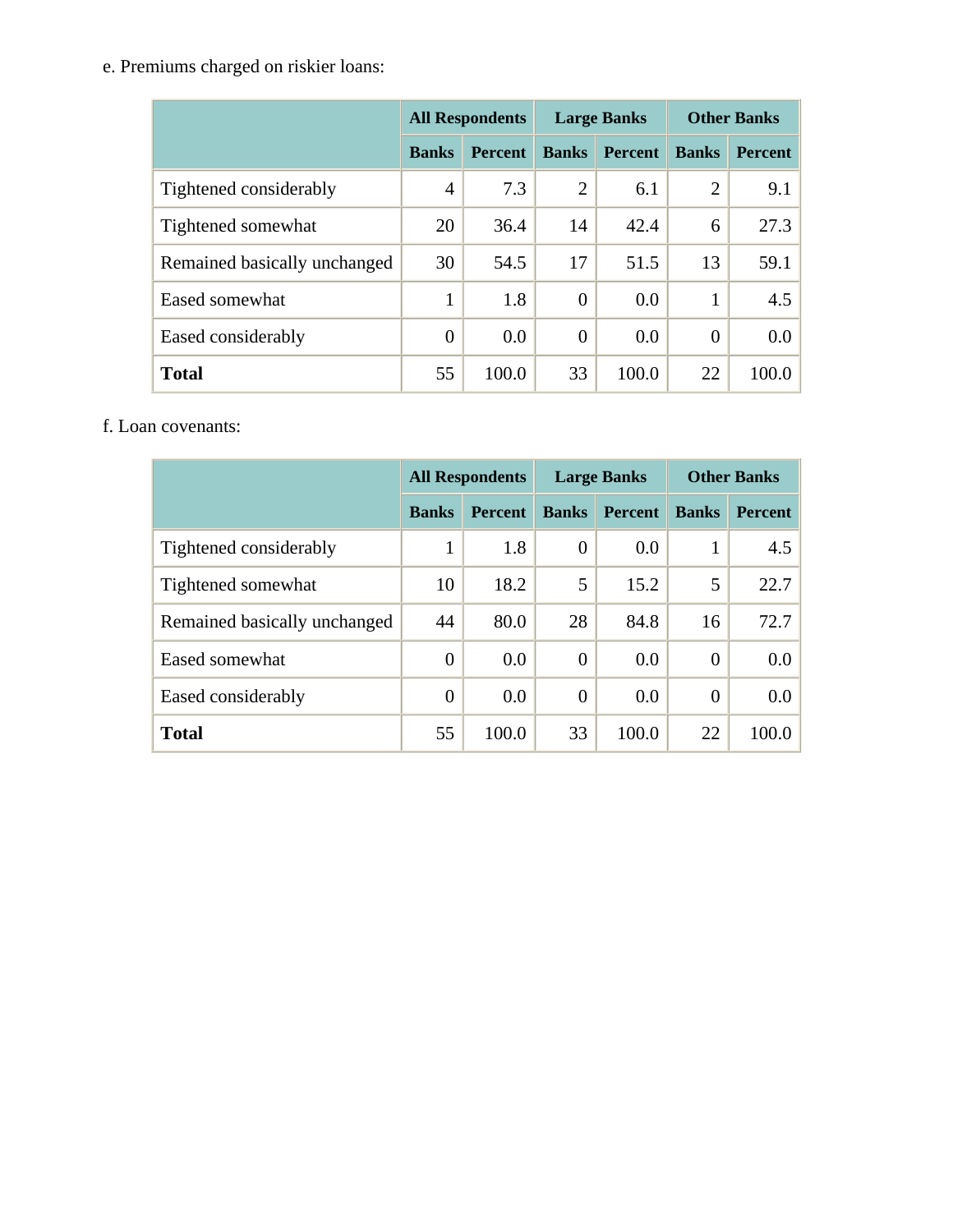g. Collateralization requirements:

|                              | <b>All Respondents</b> |                |                | <b>Large Banks</b> | <b>Other Banks</b> |                |  |
|------------------------------|------------------------|----------------|----------------|--------------------|--------------------|----------------|--|
|                              | <b>Banks</b>           | <b>Percent</b> | <b>Banks</b>   | <b>Percent</b>     | <b>Banks</b>       | <b>Percent</b> |  |
| Tightened considerably       | 1                      | 1.8            | $\overline{0}$ | 0.0                |                    | 4.5            |  |
| Tightened somewhat           | 8                      | 14.5           | $\overline{4}$ | 12.1               | $\overline{4}$     | 18.2           |  |
| Remained basically unchanged | 45                     | 81.8           | 29             | 87.9               | 16                 | 72.7           |  |
| Eased somewhat               | 1                      | 1.8            | $\overline{0}$ | 0.0                |                    | 4.5            |  |
| Eased considerably           | $\overline{0}$         | 0.0            | $\theta$       | 0.0                | $\overline{0}$     | 0.0            |  |
| <b>Total</b>                 | 55                     | 100.0          | 33             | 100.0              | 22                 | 100.0          |  |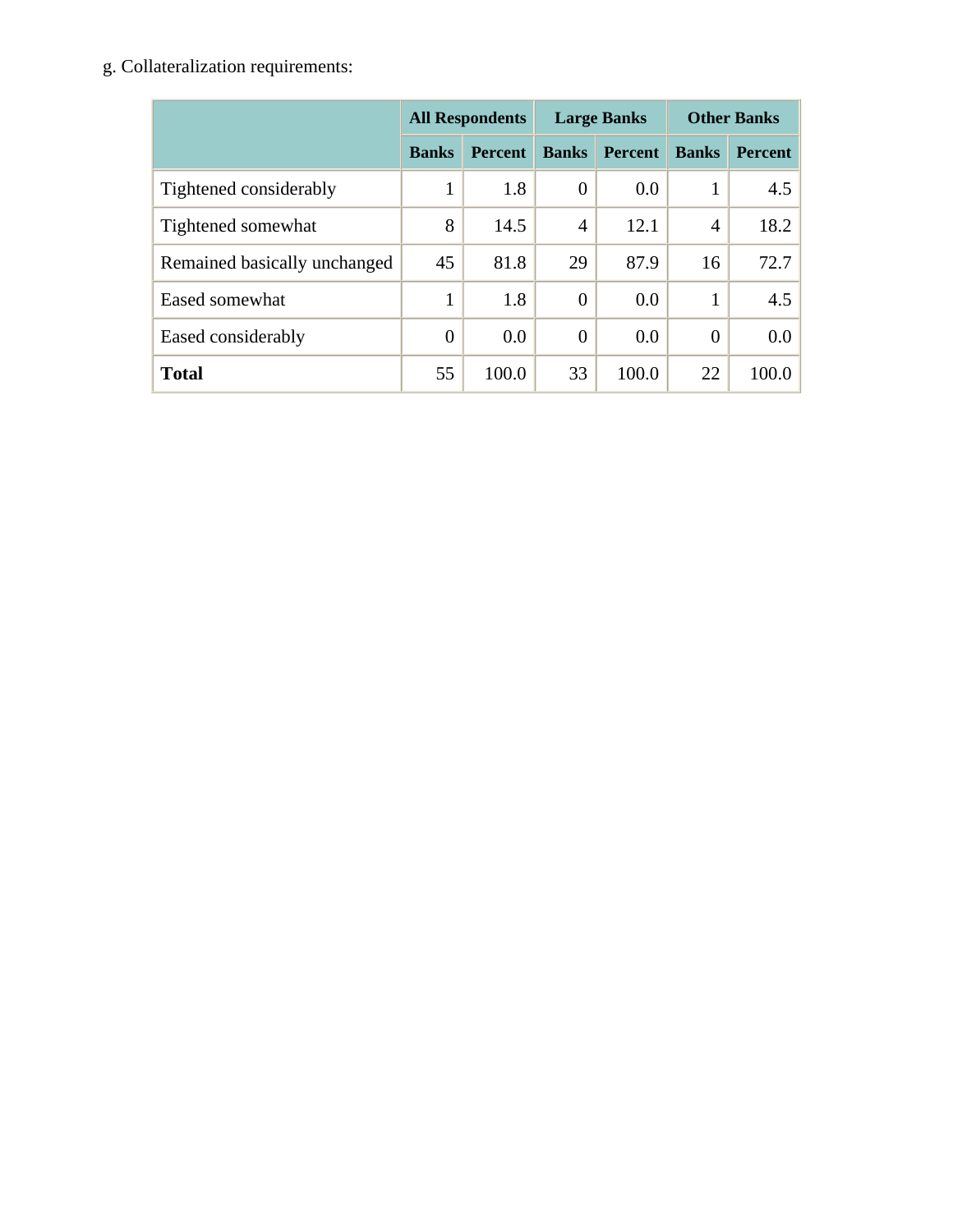3. If your bank has tightened or eased its credit standards or its terms for C&I loans or credit lines over the past three months (as described in questions 1 and 2), how important have been the following possible reasons for the change? (Please respond to either A, B, or both as appropriate and rate *each* possible reason using the following scale: 1=not important, 2=somewhat important, 3=very important.)

A. Possible reasons for tightening credit standards or loan terms:

|                    | <b>All Respondents</b> |                |              | <b>Large Banks</b> | <b>Other Banks</b> |                  |  |
|--------------------|------------------------|----------------|--------------|--------------------|--------------------|------------------|--|
|                    | <b>Banks</b>           | <b>Percent</b> | <b>Banks</b> | <b>Percent</b>     | <b>Banks</b>       | <b>Percent</b>   |  |
| Not important      | 29                     | 76.3           | 18           | 78.3               | 11                 | 73.3             |  |
| Somewhat important | 7                      | 18.4           | 3            | 13.0               | 4                  | 26.7             |  |
| Very important     | $\overline{2}$         | 5.3            | 2            | 8.7                | 0                  | 0.0 <sub>1</sub> |  |
| <b>Total</b>       | 38                     | 100.0          | 23           | 100.0              | 15                 | 100.0            |  |

a. Deterioration in your bank's current or expected capital position:

b. Less favorable or more uncertain economic outlook:

|                    |              | <b>All Respondents</b> |                | <b>Large Banks</b> | <b>Other Banks</b> |                |  |
|--------------------|--------------|------------------------|----------------|--------------------|--------------------|----------------|--|
|                    | <b>Banks</b> | <b>Percent</b>         | <b>Banks</b>   | <b>Percent</b>     | <b>Banks</b>       | <b>Percent</b> |  |
| Not important      | 3            | 7.7                    | $\overline{2}$ | 8.3                |                    | 6.7            |  |
| Somewhat important | 23           | 59.0                   | 15             | 62.5               | 8                  | 53.3           |  |
| Very important     | 13           | 33.3                   | 7              | 29.2               | 6                  | 40.0           |  |
| <b>Total</b>       | 39           | 100.0                  | 24             | 100.0              | 15                 | 100.0          |  |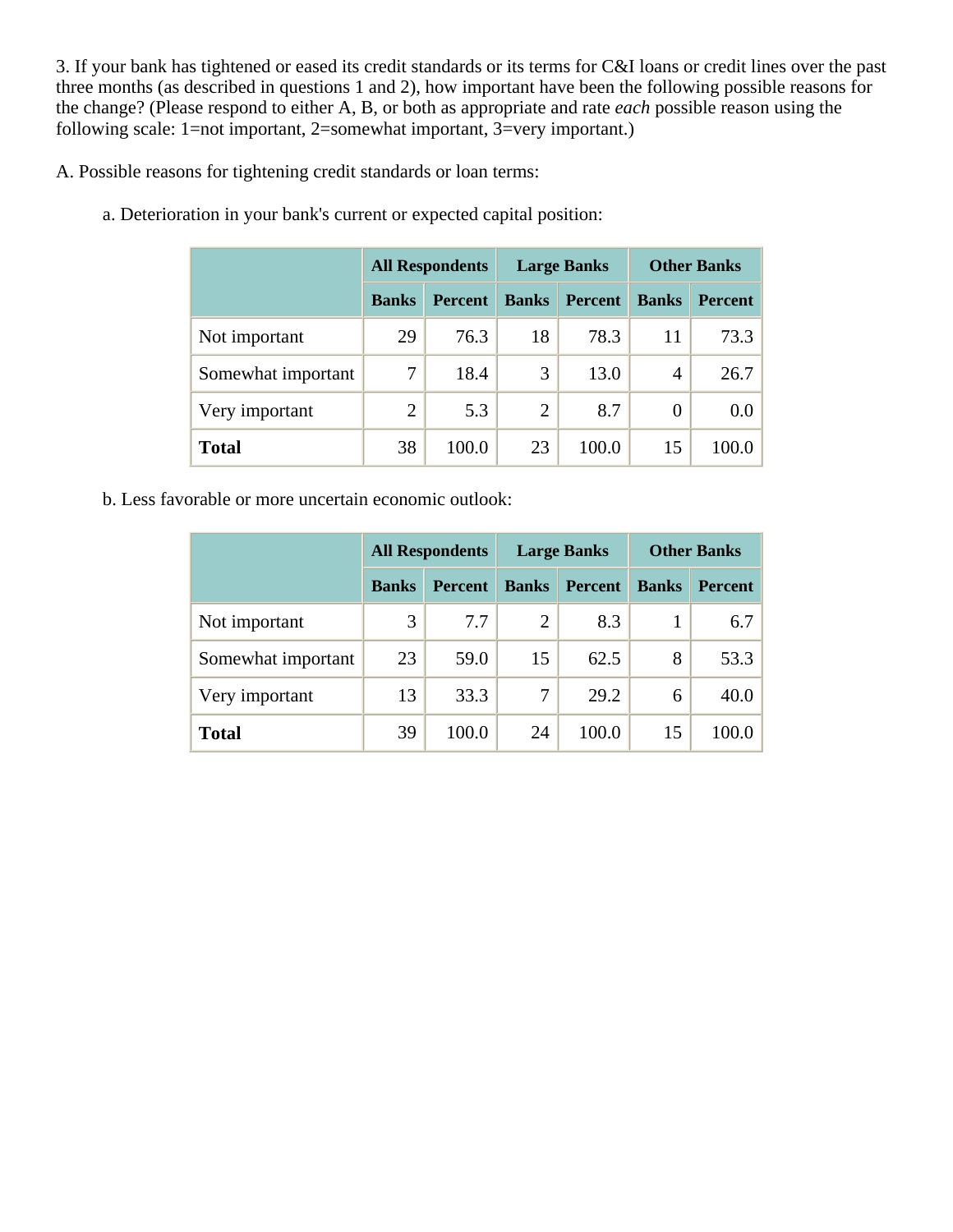c. Worsening of industry-specific problems (please specify industries):

|                    | <b>All Respondents</b> |                |              | <b>Large Banks</b> | <b>Other Banks</b> |                |  |
|--------------------|------------------------|----------------|--------------|--------------------|--------------------|----------------|--|
|                    | <b>Banks</b>           | <b>Percent</b> | <b>Banks</b> | <b>Percent</b>     | <b>Banks</b>       | <b>Percent</b> |  |
| Not important      | 11                     | 28.2           | 9            | 37.5               | $\overline{2}$     | 13.3           |  |
| Somewhat important | 15                     | 38.5           | 7            | 29.2               | 8                  | 53.3           |  |
| Very important     | 13                     | 33.3           | 8            | 33.3               | 5                  | 33.3           |  |
| <b>Total</b>       | 39                     | 100.0          | 24           | 100.0              | 15                 | 100.0          |  |

d. Less aggressive competition from other banks or nonbank lenders (other financial intermediaries or the capital markets):

|                    | <b>All Respondents</b> |                |              | <b>Large Banks</b> | <b>Other Banks</b> |                |  |
|--------------------|------------------------|----------------|--------------|--------------------|--------------------|----------------|--|
|                    | <b>Banks</b>           | <b>Percent</b> | <b>Banks</b> | <b>Percent</b>     | <b>Banks</b>       | <b>Percent</b> |  |
| Not important      | 24                     | 63.2           | 13           | 56.5               | 11                 | 73.3           |  |
| Somewhat important | 13                     | 34.2           | 10           | 43.5               | 3                  | 20.0           |  |
| Very important     |                        | 2.6            | 0            | $0.0\,$            |                    | 6.7            |  |
| <b>Total</b>       | 38                     | 100.0          | 23           | 100.0              | 15                 | 100.0          |  |

e. Reduced tolerance for risk:

|                    |              | <b>All Respondents</b> |              | <b>Large Banks</b> | <b>Other Banks</b> |                |  |
|--------------------|--------------|------------------------|--------------|--------------------|--------------------|----------------|--|
|                    | <b>Banks</b> | <b>Percent</b>         | <b>Banks</b> | <b>Percent</b>     | <b>Banks</b>       | <b>Percent</b> |  |
| Not important      |              | 18.4                   | 5            | 21.7               | 2                  | 13.3           |  |
| Somewhat important | 25           | 65.8                   | 13           | 56.5               | 12                 | 80.0           |  |
| Very important     | 6            | 15.8                   | 5            | 21.7               |                    | 6.7            |  |
| <b>Total</b>       | 38           | 100.0                  | 23           | 100.0              | 15                 | 100.0          |  |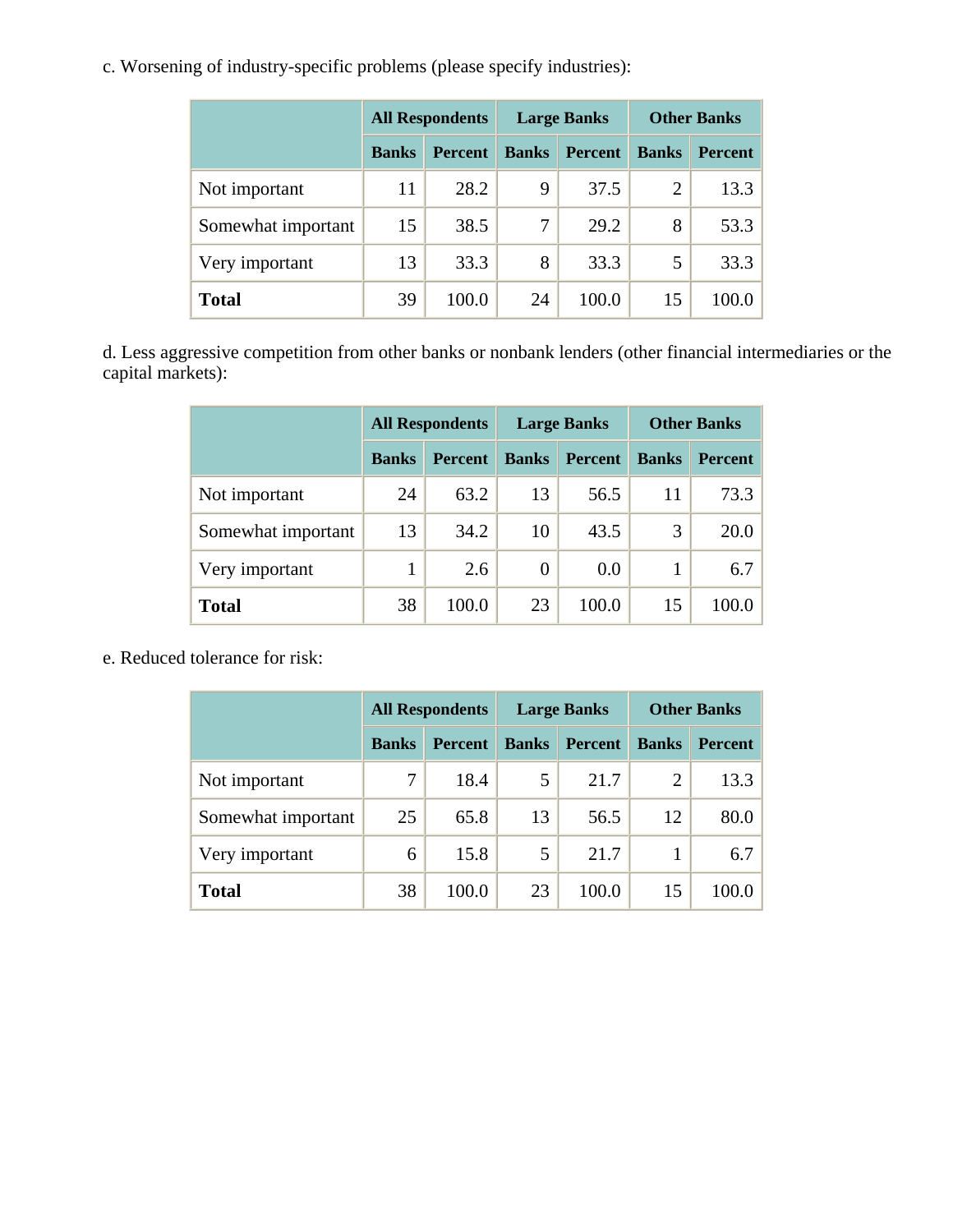f. Decreased liquidity in the secondary market for these loans:

|                    |              | <b>All Respondents</b> |              | <b>Large Banks</b> | <b>Other Banks</b> |                |  |
|--------------------|--------------|------------------------|--------------|--------------------|--------------------|----------------|--|
|                    | <b>Banks</b> | <b>Percent</b>         | <b>Banks</b> | <b>Percent</b>     | <b>Banks</b>       | <b>Percent</b> |  |
| Not important      | 20           | 52.6                   | 9            | 39.1               | 11                 | 73.3           |  |
| Somewhat important | 13           | 34.2                   | 10           | 43.5               | 3                  | 20.0           |  |
| Very important     | 5            | 13.2                   | 4            | 17.4               |                    | 6.7            |  |
| <b>Total</b>       | 38           | 100.0                  | 23           | 100.0              | 15                 | 100.0          |  |

g. Increase in defaults by borrowers in public debt markets:

|                    |                | <b>All Respondents</b> |              | <b>Large Banks</b> | <b>Other Banks</b> |                |  |
|--------------------|----------------|------------------------|--------------|--------------------|--------------------|----------------|--|
|                    | <b>Banks</b>   | <b>Percent</b>         | <b>Banks</b> | <b>Percent</b>     | <b>Banks</b>       | <b>Percent</b> |  |
| Not important      | 25             | 65.8                   | 15           | 65.2               | 10                 | 66.7           |  |
| Somewhat important | 11             | 28.9                   | 7            | 30.4               | 4                  | 26.7           |  |
| Very important     | $\overline{2}$ | 5.3                    | 1            | 4.3                |                    | 6.7            |  |
| <b>Total</b>       | 38             | 100.0                  | 23           | 100.0              | 15                 | 100.0          |  |

h. Increased concern about your bank's current or expected liquidity position:

|                    |              | <b>All Respondents</b> |                | <b>Large Banks</b> | <b>Other Banks</b> |                |  |
|--------------------|--------------|------------------------|----------------|--------------------|--------------------|----------------|--|
|                    | <b>Banks</b> | <b>Percent</b>         | <b>Banks</b>   | <b>Percent</b>     | <b>Banks</b>       | <b>Percent</b> |  |
| Not important      | 29           | 76.3                   | 17             | 73.9               | 12                 | 80.0           |  |
| Somewhat important | 5            | 13.2                   | 4              | 17.4               |                    | 6.7            |  |
| Very important     | 4            | 10.5                   | $\overline{2}$ | 8.7                | 2                  | 13.3           |  |
| <b>Total</b>       | 38           | 100.0                  | 23             | 100.0              | 15                 | 100.0          |  |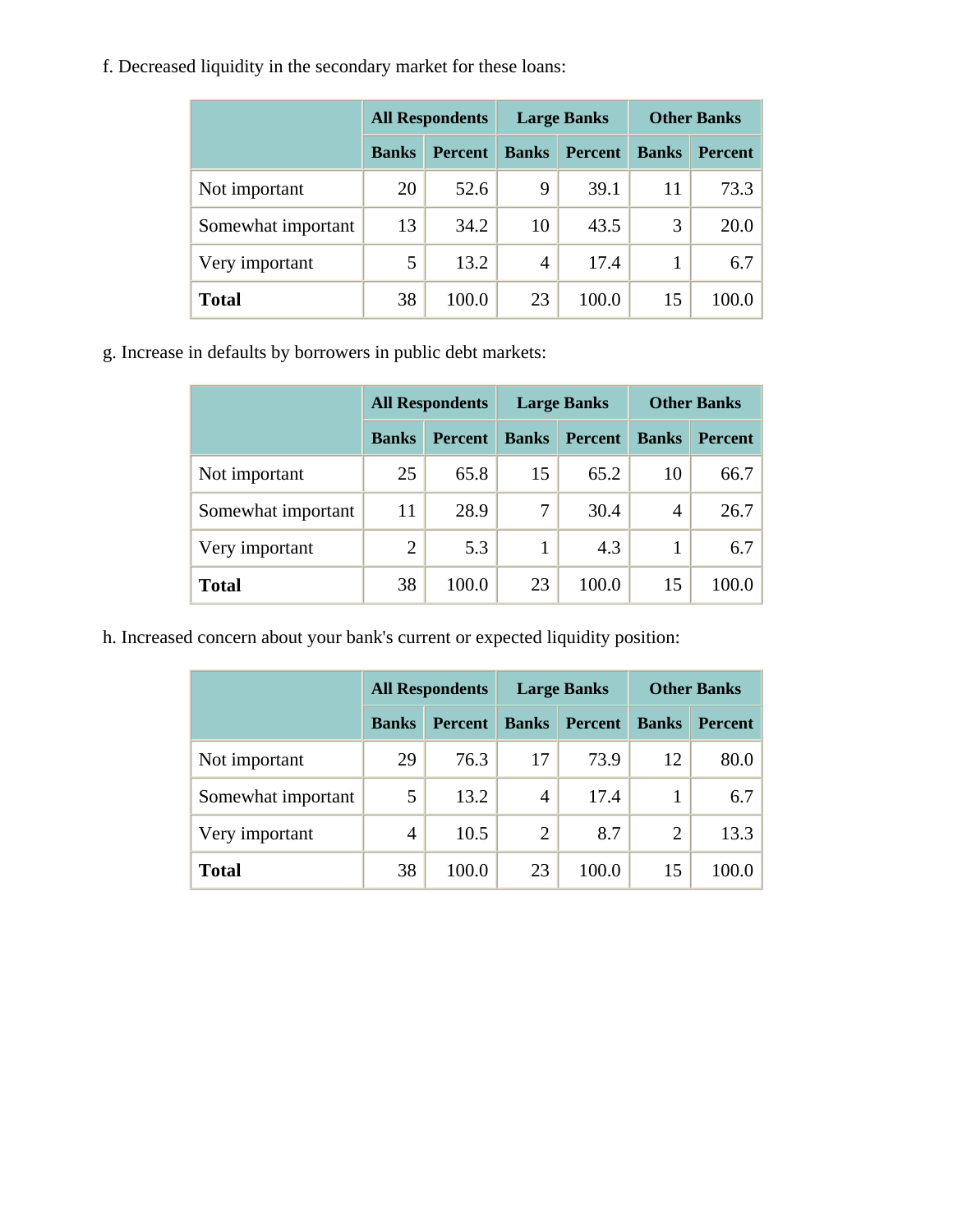B. Possible reasons for easing credit standards or loan terms:

|                    | <b>All Respondents</b> |                |                | <b>Large Banks</b> | <b>Other Banks</b> |                  |
|--------------------|------------------------|----------------|----------------|--------------------|--------------------|------------------|
|                    | <b>Banks</b>           | <b>Percent</b> | <b>Banks</b>   | <b>Percent</b>     | <b>Banks</b>       | <b>Percent</b>   |
| Not important      | 5                      | 62.5           | 3              | 50.0               | 2                  | 100.0            |
| Somewhat important | $\overline{2}$         | 25.0           | $\overline{2}$ | 33.3               | 0                  | 0.0 <sub>1</sub> |
| Very important     |                        | 12.5           |                | 16.7               | 0                  | 0.0              |
| <b>Total</b>       | 8                      | 100.0          | 6              | 100.0              | 2                  | 100.0            |

a. Improvement in your bank's current or expected capital position:

b. More favorable or less uncertain economic outlook:

|                    | <b>All Respondents</b> |                | <b>Large Banks</b> |                | <b>Other Banks</b> |                |
|--------------------|------------------------|----------------|--------------------|----------------|--------------------|----------------|
|                    | <b>Banks</b>           | <b>Percent</b> | <b>Banks</b>       | <b>Percent</b> | <b>Banks</b>       | <b>Percent</b> |
| Not important      | 4                      | 44.4           | 3                  | 42.9           |                    | 50.0           |
| Somewhat important | 5                      | 55.6           | 4                  | 57.1           |                    | 50.0           |
| Very important     | 0                      | 0.0            | $\overline{0}$     | 0.0            | 0                  | 0.0            |
| <b>Total</b>       | 9                      | 100.0          | 7                  | 100.0          | 2                  | 100.0          |

c. Improvement in industry-specific problems (please specify industries):

|                    | <b>All Respondents</b> |                |              | <b>Large Banks</b> | <b>Other Banks</b> |                |
|--------------------|------------------------|----------------|--------------|--------------------|--------------------|----------------|
|                    | <b>Banks</b>           | <b>Percent</b> | <b>Banks</b> | <b>Percent</b>     | <b>Banks</b>       | <b>Percent</b> |
| Not important      | 6                      | 75.0           | 5            | 83.3               |                    | 50.0           |
| Somewhat important |                        | 12.5           |              | 16.7               | 0                  | $0.0\,$        |
| Very important     |                        | 12.5           | 0            | 0.0                |                    | 50.0           |
| <b>Total</b>       | 8                      | 100.0          | 6            | 100.0              | $\overline{2}$     | 100.0          |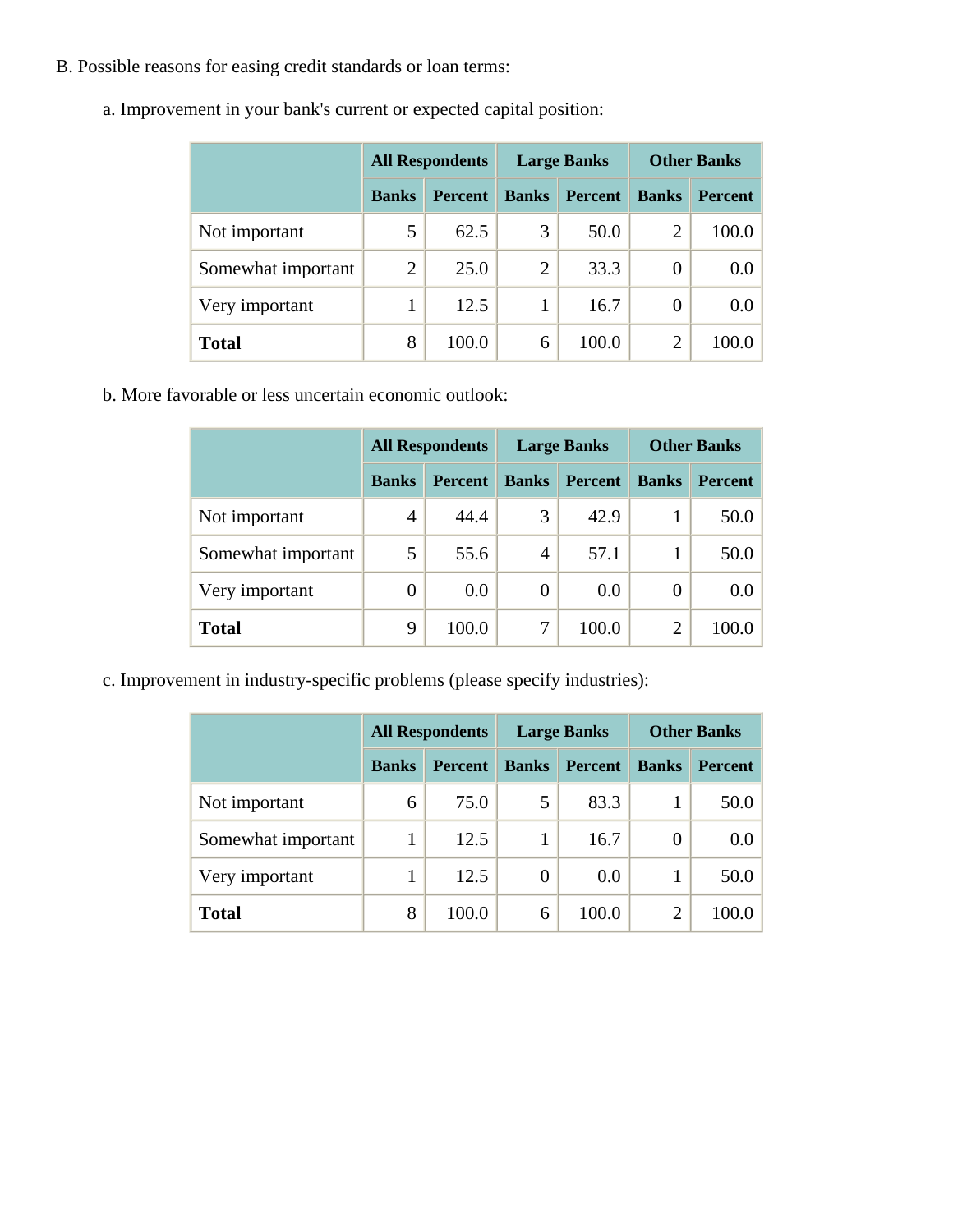d. More aggressive competition from other banks or nonbank lenders (other financial intermediaries or the capital markets):

|                    | <b>All Respondents</b> |                |              | <b>Large Banks</b> | <b>Other Banks</b> |                |
|--------------------|------------------------|----------------|--------------|--------------------|--------------------|----------------|
|                    | <b>Banks</b>           | <b>Percent</b> | <b>Banks</b> | <b>Percent</b>     | <b>Banks</b>       | <b>Percent</b> |
| Not important      | 4                      | 44.4           | 3            | 42.9               |                    | 50.0           |
| Somewhat important | 1                      | 11.1           |              | 14.3               | $\Omega$           | 0.0            |
| Very important     | 4                      | 44.4           | 3            | 42.9               |                    | 50.0           |
| <b>Total</b>       | 9                      | 100.0          |              | 100.0              | 2                  | 100.0          |

e. Increased tolerance for risk:

|                    | <b>All Respondents</b> |                |                | <b>Large Banks</b> | <b>Other Banks</b> |                |
|--------------------|------------------------|----------------|----------------|--------------------|--------------------|----------------|
|                    | <b>Banks</b>           | <b>Percent</b> | <b>Banks</b>   | <b>Percent</b>     | <b>Banks</b>       | <b>Percent</b> |
| Not important      | 4                      | 44.4           | $\overline{2}$ | 28.6               | $\overline{2}$     | 100.0          |
| Somewhat important | 4                      | 44.4           | 4              | 57.1               | 0                  | 0.0            |
| Very important     |                        | 11.1           |                | 14.3               | $\theta$           | 0.0            |
| Total              | 9                      | 100.0          | 7              | 100.0              | $\overline{2}$     | 100.0          |

f. Increased liquidity in the secondary market for these loans:

|                    | <b>All Respondents</b> |                |              | <b>Large Banks</b> | <b>Other Banks</b> |                  |
|--------------------|------------------------|----------------|--------------|--------------------|--------------------|------------------|
|                    | <b>Banks</b>           | <b>Percent</b> | <b>Banks</b> | <b>Percent</b>     | <b>Banks</b>       | <b>Percent</b>   |
| Not important      |                        | 87.5           | 5            | 83.3               | 2                  | 100.0            |
| Somewhat important |                        | 12.5           | 1            | 16.7               | 0                  | 0.0 <sub>1</sub> |
| Very important     | 0                      | 0.0            | 0            | 0.0                | 0                  | 0.0 <sub>1</sub> |
| <b>Total</b>       | 8                      | 100.0          | 6            | 100.0              | 2                  | 100.0            |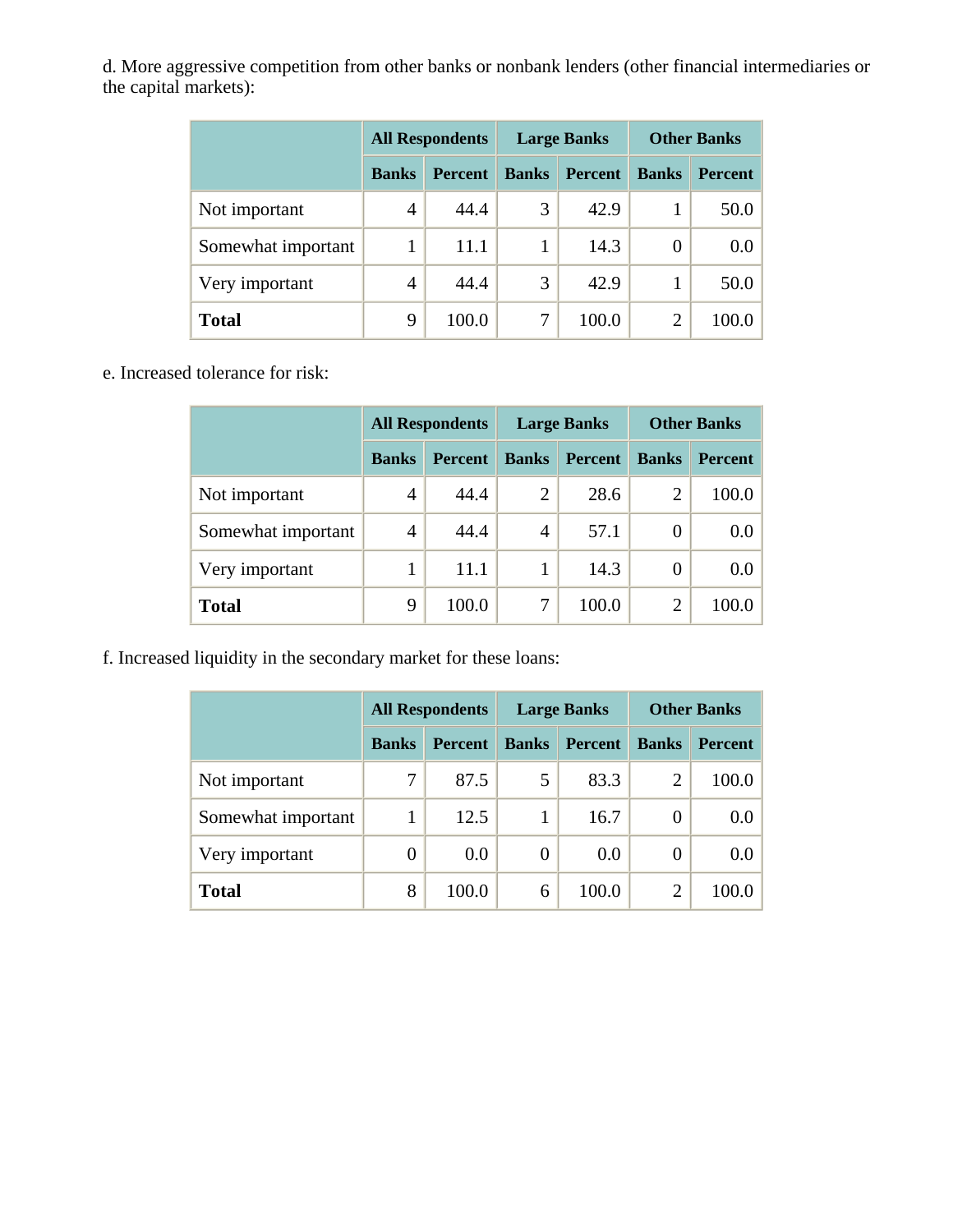g. Reduction in defaults by borrowers in public debt markets:

|                    | <b>All Respondents</b> |                |                  | <b>Large Banks</b> | <b>Other Banks</b> |                |
|--------------------|------------------------|----------------|------------------|--------------------|--------------------|----------------|
|                    | <b>Banks</b>           | <b>Percent</b> | <b>Banks</b>     | <b>Percent</b>     | <b>Banks</b>       | <b>Percent</b> |
| Not important      |                        | 87.5           | 5                | 83.3               | $\overline{2}$     | 100.0          |
| Somewhat important |                        | 12.5           |                  | 16.7               | 0                  | 0.0            |
| Very important     | 0                      | 0.0            | $\boldsymbol{0}$ | 0.0                | 0                  | 0.0            |
| <b>Total</b>       | 8                      | 100.0          | 6                | 100.0              | 2                  | 100.0          |

h. Reduced concern about your bank's current or expected liquidity:

|                    | <b>All Respondents</b> |                | <b>Large Banks</b> |                | <b>Other Banks</b> |                |
|--------------------|------------------------|----------------|--------------------|----------------|--------------------|----------------|
|                    | <b>Banks</b>           | <b>Percent</b> | <b>Banks</b>       | <b>Percent</b> | <b>Banks</b>       | <b>Percent</b> |
| Not important      | 6                      | 75.0           | $\overline{4}$     | 66.7           | 2                  | 100.0          |
| Somewhat important | $\overline{2}$         | 25.0           | $\overline{2}$     | 33.3           | 0                  | 0.0            |
| Very important     | 0                      | 0.0            | 0                  | 0.0            | 0                  | 0.0            |
| <b>Total</b>       | 8                      | 100.0          | 6                  | 100.0          | $\overline{2}$     | 100.0          |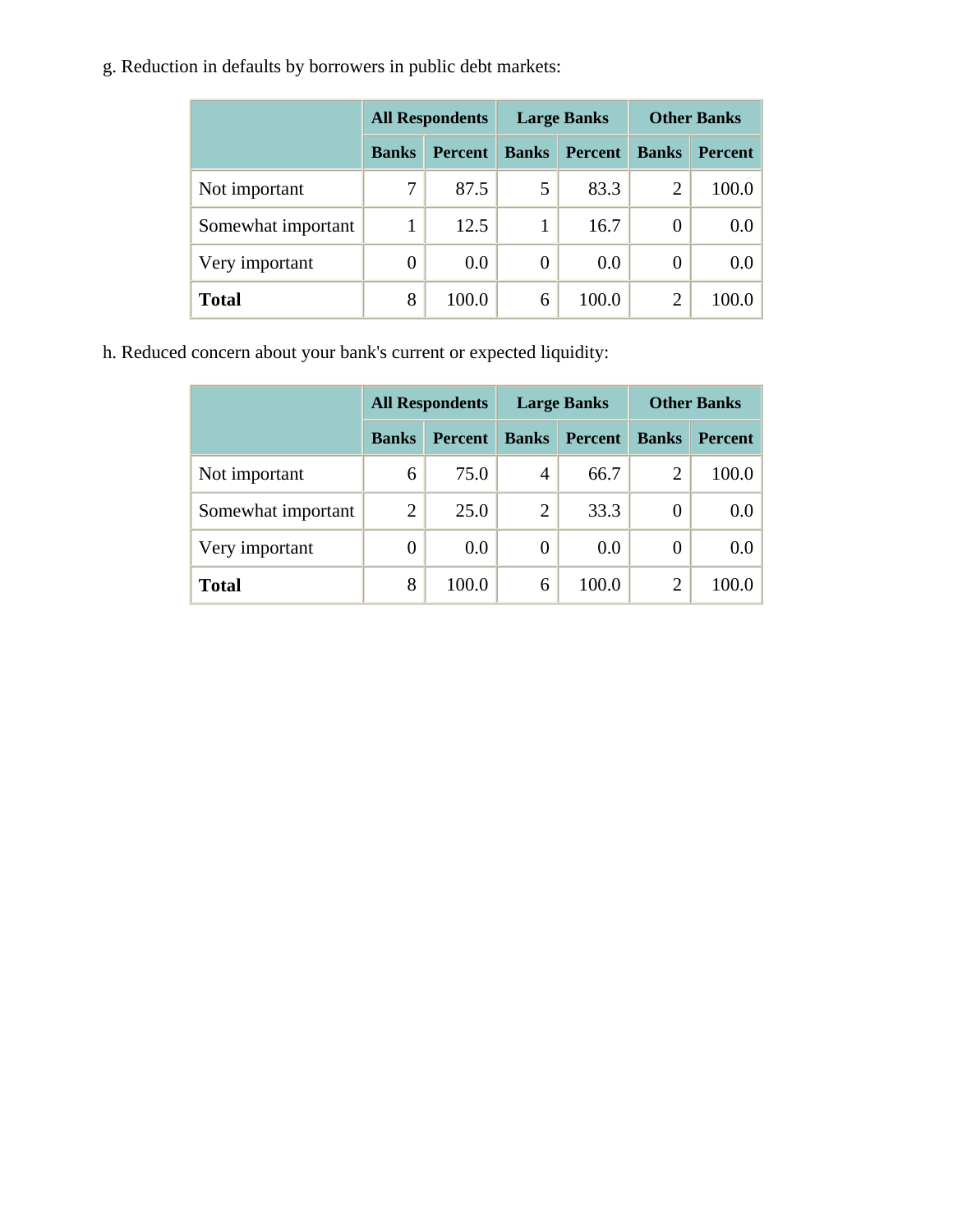4. Apart from normal seasonal variation, how has demand for C&I loans changed over the past three months? (Please consider only funds actually disbursed as opposed to requests for new or increased lines of credit.)

|                        | <b>All Respondents</b> |                | <b>Large Banks</b> |                | <b>Other Banks</b> |                |
|------------------------|------------------------|----------------|--------------------|----------------|--------------------|----------------|
|                        | <b>Banks</b>           | <b>Percent</b> | <b>Banks</b>       | <b>Percent</b> | <b>Banks</b>       | <b>Percent</b> |
| Substantially stronger | 0                      | 0.0            | 0                  | 0.0            | 0                  | 0.0            |
| Moderately stronger    | 7                      | 12.7           | 6                  | 18.2           | 1                  | 4.5            |
| About the same         | 32                     | 58.2           | 20                 | 60.6           | 12                 | 54.5           |
| Moderately weaker      | 16                     | 29.1           | 7                  | 21.2           | 9                  | 40.9           |
| Substantially weaker   | $\overline{0}$         | 0.0            | $\overline{0}$     | 0.0            | $\overline{0}$     | 0.0            |
| <b>Total</b>           | 55                     | 100.0          | 33                 | 100.0          | 22                 | 100.0          |

a. Demand for C&I loans from large and middle-market firms (annual sales of \$50 million or more):

b. Demand for C&I loans from small firms (annual sales of less than \$50 million):

|                        | <b>All Respondents</b> |                | <b>Large Banks</b> |                | <b>Other Banks</b> |                |
|------------------------|------------------------|----------------|--------------------|----------------|--------------------|----------------|
|                        | <b>Banks</b>           | <b>Percent</b> | <b>Banks</b>       | <b>Percent</b> | <b>Banks</b>       | <b>Percent</b> |
| Substantially stronger | 0                      | 0.0            | $\theta$           | 0.0            | 0                  | $0.0\,$        |
| Moderately stronger    | 5                      | 9.1            | 3                  | 9.1            | $\overline{2}$     | 9.1            |
| About the same         | 32                     | 58.2           | 19                 | 57.6           | 13                 | 59.1           |
| Moderately weaker      | 17                     | 30.9           | 10                 | 30.3           | 7                  | 31.8           |
| Substantially weaker   | 1                      | 1.8            | $\mathbf{1}$       | 3.0            | $\overline{0}$     | $0.0\,$        |
| <b>Total</b>           | 55                     | 100.0          | 33                 | 100.0          | 22                 | 100.0          |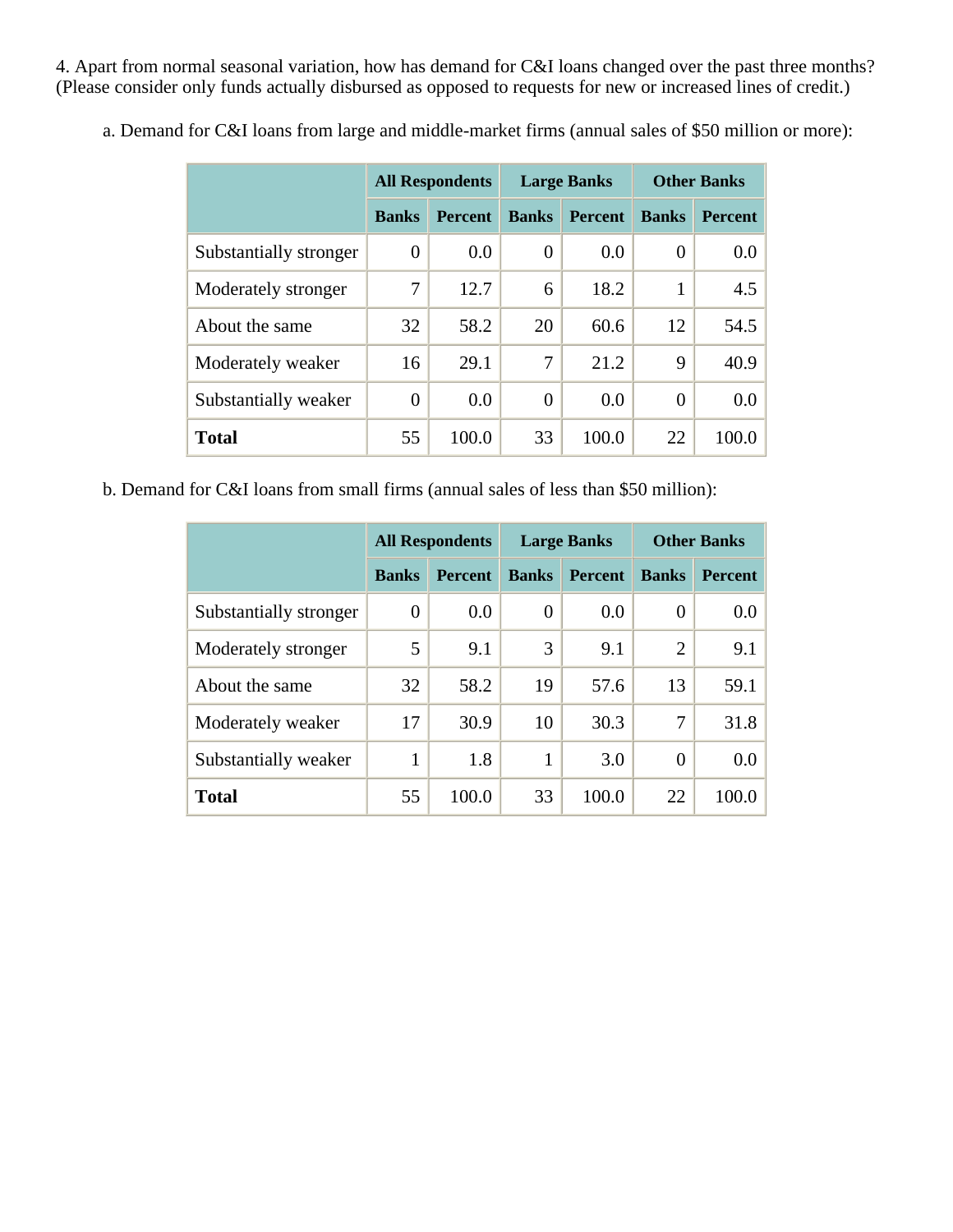5. If demand for C&I loans has strengthened or weakened over the past three months (as described in question 4), how important have been the following possible reasons for the change?

A. If stronger loan demand (answer 1 or 2 to question 4A or 4B), possible reasons:

a. Customer inventory financing needs increased:

|                    | <b>All Respondents</b> |                | <b>Large Banks</b> |                | <b>Other Banks</b> |                |
|--------------------|------------------------|----------------|--------------------|----------------|--------------------|----------------|
|                    | <b>Banks</b>           | <b>Percent</b> | <b>Banks</b>       | <b>Percent</b> | <b>Banks</b>       | <b>Percent</b> |
| Not important      | $\overline{4}$         | 44.4           | 3                  | 42.9           |                    | 50.0           |
| Somewhat important |                        | 55.6           | $\overline{4}$     | 57.1           |                    | 50.0           |
| Very important     | 0                      | 0.0            | 0                  | 0.0            | 0                  | 0.0            |
| <b>Total</b>       | 9                      | 100.0          | 7                  | 100.0          | 2                  | 100.0          |

b. Customer accounts receivable financing needs increased:

|                    | <b>All Respondents</b> |                |              | <b>Large Banks</b> | <b>Other Banks</b> |                |
|--------------------|------------------------|----------------|--------------|--------------------|--------------------|----------------|
|                    | <b>Banks</b>           | <b>Percent</b> | <b>Banks</b> | <b>Percent</b>     | <b>Banks</b>       | <b>Percent</b> |
| Not important      | $\overline{2}$         | 22.2           | 2            | 28.6               | $\theta$           | 0.0            |
| Somewhat important |                        | 77.8           | 5            | 71.4               | 2                  | 100.0          |
| Very important     | 0                      | 0.0            | 0            | 0.0                | 0                  | 0.0            |
| <b>Total</b>       | 9                      | 100.0          | 7            | 100.0              | 2                  | 100.0          |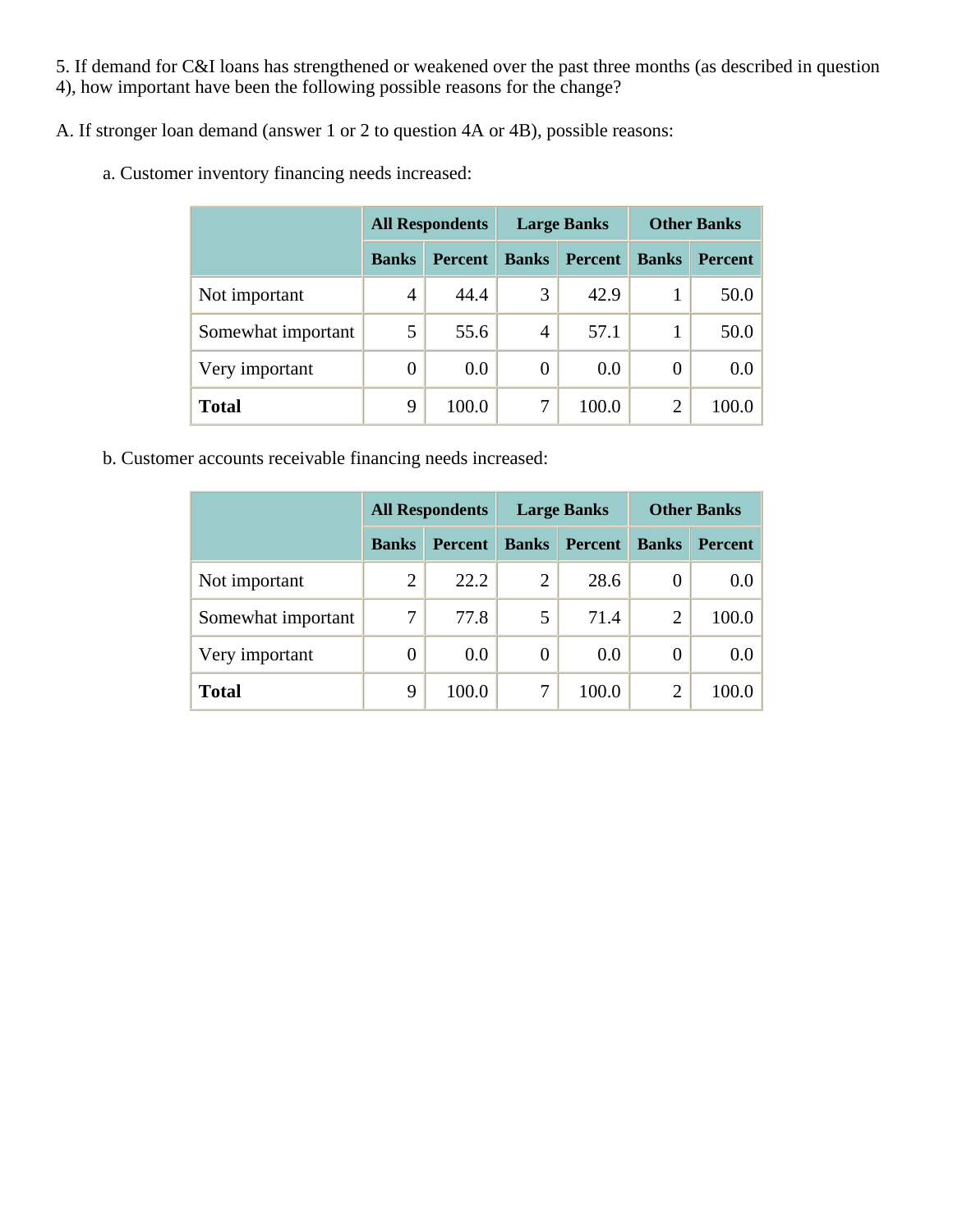c. Customer investment in plant or equipment increased:

|                    |              | <b>All Respondents</b> |                  | <b>Large Banks</b> | <b>Other Banks</b> |                |  |
|--------------------|--------------|------------------------|------------------|--------------------|--------------------|----------------|--|
|                    | <b>Banks</b> | <b>Percent</b>         | <b>Banks</b>     | <b>Percent</b>     | <b>Banks</b>       | <b>Percent</b> |  |
| Not important      | 3            | 33.3                   | 3                | 42.9               | 0                  | 0.0            |  |
| Somewhat important | 6            | 66.7                   | 4                | 57.1               | $\overline{2}$     | 100.0          |  |
| Very important     | 0            | 0.0                    | $\boldsymbol{0}$ | 0.0                | 0                  | 0.0            |  |
| <b>Total</b>       | 9            | 100.0                  | 7                | 100.0              | $\overline{2}$     | 100.0          |  |

d. Customer internally generated funds decreased:

|                    | <b>All Respondents</b> |                |              | <b>Large Banks</b> | <b>Other Banks</b> |                |  |
|--------------------|------------------------|----------------|--------------|--------------------|--------------------|----------------|--|
|                    | <b>Banks</b>           | <b>Percent</b> | <b>Banks</b> | <b>Percent</b>     | <b>Banks</b>       | <b>Percent</b> |  |
| Not important      | 4                      | 44.4           | 3            | 42.9               |                    | 50.0           |  |
| Somewhat important | 5                      | 55.6           | 4            | 57.1               |                    | 50.0           |  |
| Very important     | 0                      | 0.0            | 0            | 0.0                | 0                  | 0.0            |  |
| <b>Total</b>       | 9                      | 100.0          | 7            | 100.0              | $\overline{2}$     | 100.0          |  |

e. Customer merger or acquisition financing needs increased:

|                    |              | <b>All Respondents</b> |                | <b>Large Banks</b> | <b>Other Banks</b> |                |  |
|--------------------|--------------|------------------------|----------------|--------------------|--------------------|----------------|--|
|                    | <b>Banks</b> | <b>Percent</b>         | <b>Banks</b>   | <b>Percent</b>     | <b>Banks</b>       | <b>Percent</b> |  |
| Not important      | 3            | 33.3                   | $\overline{2}$ | 28.6               |                    | 50.0           |  |
| Somewhat important | 6            | 66.7                   | 5              | 71.4               |                    | 50.0           |  |
| Very important     | 0            | 0.0                    | $\overline{0}$ | 0.0                | 0                  | 0.0            |  |
| <b>Total</b>       | 9            | 100.0                  | 7              | 100.0              | 2                  | 100.0          |  |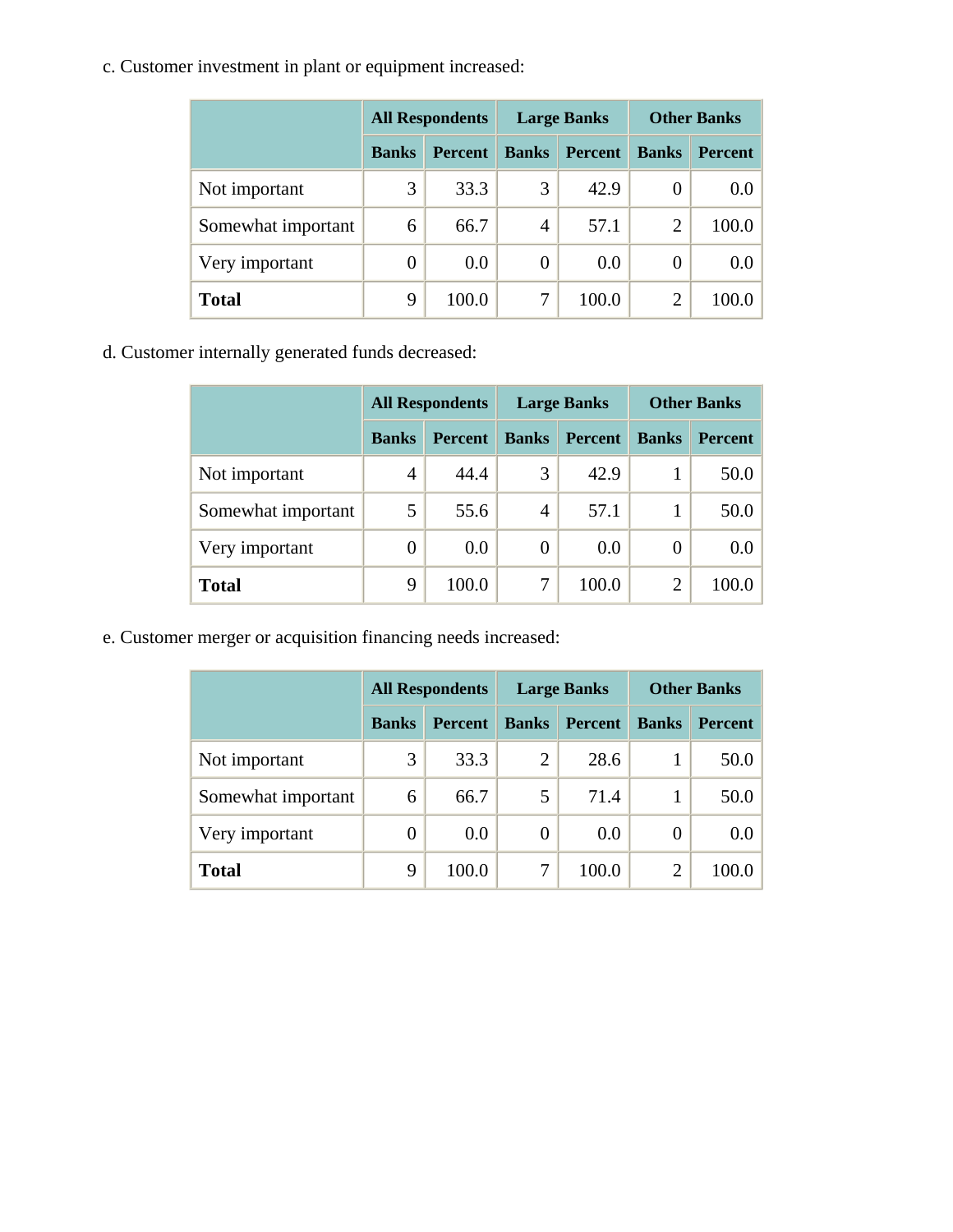f. Customer borrowing shifted to your bank from other bank or nonbank sources because these other sources became less attractive:

|                    |              | <b>All Respondents</b> |                | <b>Large Banks</b> | <b>Other Banks</b> |                  |  |
|--------------------|--------------|------------------------|----------------|--------------------|--------------------|------------------|--|
|                    | <b>Banks</b> | <b>Percent</b>         | <b>Banks</b>   | <b>Percent</b>     | <b>Banks</b>       | <b>Percent</b>   |  |
| Not important      | 5            | 55.6                   | 4              | 57.1               |                    | 50.0             |  |
| Somewhat important | 2            | 22.2                   |                | 14.3               |                    | 50.0             |  |
| Very important     | 2            | 22.2                   | $\overline{2}$ | 28.6               | 0                  | 0.0 <sub>1</sub> |  |
| <b>Total</b>       | 9            | 100.0                  | 7              | 100.0              | $\overline{2}$     | 100.0            |  |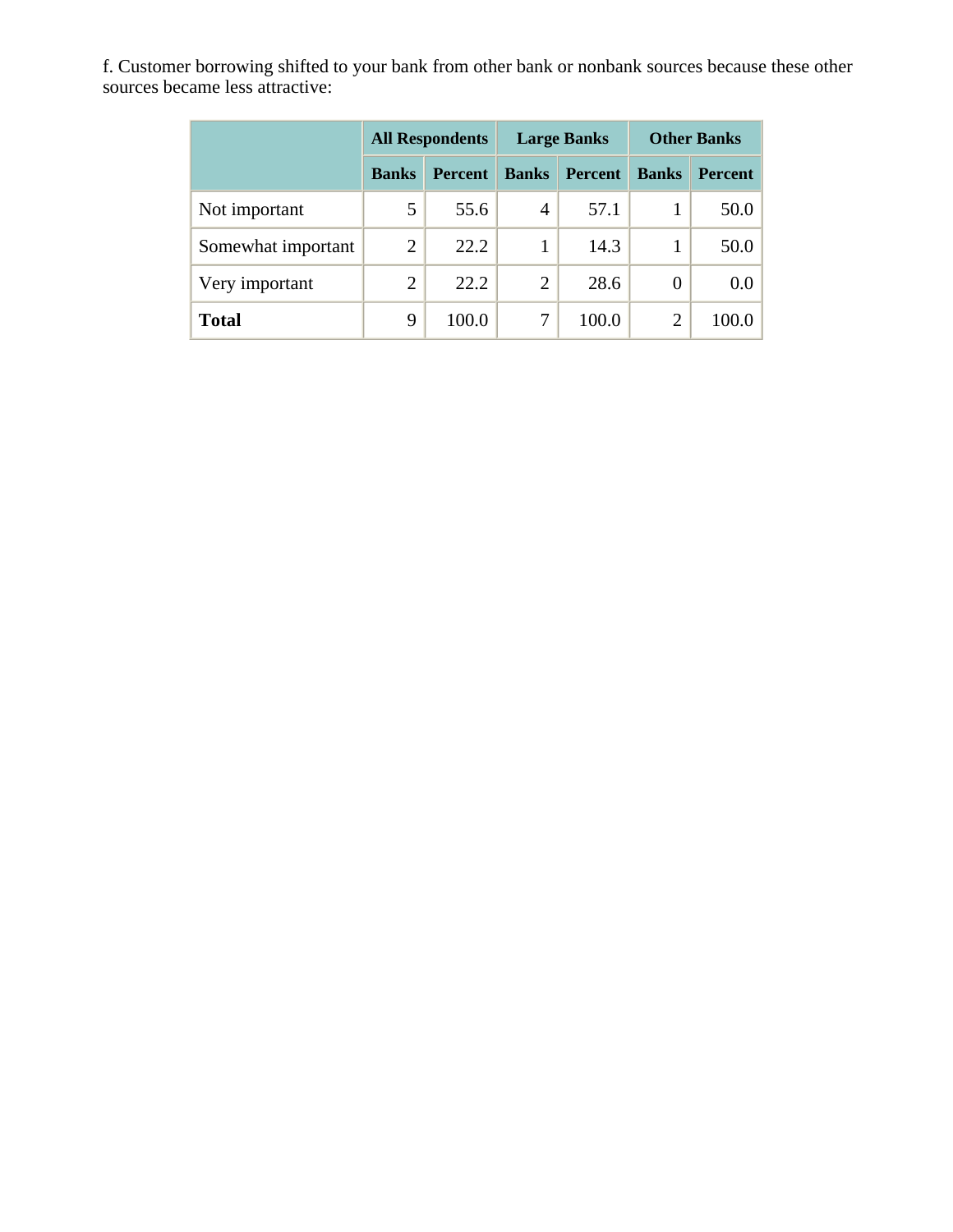- B. If weaker loan demand (answer 4 or 5 to question 4A or 4B), possible reasons:
	- a. Customer inventory financing needs decreased:

|                    |              | <b>All Respondents</b> |              | <b>Large Banks</b> | <b>Other Banks</b> |                |  |
|--------------------|--------------|------------------------|--------------|--------------------|--------------------|----------------|--|
|                    | <b>Banks</b> | <b>Percent</b>         | <b>Banks</b> | <b>Percent</b>     | <b>Banks</b>       | <b>Percent</b> |  |
| Not important      | 4            | 20.0                   | 3            | 23.1               |                    | 14.3           |  |
| Somewhat important | 15           | 75.0                   | 9            | 69.2               | 6                  | 85.7           |  |
| Very important     |              | 5.0                    | 1            | 7.7                | 0                  | 0.0            |  |
| <b>Total</b>       | 20           | 100.0                  | 13           | 100.0              |                    | 100.0          |  |

b. Customer accounts receivable financing needs decreased:

|                    |              | <b>All Respondents</b> |              | <b>Large Banks</b> | <b>Other Banks</b> |                |  |
|--------------------|--------------|------------------------|--------------|--------------------|--------------------|----------------|--|
|                    | <b>Banks</b> | <b>Percent</b>         | <b>Banks</b> | <b>Percent</b>     | <b>Banks</b>       | <b>Percent</b> |  |
| Not important      | 8            | 40.0                   | 6            | 46.2               | $\overline{2}$     | 28.6           |  |
| Somewhat important | 11           | 55.0                   | 6            | 46.2               | 5                  | 71.4           |  |
| Very important     |              | 5.0                    |              | 7.7                | 0                  | 0.0            |  |
| <b>Total</b>       | 20           | 100.0                  | 13           | 100.0              | 7                  | 100.0          |  |

c. Customer investment in plant or equipment decreased:

|                    | <b>All Respondents</b> |                |              | <b>Large Banks</b> | <b>Other Banks</b> |                |  |
|--------------------|------------------------|----------------|--------------|--------------------|--------------------|----------------|--|
|                    | <b>Banks</b>           | <b>Percent</b> | <b>Banks</b> | <b>Percent</b>     | <b>Banks</b>       | <b>Percent</b> |  |
| Not important      |                        | 5.0            |              | 7.7                | 0                  | 0.0            |  |
| Somewhat important | 14                     | 70.0           | 9            | 69.2               | 5                  | 71.4           |  |
| Very important     | 5                      | 25.0           | 3            | 23.1               | 2                  | 28.6           |  |
| <b>Total</b>       | 20                     | 100.0          | 13           | 100.0              |                    | 100            |  |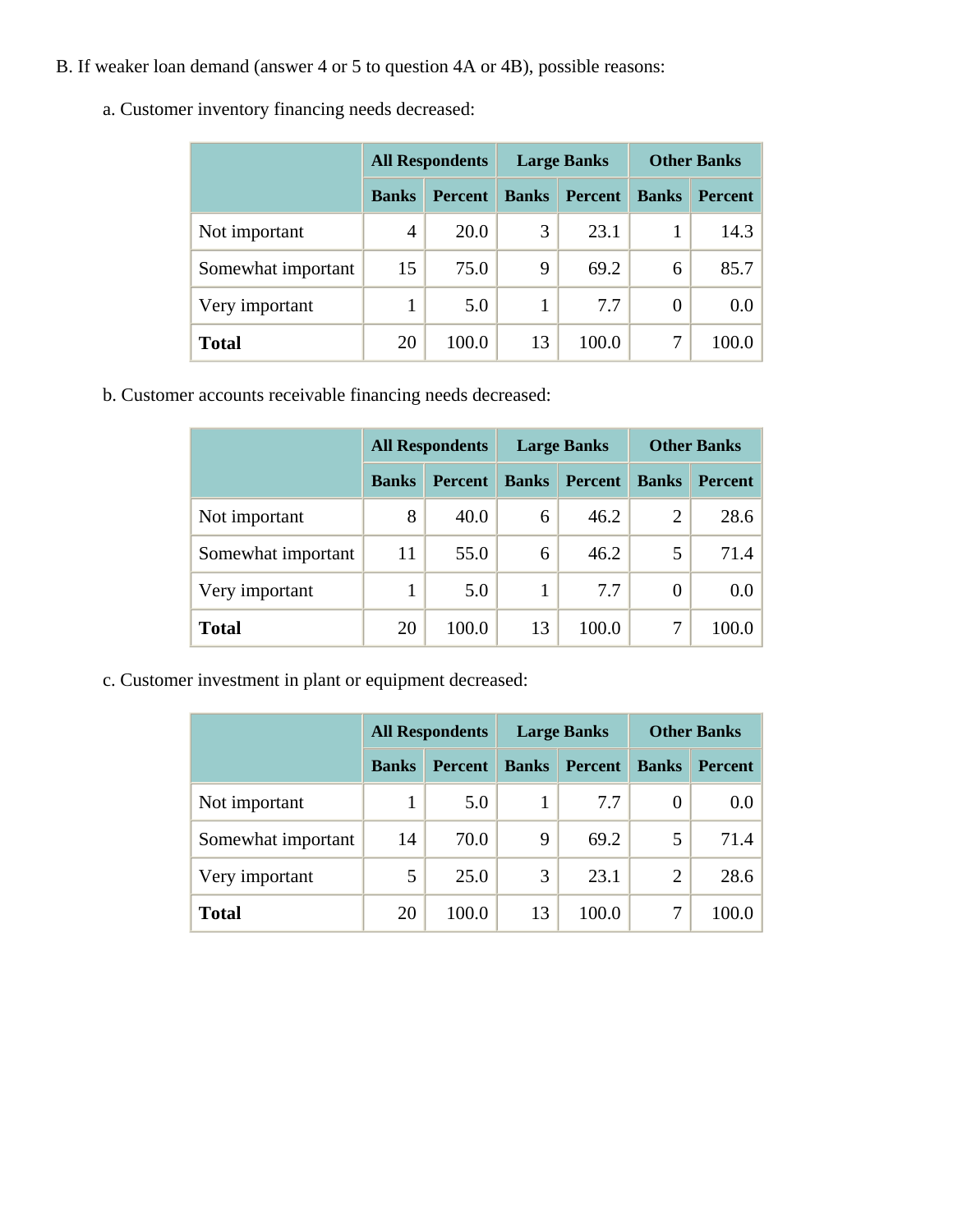d. Customer internally generated funds increased:

|                    |              | <b>All Respondents</b> |              | <b>Large Banks</b> | <b>Other Banks</b> |                |  |
|--------------------|--------------|------------------------|--------------|--------------------|--------------------|----------------|--|
|                    | <b>Banks</b> | <b>Percent</b>         | <b>Banks</b> | <b>Percent</b>     | <b>Banks</b>       | <b>Percent</b> |  |
| Not important      | 14           | 70.0                   | 9            | 69.2               | 5                  | 71.4           |  |
| Somewhat important | 5            | 25.0                   | 3            | 23.1               | $\overline{2}$     | 28.6           |  |
| Very important     |              | 5.0                    | 1            | 7.7                | 0                  | 0.0            |  |
| <b>Total</b>       | 20           | 100.0                  | 13           | 100.0              | 7                  | 100.0          |  |

e. Customer merger or acquisition financing needs decreased:

|                    |              | <b>All Respondents</b> |                | <b>Large Banks</b> | <b>Other Banks</b> |                |  |
|--------------------|--------------|------------------------|----------------|--------------------|--------------------|----------------|--|
|                    | <b>Banks</b> | <b>Percent</b>         | <b>Banks</b>   | <b>Percent</b>     | <b>Banks</b>       | <b>Percent</b> |  |
| Not important      | 6            | 30.0                   | 3              | 23.1               | 3                  | 42.9           |  |
| Somewhat important | 7            | 35.0                   | 6              | 46.2               |                    | 14.3           |  |
| Very important     |              | 35.0                   | $\overline{4}$ | 30.8               | 3                  | 42.9           |  |
| <b>Total</b>       | 20           | 100.0                  | 13             | 100.0              | 7                  | 100.0          |  |

f. Customer borrowing shifted from your bank to other bank or nonbank credit sources because these other sources became more attractive:

|                    |              | <b>All Respondents</b> |                | <b>Large Banks</b> | <b>Other Banks</b> |                |  |
|--------------------|--------------|------------------------|----------------|--------------------|--------------------|----------------|--|
|                    | <b>Banks</b> | <b>Percent</b>         | <b>Banks</b>   | <b>Percent</b>     | <b>Banks</b>       | <b>Percent</b> |  |
| Not important      | 12           | 60.0                   | 8              | 61.5               | 4                  | 57.1           |  |
| Somewhat important | 4            | 20.0                   | 3              | 23.1               |                    | 14.3           |  |
| Very important     | 4            | 20.0                   | $\overline{2}$ | 15.4               | 2                  | 28.6           |  |
| <b>Total</b>       | 20           | 100.0                  | 13             | 100.0              | 7                  | 100.0          |  |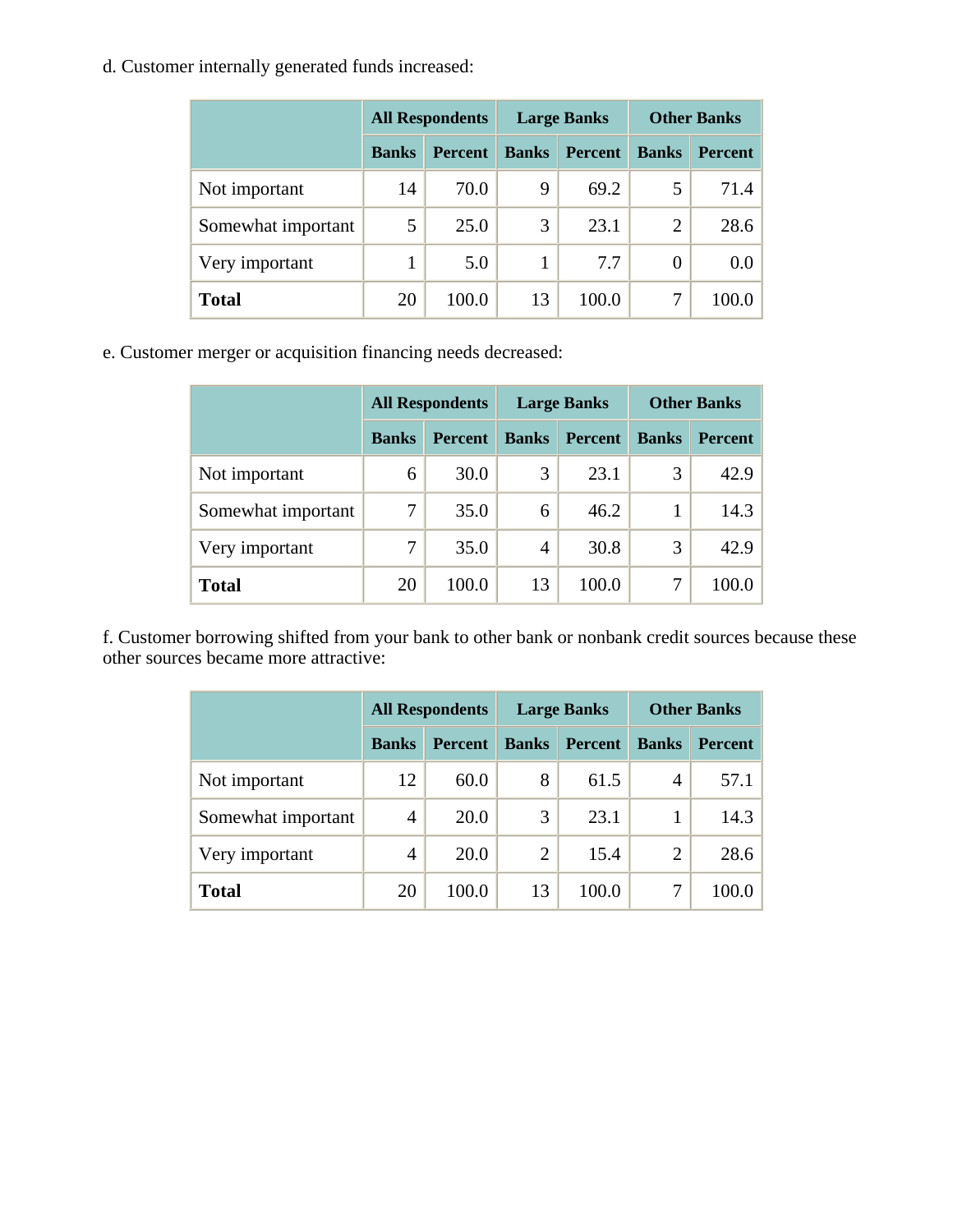6. At your bank, how has the number of inquiries from potential business borrowers regarding the availability and terms of new credit lines or increases in existing lines changed over the past three months? (Please consider only inquiries for additional C&I lines as opposed to the refinancing of existing loans.)

|                                                     |              | <b>All Respondents</b> |                | <b>Large Banks</b> | <b>Other Banks</b> |                  |  |
|-----------------------------------------------------|--------------|------------------------|----------------|--------------------|--------------------|------------------|--|
|                                                     | <b>Banks</b> | <b>Percent</b>         | <b>Banks</b>   | <b>Percent</b>     | <b>Banks</b>       | Percent          |  |
| The number of inquiries has increased substantially | $\theta$     | $0.0\,$                | $\theta$       | 0.0                | $\overline{0}$     | 0.0              |  |
| The number of inquiries has increased moderately    | 6            | 10.9                   | $\overline{4}$ | 12.5               | 2                  | 8.7              |  |
| The number of inquiries has stayed about the same   | 33           | 60.0                   | 21             | 65.6               | 12                 | 52.2             |  |
| The number of inquiries has decreased moderately    | 16           | 29.1                   | 7              | 21.9               | 9                  | 39.1             |  |
| The number of inquiries has decreased substantially | $\theta$     | 0.0                    | $\theta$       | 0.0                | $\theta$           | 0.0 <sub>1</sub> |  |
| <b>Total</b>                                        | 55           | 100.0                  | 32             | 100.0              | 23                 | 100.0            |  |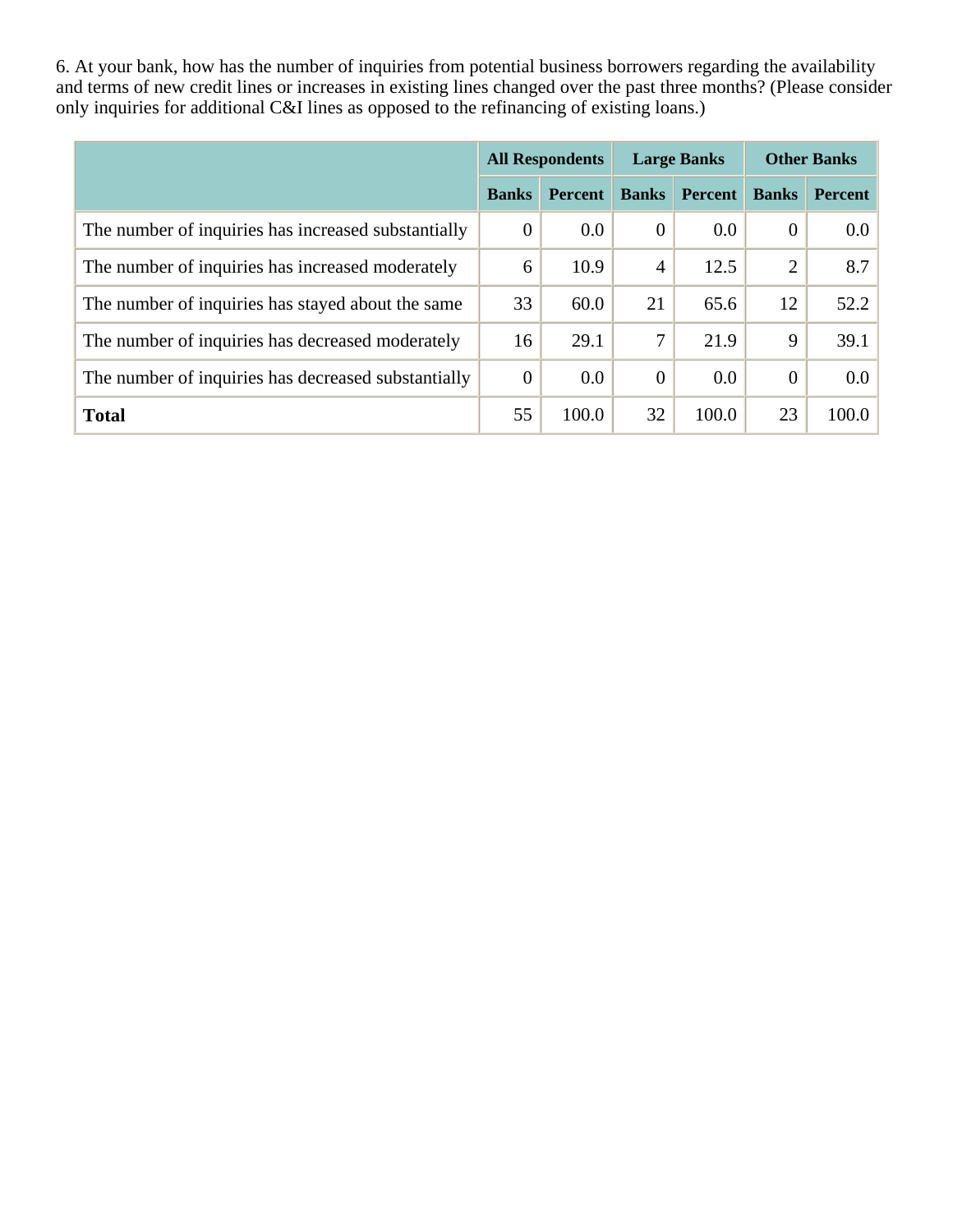*Questions 7-8 ask about commercial real estate loans at your bank, including construction and land development loans and loans secured by nonfarm nonresidential real estate. Question 7 deals with changes in your bank's standards over the last three months. Question 8 deals with changes in demand. If your bank's*  lending standards or terms have not changed over the relevant period, please report them as unchanged even if *they are either restrictive or accommodative relative to longer-term norms. If your bank's standards or terms have tightened or eased over the relevant period, please so report them regardless of how they stand relative to longer-term norms. Also, please report changes in enforcement of existing standards as changes in standards.* 

7. Over the past three months, how have your bank's credit standards for approving applications for commercial real estate loans changed?

|                              | <b>All Respondents</b> |                |                | <b>Large Banks</b> | <b>Other Banks</b> |                |  |
|------------------------------|------------------------|----------------|----------------|--------------------|--------------------|----------------|--|
|                              | <b>Banks</b>           | <b>Percent</b> | <b>Banks</b>   | <b>Percent</b>     | <b>Banks</b>       | <b>Percent</b> |  |
| Tightened considerably       | 11                     | 19.6           | 7              | 21.2               | $\overline{4}$     | 17.4           |  |
| Tightened somewhat           | 34                     | 60.7           | 22             | 66.7               | 12                 | 52.2           |  |
| Remained basically unchanged | 11                     | 19.6           | $\overline{4}$ | 12.1               | 7                  | 30.4           |  |
| Eased somewhat               | $\theta$               | 0.0            | $\overline{0}$ | 0.0                | $\theta$           | 0.0            |  |
| Eased considerably           | $\theta$               | 0.0            | $\overline{0}$ | 0.0                | $\theta$           | 0.0            |  |
| <b>Total</b>                 | 56                     | 100.0          | 33             | 100.0              | 23                 | 100.0          |  |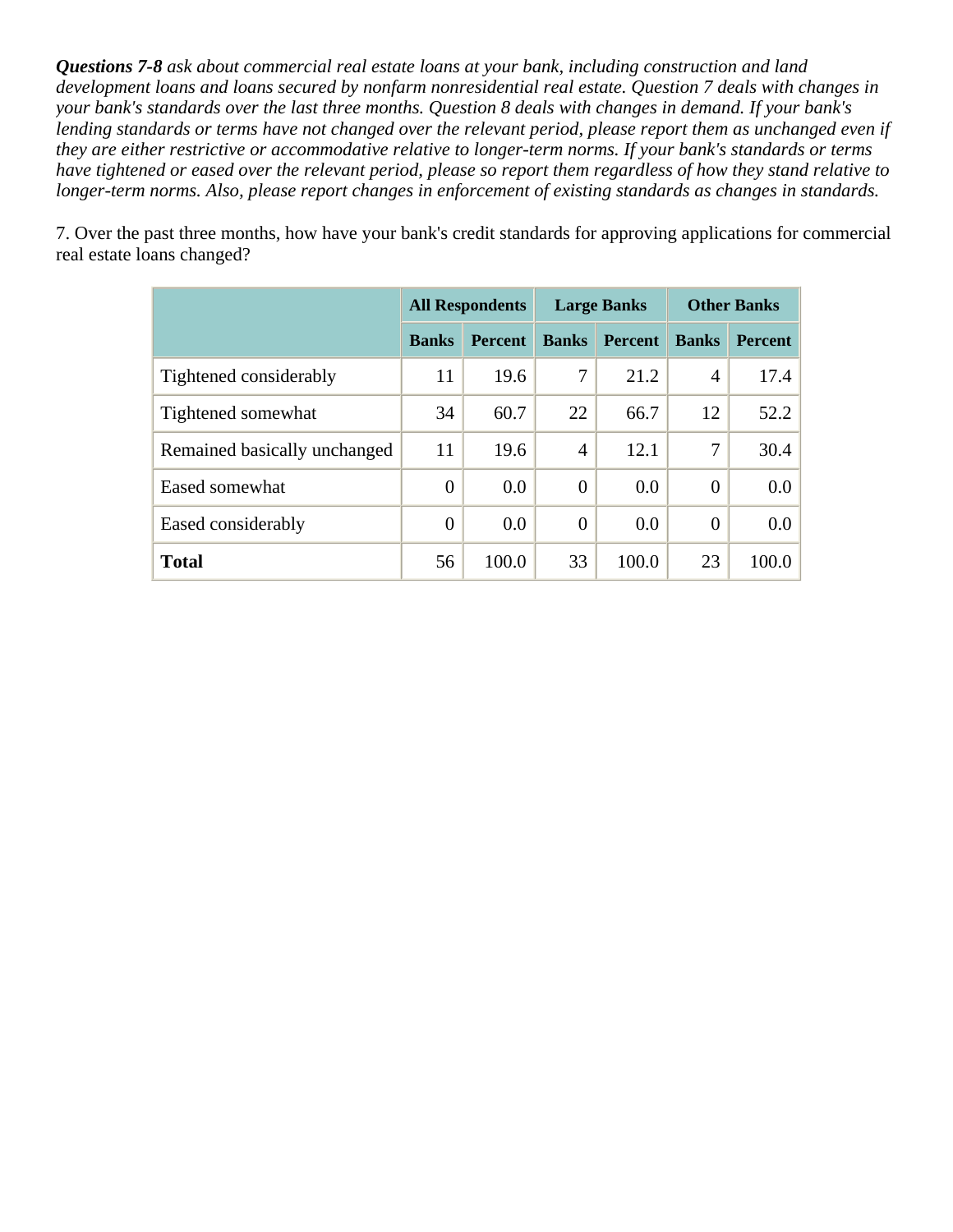8. Apart from normal seasonal variation, how has demand for commercial real estate loans changed over the past three months?

|                        | <b>All Respondents</b> |                |                | <b>Large Banks</b> | <b>Other Banks</b> |                  |  |
|------------------------|------------------------|----------------|----------------|--------------------|--------------------|------------------|--|
|                        | <b>Banks</b>           | <b>Percent</b> | <b>Banks</b>   | <b>Percent</b>     | <b>Banks</b>       | <b>Percent</b>   |  |
| Substantially stronger | 1                      | 1.8            | 1              | 3.0                | $\overline{0}$     | 0.0 <sub>1</sub> |  |
| Moderately stronger    | 6                      | 10.7           | $\overline{2}$ | 6.1                | 4                  | 17.4             |  |
| About the same         | 16                     | 28.6           | 11             | 33.3               | 5                  | 21.7             |  |
| Moderately weaker      | 23                     | 41.1           | 12             | 36.4               | 11                 | 47.8             |  |
| Substantially weaker   | 10                     | 17.9           | 7              | 21.2               | 3                  | 13.0             |  |
| <b>Total</b>           | 56                     | 100.0          | 33             | 100.0              | 23                 | 100.0            |  |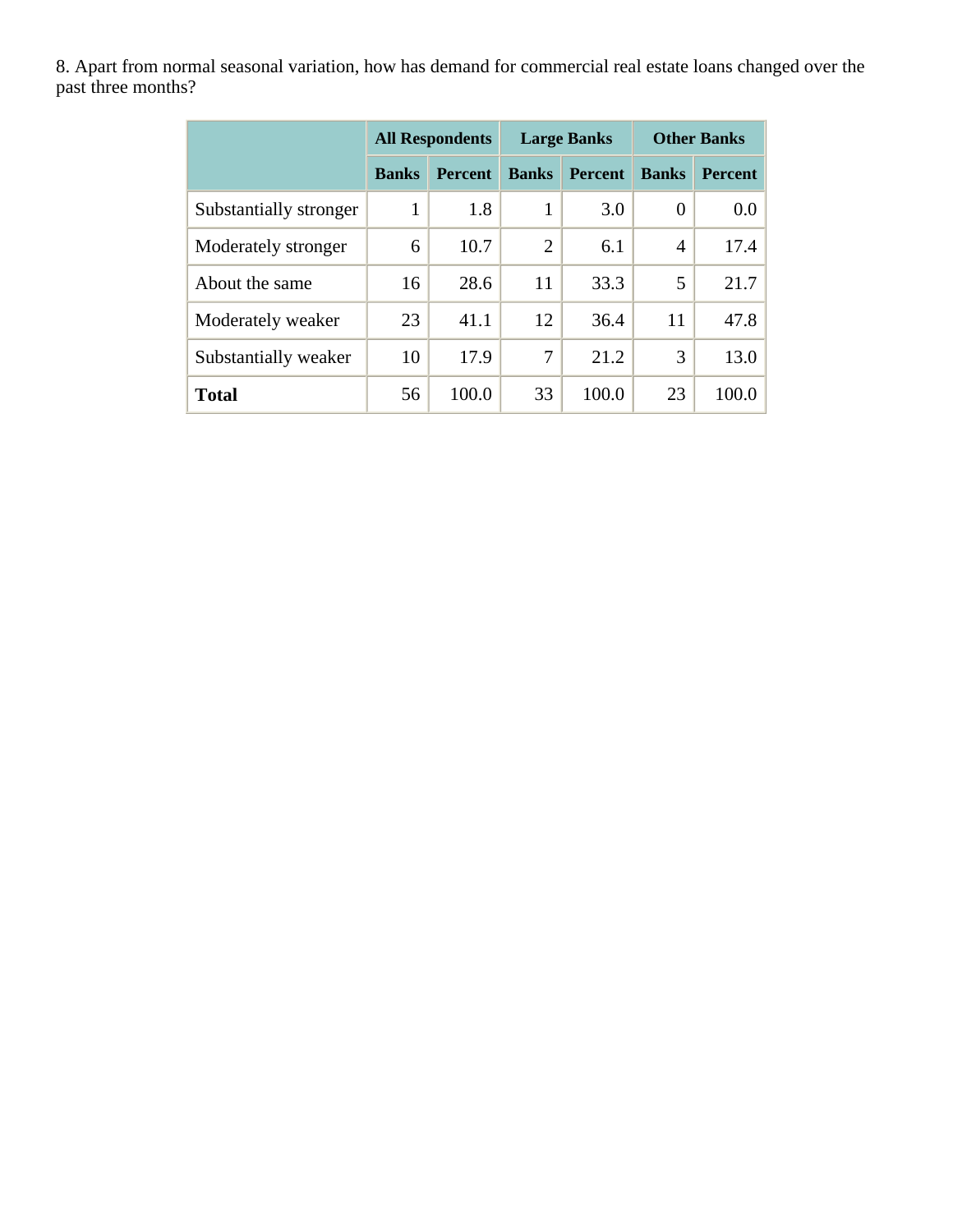*Questions 9-10 focus on changes in your bank's terms on commercial real estate loans over the past year. If your bank's lending terms have not changed over the past year, please report them as unchanged even if they are either restrictive or accommodative relative to longer-term norms. If your bank's lending terms have tightened or eased over the past year, please so report them regardless of how they stand relative to longerterm norms.* 

- 9. Over the **past year**, how has your bank changed the following terms on commercial real estate loans?
	- a. Maximum loan size:

|                              | <b>All Respondents</b> |                |                | <b>Large Banks</b> | <b>Other Banks</b> |                |  |
|------------------------------|------------------------|----------------|----------------|--------------------|--------------------|----------------|--|
|                              | <b>Banks</b>           | <b>Percent</b> | <b>Banks</b>   | <b>Percent</b>     | <b>Banks</b>       | <b>Percent</b> |  |
| Tightened considerably       | $\overline{4}$         | 7.3            | $\overline{2}$ | 6.1                | 2                  | 9.1            |  |
| Tightened somewhat           | 19                     | 34.5           | 14             | 42.4               | 5                  | 22.7           |  |
| Remained basically unchanged | 32                     | 58.2           | 17             | 51.5               | 15                 | 68.2           |  |
| Eased somewhat               | $\overline{0}$         | 0.0            | $\Omega$       | 0.0                | $\Omega$           | $0.0\,$        |  |
| Eased considerably           | $\overline{0}$         | 0.0            | $\overline{0}$ | 0.0                | $\theta$           | $0.0\,$        |  |
| <b>Total</b>                 | 55                     | 100.0          | 33             | 100.0              | 22                 | 100.0          |  |

b. Maximum loan maturity:

|                              | <b>All Respondents</b> |                |                | <b>Large Banks</b> | <b>Other Banks</b> |                  |  |
|------------------------------|------------------------|----------------|----------------|--------------------|--------------------|------------------|--|
|                              | <b>Banks</b>           | <b>Percent</b> | <b>Banks</b>   | <b>Percent</b>     | <b>Banks</b>       | <b>Percent</b>   |  |
| Tightened considerably       | 1                      | 1.8            | $\overline{0}$ | 0.0                |                    | 4.5              |  |
| Tightened somewhat           | 10                     | 18.2           | 7              | 21.2               | 3                  | 13.6             |  |
| Remained basically unchanged | 44                     | 80.0           | 26             | 78.8               | 18                 | 81.8             |  |
| Eased somewhat               | $\overline{0}$         | 0.0            | $\overline{0}$ | 0.0                | $\theta$           | 0.0              |  |
| Eased considerably           | $\overline{0}$         | 0.0            | $\overline{0}$ | 0.0                | $\theta$           | 0.0 <sub>1</sub> |  |
| <b>Total</b>                 | 55                     | 100.0          | 33             | 100.0              | 22                 | 100.0            |  |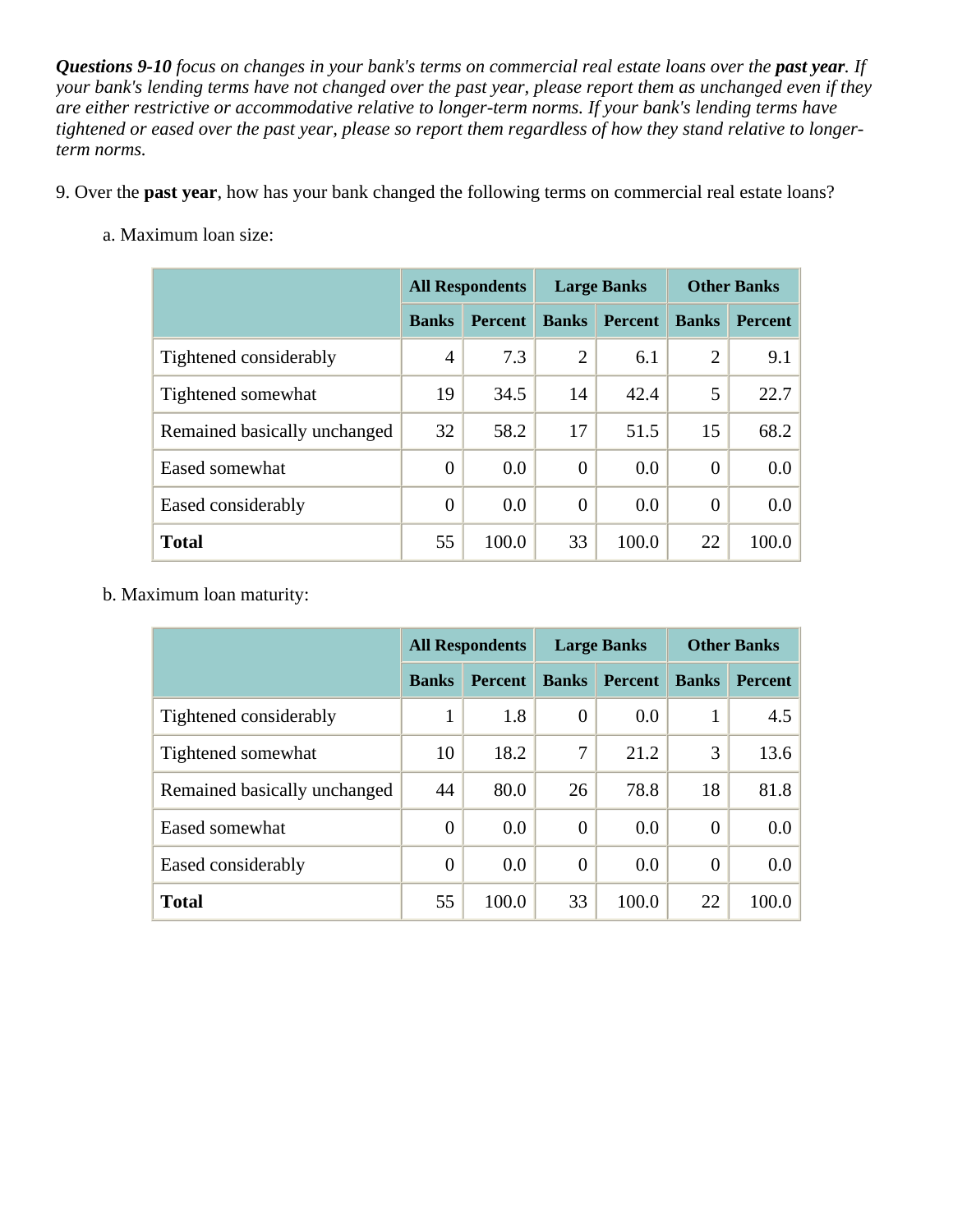c. Spreads of loan rates over your bank's cost of funds (wider spreads=tightened, narrower spreads=eased):

|                              | <b>All Respondents</b> |                |                | <b>Large Banks</b> | <b>Other Banks</b> |                |  |
|------------------------------|------------------------|----------------|----------------|--------------------|--------------------|----------------|--|
|                              | <b>Banks</b>           | <b>Percent</b> | <b>Banks</b>   | <b>Percent</b>     | <b>Banks</b>       | <b>Percent</b> |  |
| Tightened considerably       | 5                      | 9.1            | $\overline{A}$ | 12.1               |                    | 4.5            |  |
| Tightened somewhat           | 24                     | 43.6           | 14             | 42.4               | 10                 | 45.5           |  |
| Remained basically unchanged | 22                     | 40.0           | 14             | 42.4               | 8                  | 36.4           |  |
| Eased somewhat               | $\overline{4}$         | 7.3            | 1              | 3.0                | 3                  | 13.6           |  |
| Eased considerably           | $\overline{0}$         | 0.0            | $\theta$       | 0.0                | $\theta$           | $0.0\,$        |  |
| <b>Total</b>                 | 55                     | 100.0          | 33             | 100.0              | 22                 | 100.0          |  |

d. Loan-to-value ratios:

|                              | <b>All Respondents</b> |                |                | <b>Large Banks</b> | <b>Other Banks</b> |                |
|------------------------------|------------------------|----------------|----------------|--------------------|--------------------|----------------|
|                              | <b>Banks</b>           | <b>Percent</b> | <b>Banks</b>   | <b>Percent</b>     | <b>Banks</b>       | <b>Percent</b> |
| Tightened considerably       | 4                      | 7.3            | 3              | 9.1                | 1                  | 4.5            |
| Tightened somewhat           | 28                     | 50.9           | 17             | 51.5               | 11                 | 50.0           |
| Remained basically unchanged | 22                     | 40.0           | 13             | 39.4               | 9                  | 40.9           |
| Eased somewhat               | 1                      | 1.8            | $\overline{0}$ | 0.0                | 1                  | 4.5            |
| Eased considerably           | $\theta$               | 0.0            | $\theta$       | 0.0                | $\theta$           | 0.0            |
| <b>Total</b>                 | 55                     | 100.0          | 33             | 100.0              | 22                 | 100.0          |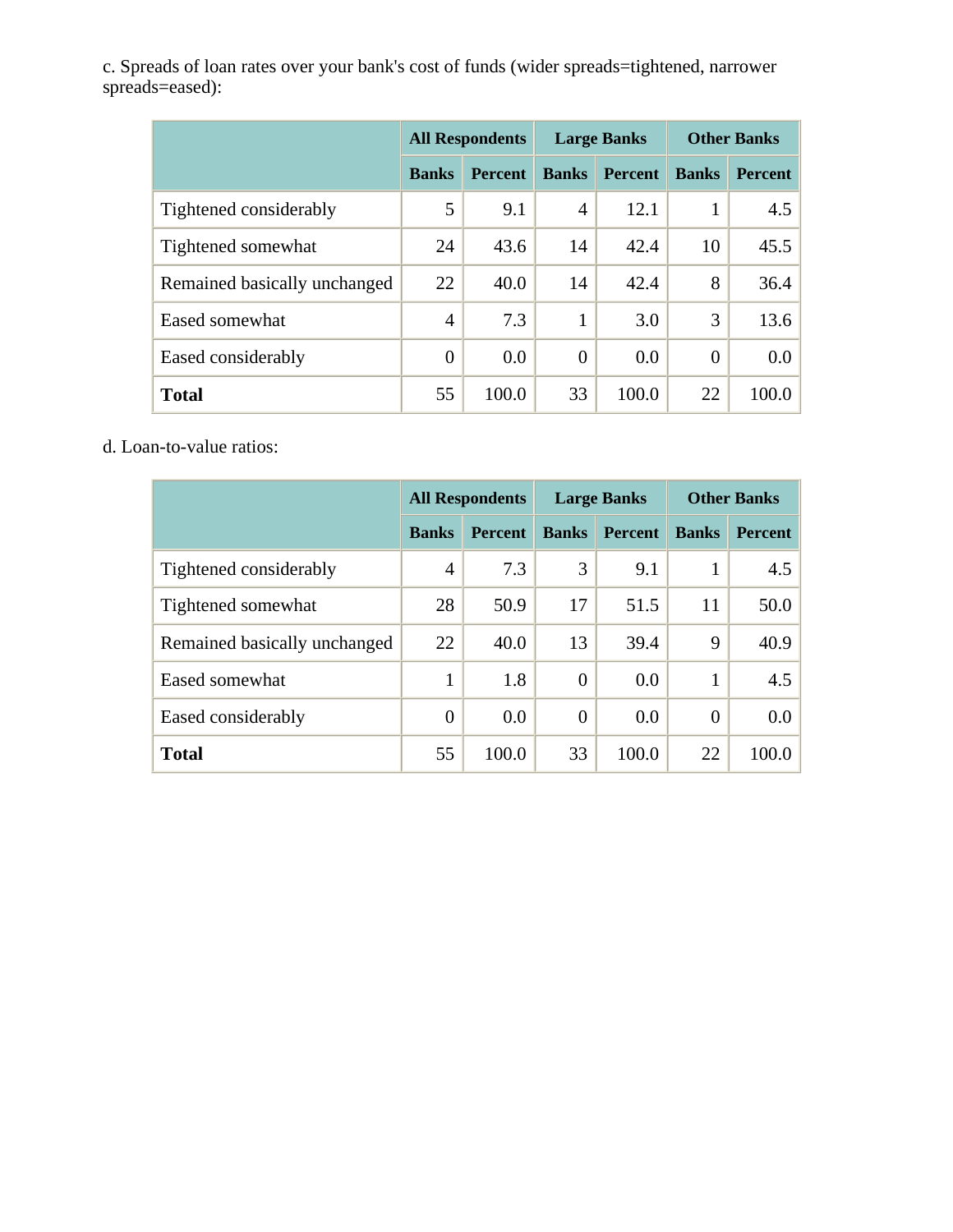e. Requirements for take-out financing:

|                              | <b>All Respondents</b> |                |                | <b>Large Banks</b> | <b>Other Banks</b> |                |  |
|------------------------------|------------------------|----------------|----------------|--------------------|--------------------|----------------|--|
|                              | <b>Banks</b>           | <b>Percent</b> | <b>Banks</b>   | <b>Percent</b>     | <b>Banks</b>       | <b>Percent</b> |  |
| Tightened considerably       | $\overline{0}$         | 0.0            | $\overline{0}$ | 0.0                | $\theta$           | $0.0\,$        |  |
| Tightened somewhat           | 13                     | 23.6           | 10             | 30.3               | 3                  | 13.6           |  |
| Remained basically unchanged | 42                     | 76.4           | 23             | 69.7               | 19                 | 86.4           |  |
| Eased somewhat               | $\overline{0}$         | 0.0            | $\theta$       | 0.0                | $\theta$           | $0.0\,$        |  |
| Eased considerably           | $\overline{0}$         | 0.0            | $\overline{0}$ | 0.0                | $\theta$           | 0.0            |  |
| <b>Total</b>                 | 55                     | 100.0          | 33             | 100.0              | 22                 | 100.0          |  |

f. Debt-service coverage ratios:

|                              | <b>All Respondents</b> |                |                | <b>Large Banks</b> | <b>Other Banks</b> |                |  |
|------------------------------|------------------------|----------------|----------------|--------------------|--------------------|----------------|--|
|                              | <b>Banks</b>           | <b>Percent</b> | <b>Banks</b>   | <b>Percent</b>     | <b>Banks</b>       | <b>Percent</b> |  |
| Tightened considerably       | 0                      | 0.0            | $\overline{0}$ | 0.0                | $\overline{0}$     | 0.0            |  |
| Tightened somewhat           | 29                     | 52.7           | 22             | 66.7               | 7                  | 31.8           |  |
| Remained basically unchanged | 26                     | 47.3           | 11             | 33.3               | 15                 | 68.2           |  |
| Eased somewhat               | $\overline{0}$         | 0.0            | $\overline{0}$ | 0.0                | $\overline{0}$     | 0.0            |  |
| Eased considerably           | $\boldsymbol{0}$       | 0.0            | $\Omega$       | 0.0                | $\Omega$           | 0.0            |  |
| <b>Total</b>                 | 55                     | 100.0          | 33             | 100.0              | 22                 | 100.0          |  |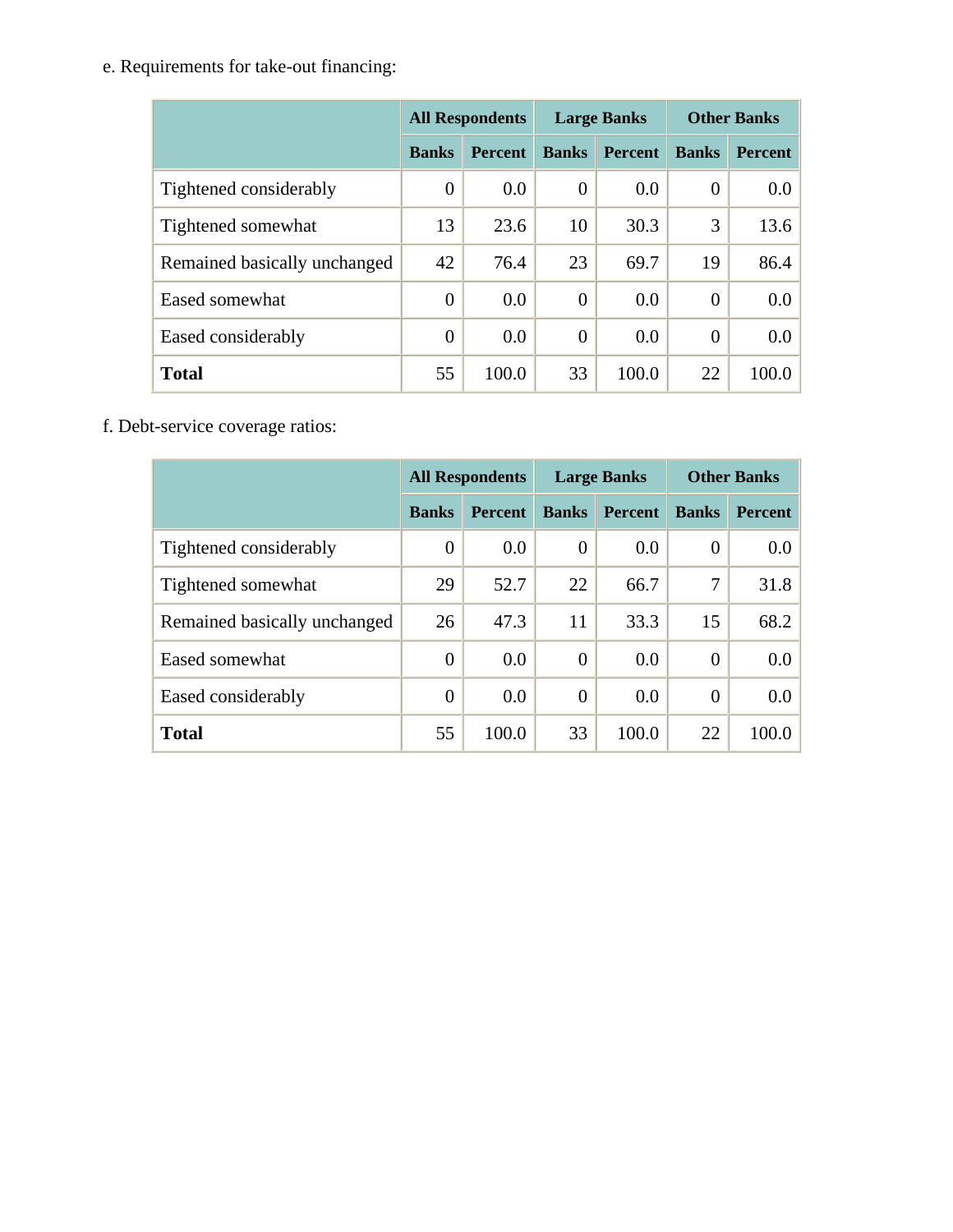10. If your bank has tightened or eased its terms on commercial real estate loans over the **past year** (as described in question 9), how important have been the following possible reasons for the change?

A. Possible reasons for tightening commercial real estate loan terms:

a. Less favorable economic outlook:

|                    | <b>All Respondents</b> |                |              | <b>Large Banks</b> | <b>Other Banks</b> |                |  |
|--------------------|------------------------|----------------|--------------|--------------------|--------------------|----------------|--|
|                    | <b>Banks</b>           | <b>Percent</b> | <b>Banks</b> | <b>Percent</b>     | <b>Banks</b>       | <b>Percent</b> |  |
| Not important      | $\overline{2}$         | 4.4            | 0            | 0.0                | 2                  | 12.5           |  |
| Somewhat important | 14                     | 31.1           | 7            | 24.1               | 7                  | 43.8           |  |
| Very important     | 29                     | 64.4           | 22           | 75.9               | 7                  | 43.8           |  |
| <b>Total</b>       | 45                     | 100.0          | 29           | 100.0              | 16                 | 100.0          |  |

b. Worsening of the condition of, or the outlook for, commercial real estate in the markets where your bank operates:

|                    | <b>All Respondents</b> |                |                | <b>Large Banks</b> | <b>Other Banks</b> |                |  |
|--------------------|------------------------|----------------|----------------|--------------------|--------------------|----------------|--|
|                    | <b>Banks</b>           | <b>Percent</b> | <b>Banks</b>   | <b>Percent</b>     | <b>Banks</b>       | <b>Percent</b> |  |
| Not important      | 4                      | 8.9            | $\overline{2}$ | 6.9                | 2                  | 12.5           |  |
| Somewhat important | 18                     | 40.0           | 10             | 34.5               | 8                  | 50.0           |  |
| Very important     | 23                     | 51.1           | 17             | 58.6               | 6                  | 37.5           |  |
| <b>Total</b>       | 45                     | 100.0          | 29             | 100.0              | 16                 | 100.0          |  |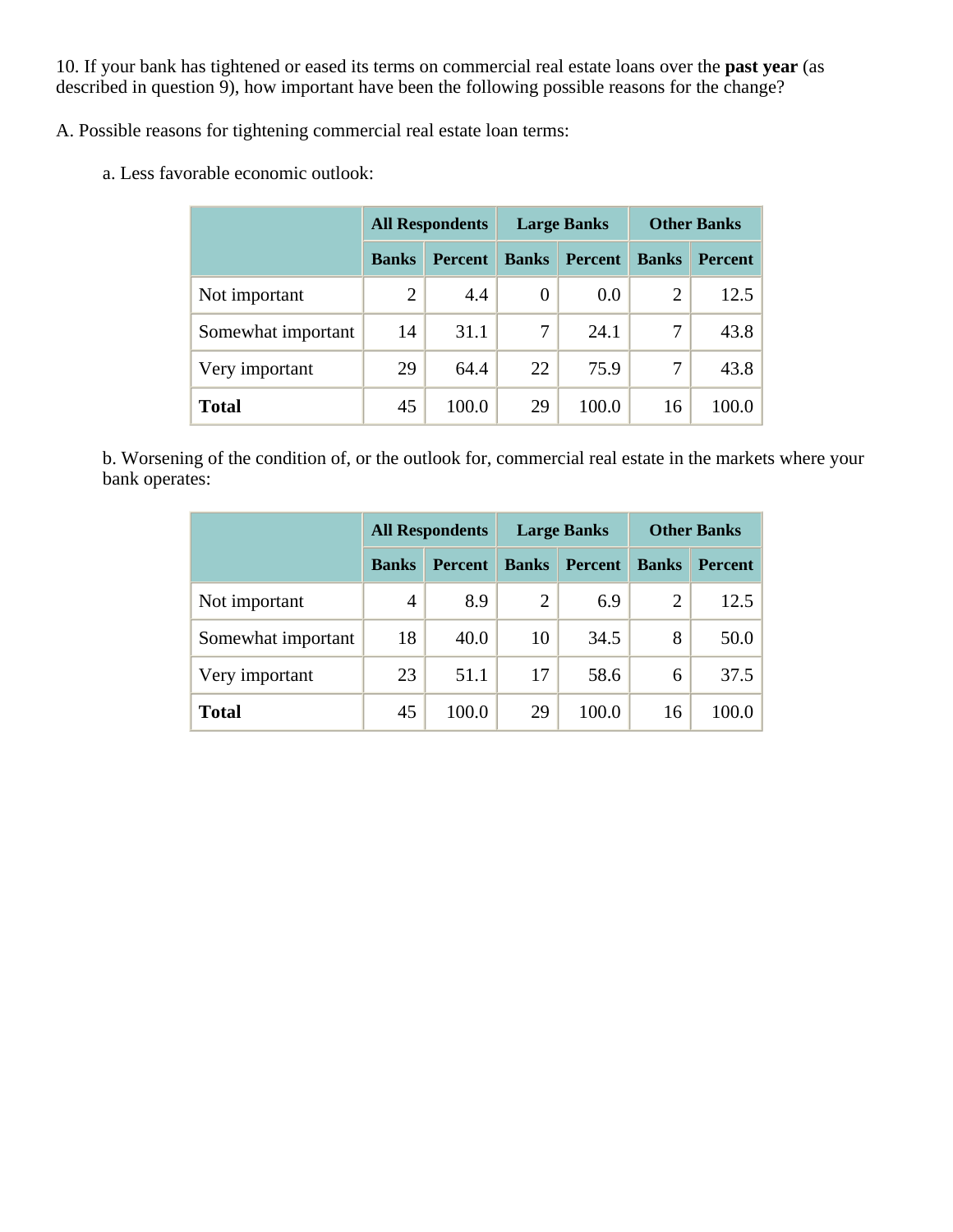c. Less aggressive competition from other banks or nonbank lenders (other financial intermediaries or the capital markets):

|                    |              | <b>All Respondents</b> |              | <b>Large Banks</b> | <b>Other Banks</b> |                |  |
|--------------------|--------------|------------------------|--------------|--------------------|--------------------|----------------|--|
|                    | <b>Banks</b> | <b>Percent</b>         | <b>Banks</b> | <b>Percent</b>     | <b>Banks</b>       | <b>Percent</b> |  |
| Not important      | 29           | 64.4                   | 19           | 65.5               | 10                 | 62.5           |  |
| Somewhat important | 9            | 20.0                   | 5            | 17.2               | 4                  | 25.0           |  |
| Very important     | 7            | 15.6                   | 5            | 17.2               | 2                  | 12.5           |  |
| <b>Total</b>       | 45           | 100.0                  | 29           | 100.0              | 16                 | 100.0          |  |

d. Reduced tolerance for risk:

|                    | <b>All Respondents</b> |                |              | <b>Large Banks</b> | <b>Other Banks</b> |                |  |
|--------------------|------------------------|----------------|--------------|--------------------|--------------------|----------------|--|
|                    | <b>Banks</b>           | <b>Percent</b> | <b>Banks</b> | <b>Percent</b>     | <b>Banks</b>       | <b>Percent</b> |  |
| Not important      | 9                      | 20.0           | 3            | 10.3               | 6                  | 37.5           |  |
| Somewhat important | 25                     | 55.6           | 16           | 55.2               | 9                  | 56.3           |  |
| Very important     | 11                     | 24.4           | 10           | 34.5               |                    | 6.3            |  |
| Total              | 45                     | 100.0          | 29           | 100.0              | 16                 | 100.0          |  |

e. Less liquid market for securities collateralized by these loans:

|                    | <b>All Respondents</b> |                |              | <b>Large Banks</b> | <b>Other Banks</b> |                |  |
|--------------------|------------------------|----------------|--------------|--------------------|--------------------|----------------|--|
|                    | <b>Banks</b>           | <b>Percent</b> | <b>Banks</b> | <b>Percent</b>     | <b>Banks</b>       | <b>Percent</b> |  |
| Not important      | 24                     | 54.5           | 13           | 44.8               | 11                 | 73.3           |  |
| Somewhat important | 11                     | 25.0           | 10           | 34.5               |                    | 6.7            |  |
| Very important     | 9                      | 20.5           | 6            | 20.7               | 3                  | 20.0           |  |
| <b>Total</b>       | 44                     | 100.0          | 29           | 100.0              | 15                 | 100.0          |  |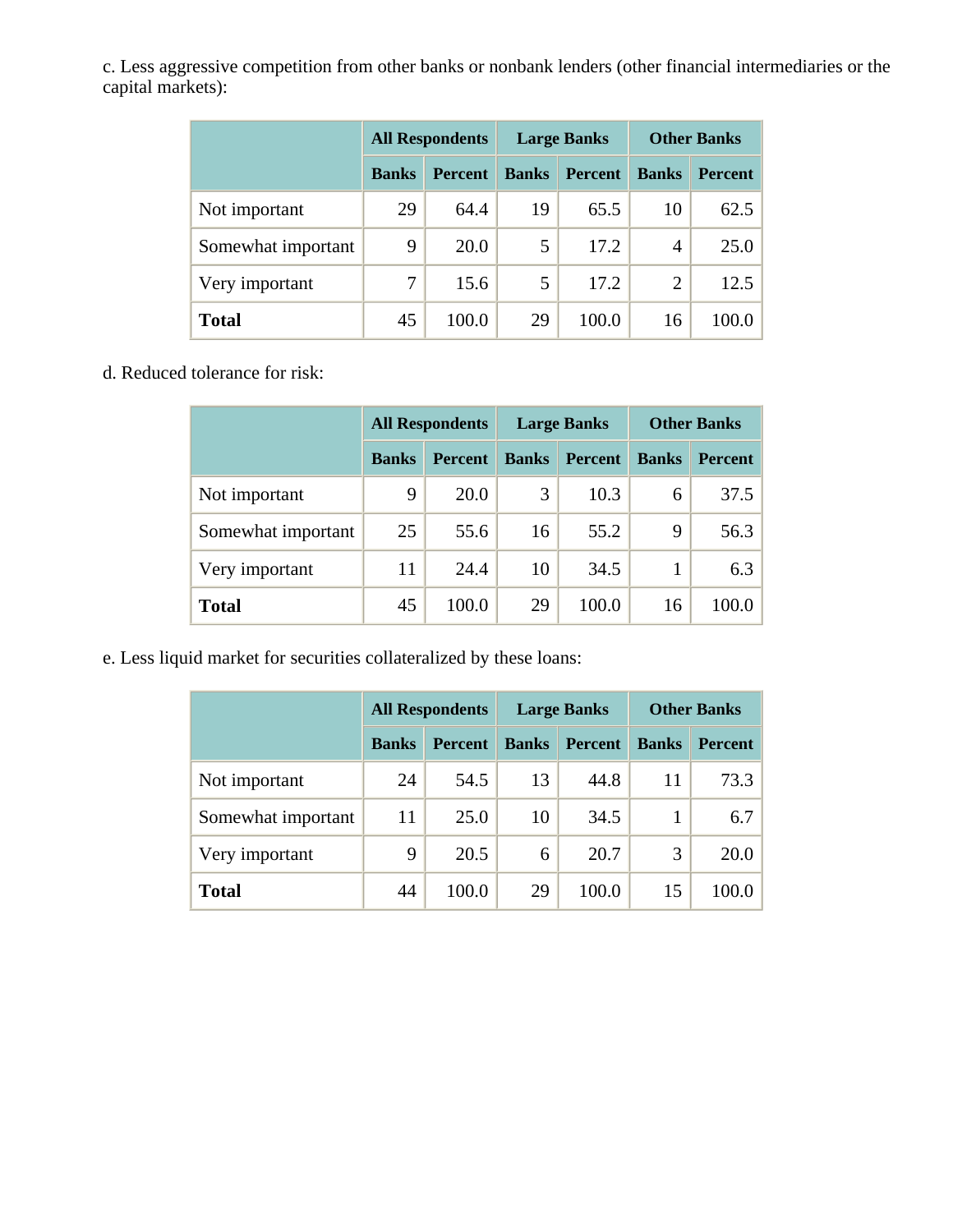- B. Possible reasons for easing commercial real estate loan terms:
	- a. More favorable economic outlook:

|                    |                | <b>All Respondents</b> |                | <b>Large Banks</b> | <b>Other Banks</b> |                |  |
|--------------------|----------------|------------------------|----------------|--------------------|--------------------|----------------|--|
|                    | <b>Banks</b>   | <b>Percent</b>         | <b>Banks</b>   | <b>Percent</b>     | <b>Banks</b>       | <b>Percent</b> |  |
| Not important      | 2              | 66.7                   | $\overline{2}$ | 66.7               | 0                  | 0.0            |  |
| Somewhat important |                | 33.3                   |                | 33.3               | 0                  | 0.0            |  |
| Very important     | $\overline{0}$ | 0.0                    | $\overline{0}$ | 0.0                | 0                  | 0.0            |  |
| <b>Total</b>       | 3              | 100.0                  | 3              | 100.0              |                    |                |  |

b. Improvement in the condition of, or the outlook for, commercial real estate in the markets where your bank operates:

|                    |              | <b>All Respondents</b> |                | <b>Large Banks</b> | <b>Other Banks</b> |                |  |
|--------------------|--------------|------------------------|----------------|--------------------|--------------------|----------------|--|
|                    | <b>Banks</b> | <b>Percent</b>         | <b>Banks</b>   | <b>Percent</b>     | <b>Banks</b>       | <b>Percent</b> |  |
| Not important      | 2            | 66.7                   | $\overline{2}$ | 66.7               | $\theta$           |                |  |
| Somewhat important |              | 33.3                   | 1              | 33.3               | $\boldsymbol{0}$   |                |  |
| Very important     | 0            | 0.0                    | 0              | 0.0                | 0                  | 0.0            |  |
| <b>Total</b>       | 3            | 100.0                  | 3              | 100.0              | $\Omega$           | 0.0            |  |

c. More aggressive competition from other banks or nonbank lenders (other financial intermediaries or the capital markets):

|                    |              | <b>All Respondents</b> |              | <b>Large Banks</b> | <b>Other Banks</b> |                |  |
|--------------------|--------------|------------------------|--------------|--------------------|--------------------|----------------|--|
|                    | <b>Banks</b> | <b>Percent</b>         | <b>Banks</b> | <b>Percent</b>     | <b>Banks</b>       | <b>Percent</b> |  |
| Not important      |              | 33.3                   |              | 33.3               |                    | 0.0            |  |
| Somewhat important |              | 33.3                   |              | 33.3               | 0                  | 0.0            |  |
| Very important     |              | 33.3                   |              | 33.3               | $\theta$           | 0.0            |  |
| <b>Total</b>       | 3            | 100.0                  | 3            | 100.0              |                    | 0.0            |  |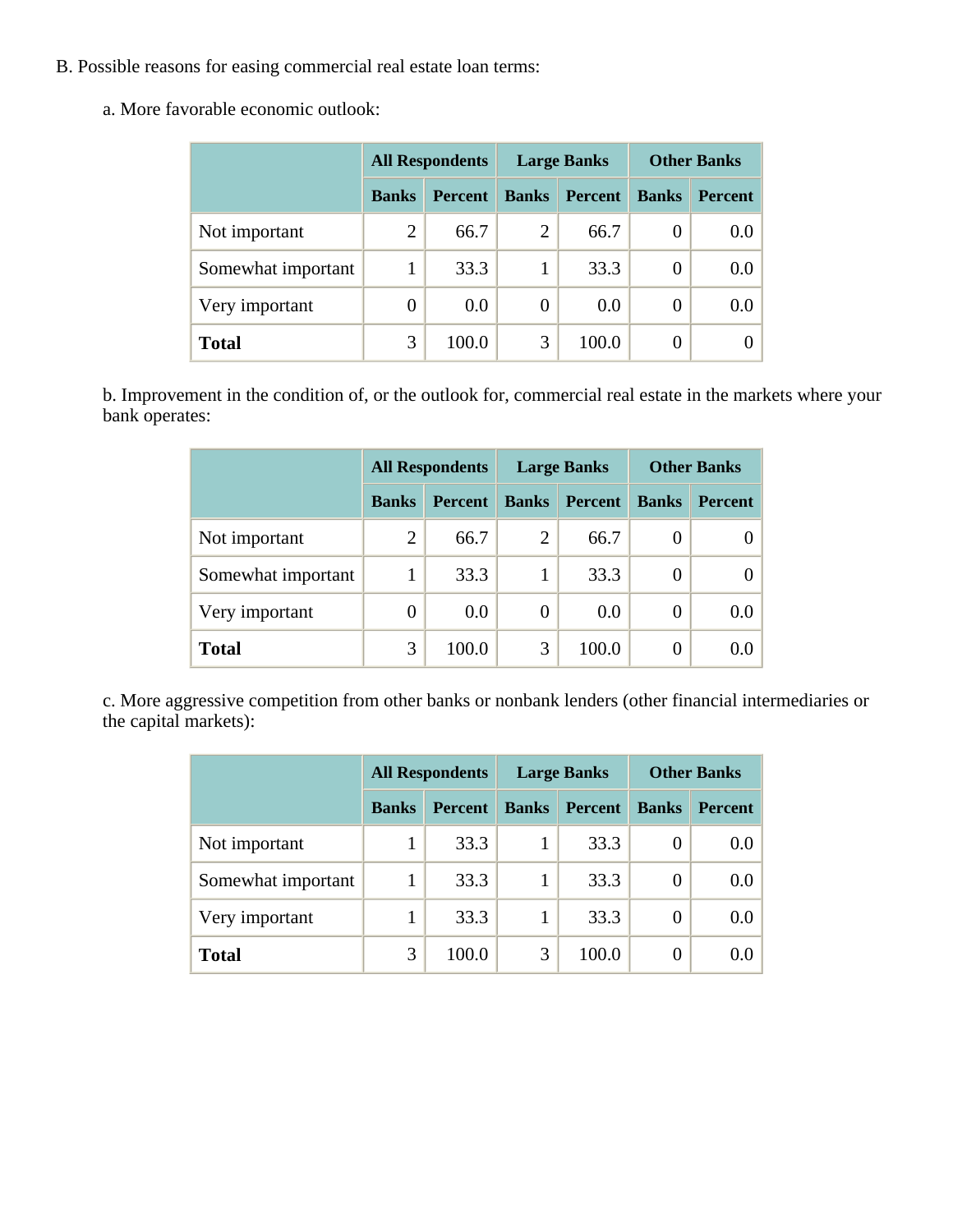#### d. Increased tolerance for risk:

|                    |                | <b>All Respondents</b> |                | <b>Large Banks</b> | <b>Other Banks</b> |                |  |
|--------------------|----------------|------------------------|----------------|--------------------|--------------------|----------------|--|
|                    | <b>Banks</b>   | <b>Percent</b>         | <b>Banks</b>   | <b>Percent</b>     | <b>Banks</b>       | <b>Percent</b> |  |
| Not important      | $\overline{2}$ | 66.7                   | $\overline{2}$ | 66.7               | $\theta$           | 0.0            |  |
| Somewhat important |                | 33.3                   |                | 33.3               | 0                  | 0.0            |  |
| Very important     | 0              | 0.0                    | 0              | 0.0                | 0                  | 0.0            |  |
| <b>Total</b>       | 3              | 100.0                  | 3              | 100.0              | 0                  | 0.0            |  |

e. More liquid market for securities collateralized by these loans:

|                    |              | <b>All Respondents</b> |              | <b>Large Banks</b> | <b>Other Banks</b> |                |  |
|--------------------|--------------|------------------------|--------------|--------------------|--------------------|----------------|--|
|                    | <b>Banks</b> | <b>Percent</b>         | <b>Banks</b> | <b>Percent</b>     | <b>Banks</b>       | <b>Percent</b> |  |
| Not important      | 3            | 100.0                  | 3            | 100.0              | 0                  | 0.0            |  |
| Somewhat important | 0            | 0.0                    | 0            | 0.0                | 0                  | 0.0            |  |
| Very important     | 0            | 0.0                    | 0            | 0.0                | 0                  | 0.0            |  |
| <b>Total</b>       | 3            | 100.0                  | 3            | 100.0              | 0                  | 0.0            |  |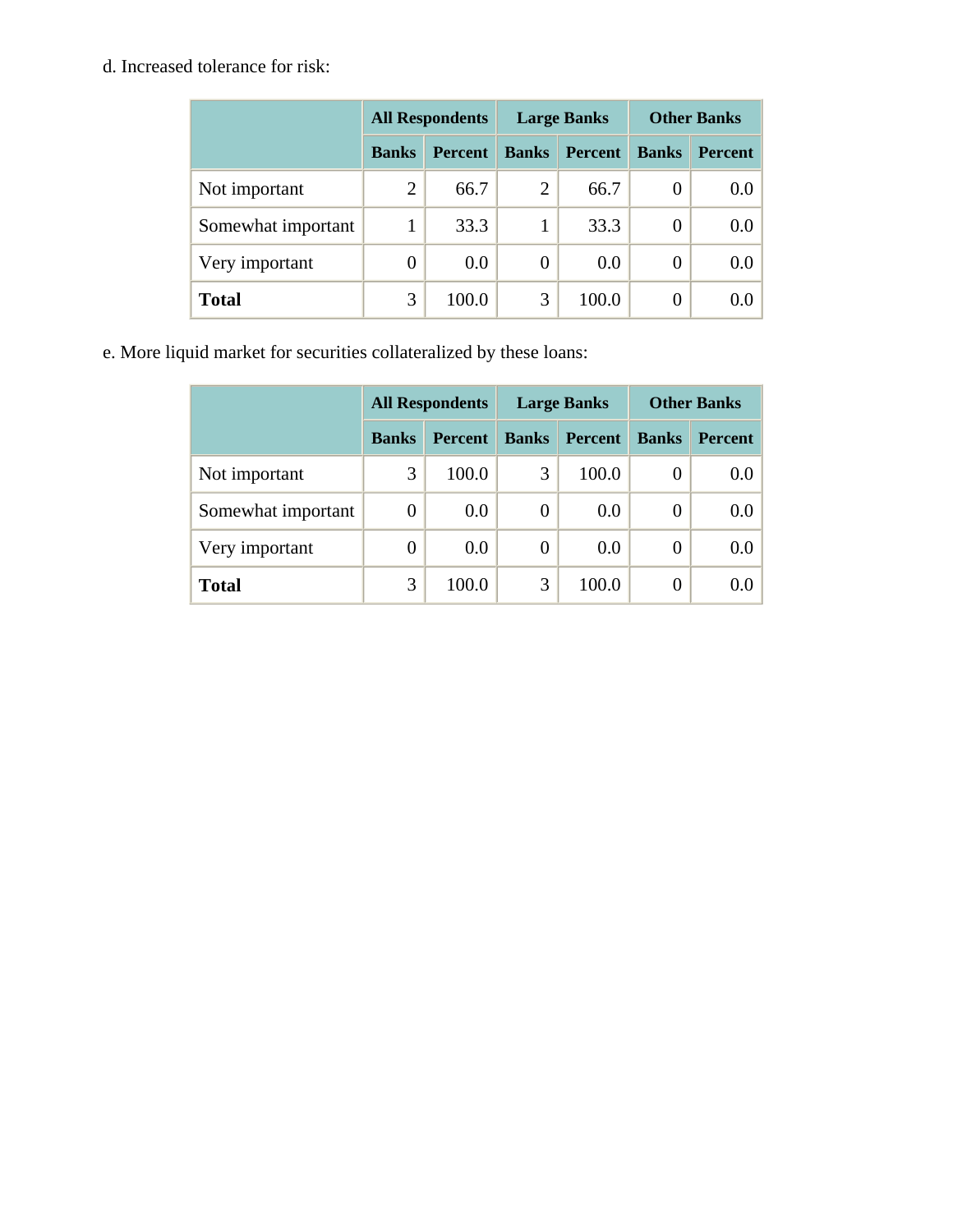*Questions 11-12 ask about three categories of residential mortgage loans at your bank--prime residential mortgages, nontraditional residential mortgages, and subprime residential mortgages. Question 11 deals with changes in your bank's credit standards for loans in each of these categories over the past three months. Question 12 deals with changes in demand for loans in each of these categories over the same period. If your bank's credit standards have not changed over the relevant period, please report them as unchanged even if the standards are either restrictive or accommodative relative to longer-term norms. If your bank's credit standards have tightened or eased over the relevant period, please so report them regardless of how they stand relative to longer-term norms. Also, please report changes in enforcement of existing standards as changes in standards.* 

*For the purposes of this survey, please use the following definitions of these loan categories (note that the loan categories are not mutually exclusive) and include first-lien loans only:*

- The **prime** category of residential mortgages includes loans made to borrowers that typically had *relatively strong, well-documented credit histories, relatively high credit scores, and relatively low debtto-income ratios at the time of origination. This would include fully amortizing loans that have a fixed rate, a standard adjustable rate, or a common hybrid adjustable rate--those for which the interest rate is initially fixed for a multi-year period and subsequently adjusts more frequently.*
- The **nontraditional** category of residential mortgages includes, but is not limited to, adjustable-rate *mortgages with multiple payment options, interest-only mortgages, and ``Alt-A'' products such as mortgages with limited income verification and mortgages secured by non-owner-occupied properties. (Please exclude standard adjustable-rate mortgages and common hybrid adjustable-rate mortgages.)*
- The *subprime* category of residential mortgages typically includes loans made to borrowers that *displayed one or more of the following characteristics at the time of origination: weakened credit histories that include payment delinquencies, chargeoffs, judgments, and/or bankruptcies; reduced repayment capacity as measured by credit scores or debt-to-income ratios; or incomplete credit histories.*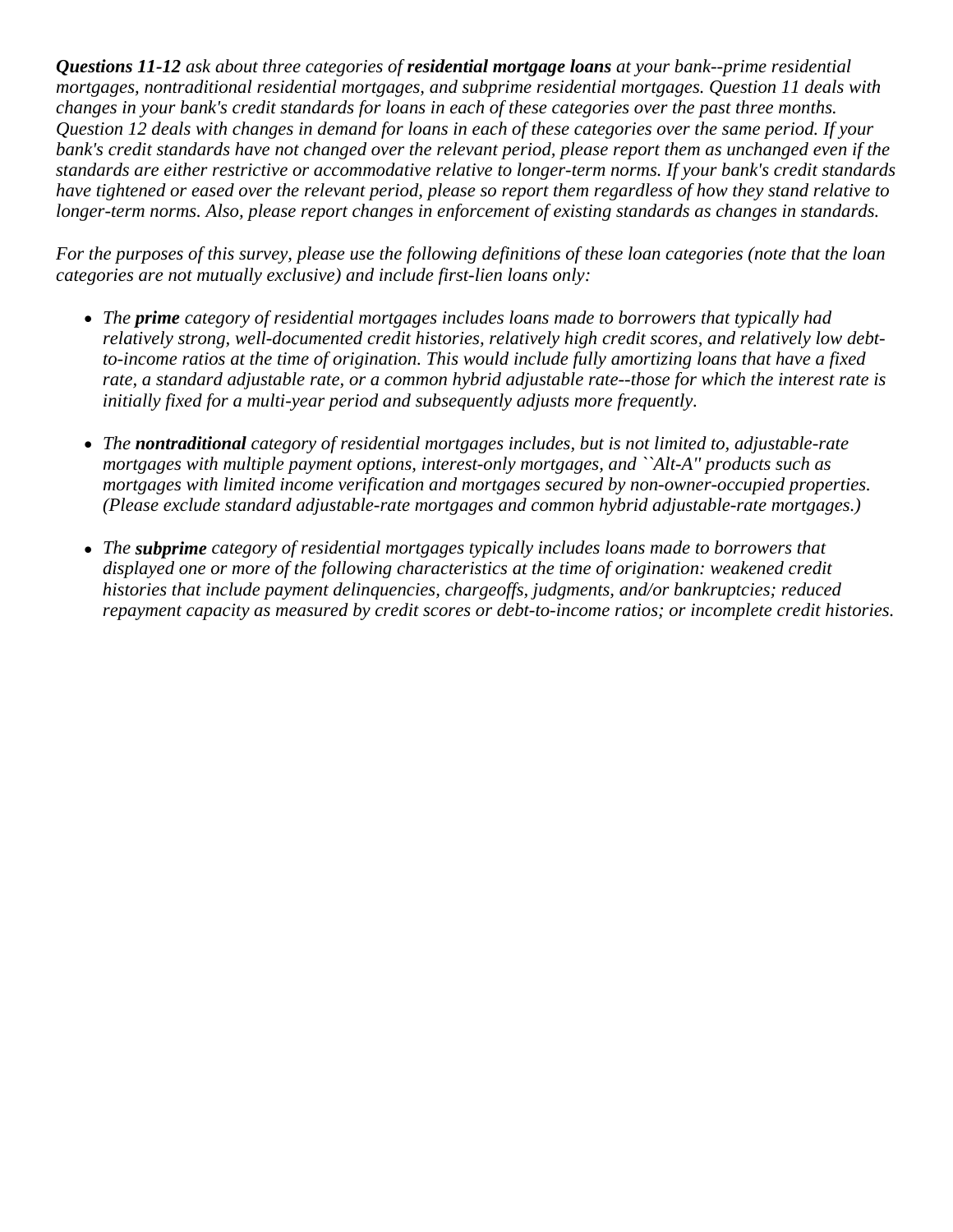11. Over the past three months, how have your bank's credit standards for approving applications from individuals for mortgage loans to purchase homes changed?

|                              | <b>All Respondents</b> |                |                | <b>Large Banks</b> | <b>Other Banks</b> |                |  |
|------------------------------|------------------------|----------------|----------------|--------------------|--------------------|----------------|--|
|                              | <b>Banks</b>           | <b>Percent</b> | <b>Banks</b>   | <b>Percent</b>     | <b>Banks</b>       | <b>Percent</b> |  |
| Tightened considerably       | $\overline{2}$         | 3.8            | $\overline{0}$ | 0.0                | 2                  | 9.1            |  |
| Tightened somewhat           | 26                     | 49.1           | 17             | 54.8               | 9                  | 40.9           |  |
| Remained basically unchanged | 25                     | 47.2           | 14             | 45.2               | 11                 | 50.0           |  |
| Eased somewhat               | $\overline{0}$         | 0.0            | $\theta$       | 0.0                | $\Omega$           | 0.0            |  |
| Eased considerably           | $\overline{0}$         | 0.0            | $\theta$       | 0.0                | $\theta$           | 0.0            |  |
| <b>Total</b>                 | 53                     | 100.0          | 31             | 100.0              | 22                 | 100.0          |  |

a. Credit standards on mortgage loans that your bank categorizes as *prime* residential mortgages have:

b. Credit standards on mortgage loans that your bank categorizes as *nontraditional* residential mortgages have:

|                              | <b>All Respondents</b> |                |                | <b>Large Banks</b> | <b>Other Banks</b> |                |  |
|------------------------------|------------------------|----------------|----------------|--------------------|--------------------|----------------|--|
|                              | <b>Banks</b>           | <b>Percent</b> | <b>Banks</b>   | <b>Percent</b>     | <b>Banks</b>       | <b>Percent</b> |  |
| Tightened considerably       | 10                     | 25.6           | 6              | 23.1               | 4                  | 30.8           |  |
| Tightened somewhat           | 23                     | 59.0           | 16             | 61.5               | 7                  | 53.8           |  |
| Remained basically unchanged | 6                      | 15.4           | 4              | 15.4               | $\overline{2}$     | 15.4           |  |
| Eased somewhat               | $\overline{0}$         | 0.0            | $\theta$       | 0.0                | $\Omega$           | 0.0            |  |
| Eased considerably           | $\overline{0}$         | 0.0            | $\overline{0}$ | 0.0                | 0                  | 0.0            |  |
| <b>Total</b>                 | 39                     | 100.0          | 26             | 100.0              | 13                 | 100.0          |  |

For this question, 14 respondents answered "My bank does not originate nontraditional residential mortgages."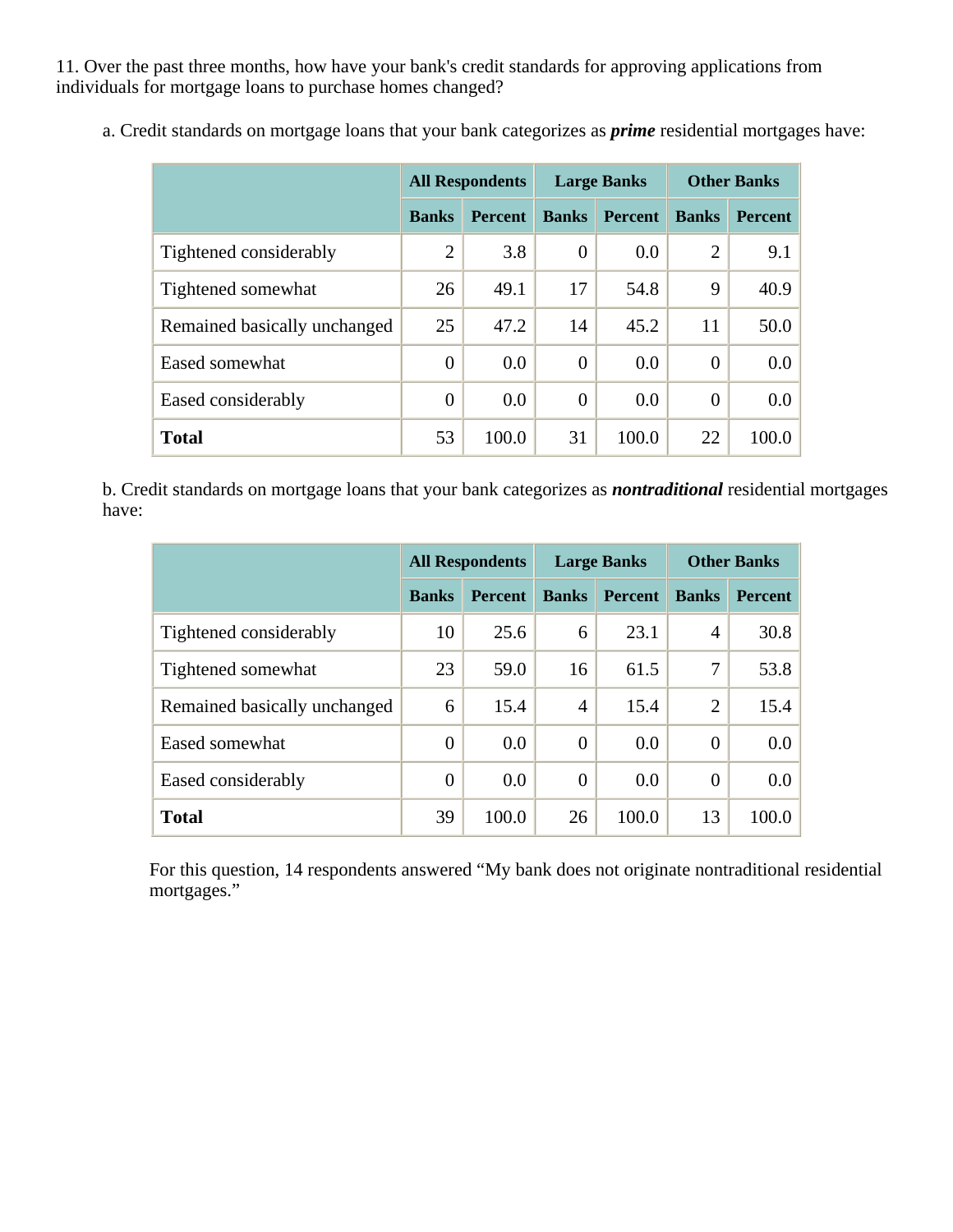c. Credit standards on mortgage loans that your bank categorizes as *subprime* residential mortgages have:

|                              | <b>All Respondents</b> |                |                | <b>Large Banks</b> | <b>Other Banks</b> |                |  |
|------------------------------|------------------------|----------------|----------------|--------------------|--------------------|----------------|--|
|                              | <b>Banks</b>           | <b>Percent</b> | <b>Banks</b>   | <b>Percent</b>     | <b>Banks</b>       | <b>Percent</b> |  |
| Tightened considerably       | 3                      | 42.9           | $\overline{2}$ | 40.0               | 1                  | 50.0           |  |
| Tightened somewhat           | $\overline{2}$         | 28.6           | 1              | 20.0               |                    | 50.0           |  |
| Remained basically unchanged | $\overline{2}$         | 28.6           | $\overline{2}$ | 40.0               | $\overline{0}$     | 0.0            |  |
| Eased somewhat               | $\theta$               | 0.0            | $\overline{0}$ | 0.0                | $\overline{0}$     | 0.0            |  |
| Eased considerably           | $\theta$               | 0.0            | $\overline{0}$ | 0.0                | $\overline{0}$     | 0.0            |  |
| <b>Total</b>                 | 7                      | 100.0          | 5              | 100.0              | $\overline{2}$     | 100.0          |  |

For this question, 47 respondents answered "My bank does not originate subprime residential mortgages."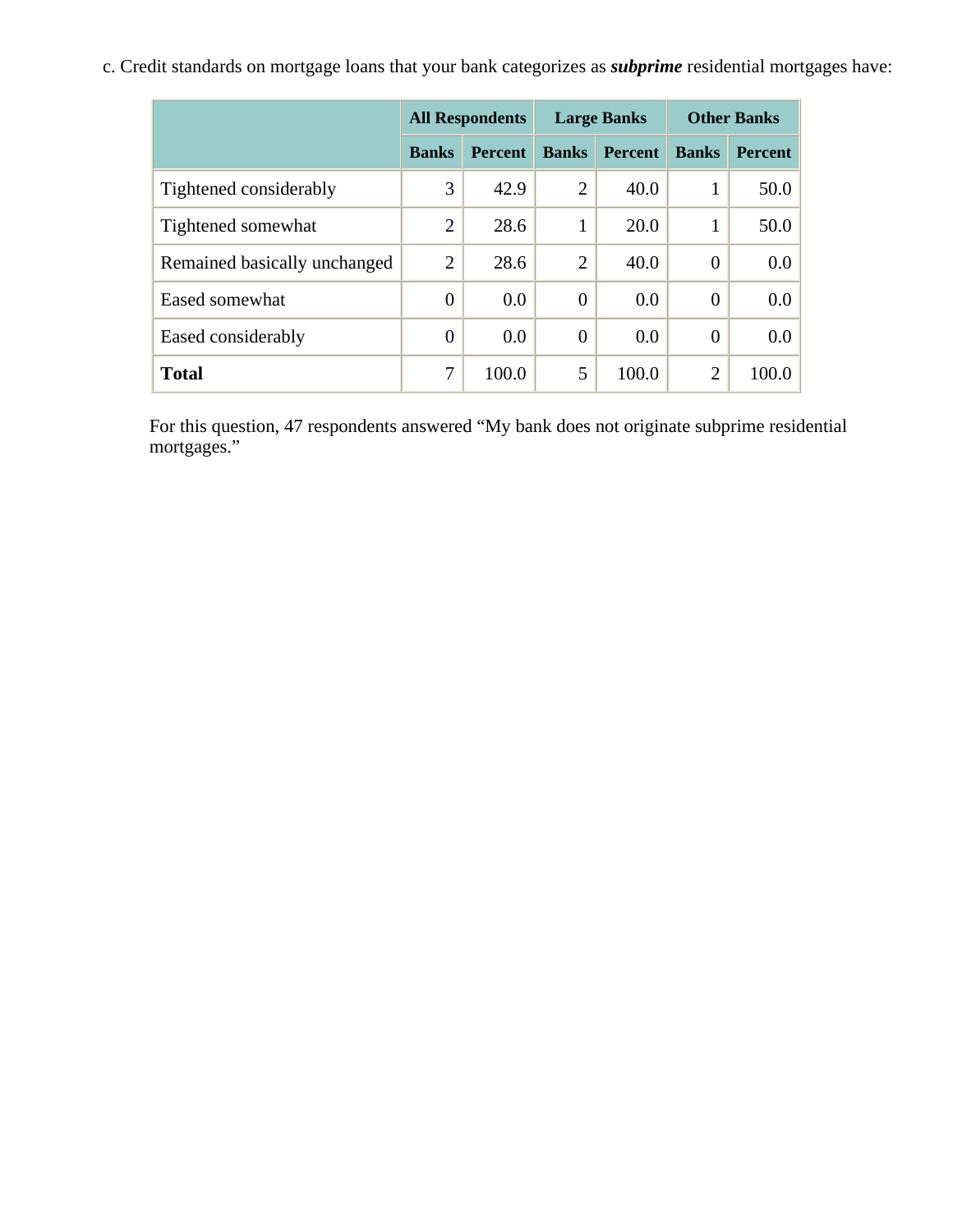12. Apart from normal seasonal variation, how has demand for mortgages to purchase homes changed over the past three months? (Please consider only new originations as opposed to the refinancing of existing mortgages.)

|                        | <b>All Respondents</b> |                |                | <b>Large Banks</b> | <b>Other Banks</b> |                |  |
|------------------------|------------------------|----------------|----------------|--------------------|--------------------|----------------|--|
|                        | <b>Banks</b>           | <b>Percent</b> | <b>Banks</b>   | <b>Percent</b>     | <b>Banks</b>       | <b>Percent</b> |  |
| Substantially stronger | $\overline{0}$         | 0.0            | 0              | 0.0                | $\Omega$           | 0.0            |  |
| Moderately stronger    | $\overline{2}$         | 3.8            | 1              | 3.2                | 1                  | 4.5            |  |
| About the same         | 17                     | 32.1           | 10             | 32.3               | 7                  | 31.8           |  |
| Moderately weaker      | 29                     | 54.7           | 18             | 58.1               | 11                 | 50.0           |  |
| Substantially weaker   | 5                      | 9.4            | $\overline{2}$ | 6.5                | 3                  | 13.6           |  |
| <b>Total</b>           | 53                     | 100.0          | 31             | 100.0              | 22                 | 100.0          |  |

a. Demand for mortgages that your bank categorizes as *prime* residential mortgages was:

For this question, 0 respondents answered "My bank does not originate prime residential mortgages."

b. Demand for mortgages that your bank categorizes as *nontraditional* residential mortgages was:

|                        | <b>All Respondents</b> |                |              | <b>Large Banks</b> | <b>Other Banks</b> |                |  |
|------------------------|------------------------|----------------|--------------|--------------------|--------------------|----------------|--|
|                        | <b>Banks</b>           | <b>Percent</b> | <b>Banks</b> | <b>Percent</b>     | <b>Banks</b>       | <b>Percent</b> |  |
| Substantially stronger | 1                      | 2.6            | 1            | 3.8                | $\Omega$           | 0.0            |  |
| Moderately stronger    | $\theta$               | 0.0            | $\Omega$     | 0.0                | $\Omega$           | 0.0            |  |
| About the same         | 10                     | 25.6           | 7            | 26.9               | 3                  | 23.1           |  |
| Moderately weaker      | 18                     | 46.2           | 11           | 42.3               | 7                  | 53.8           |  |
| Substantially weaker   | 10                     | 25.6           | 7            | 26.9               | 3                  | 23.1           |  |
| <b>Total</b>           | 39                     | 100.0          | 26           | 100.0              | 13                 | 100.0          |  |

For this question, 14 respondents answered "My bank does not originate nontraditional residential mortgages."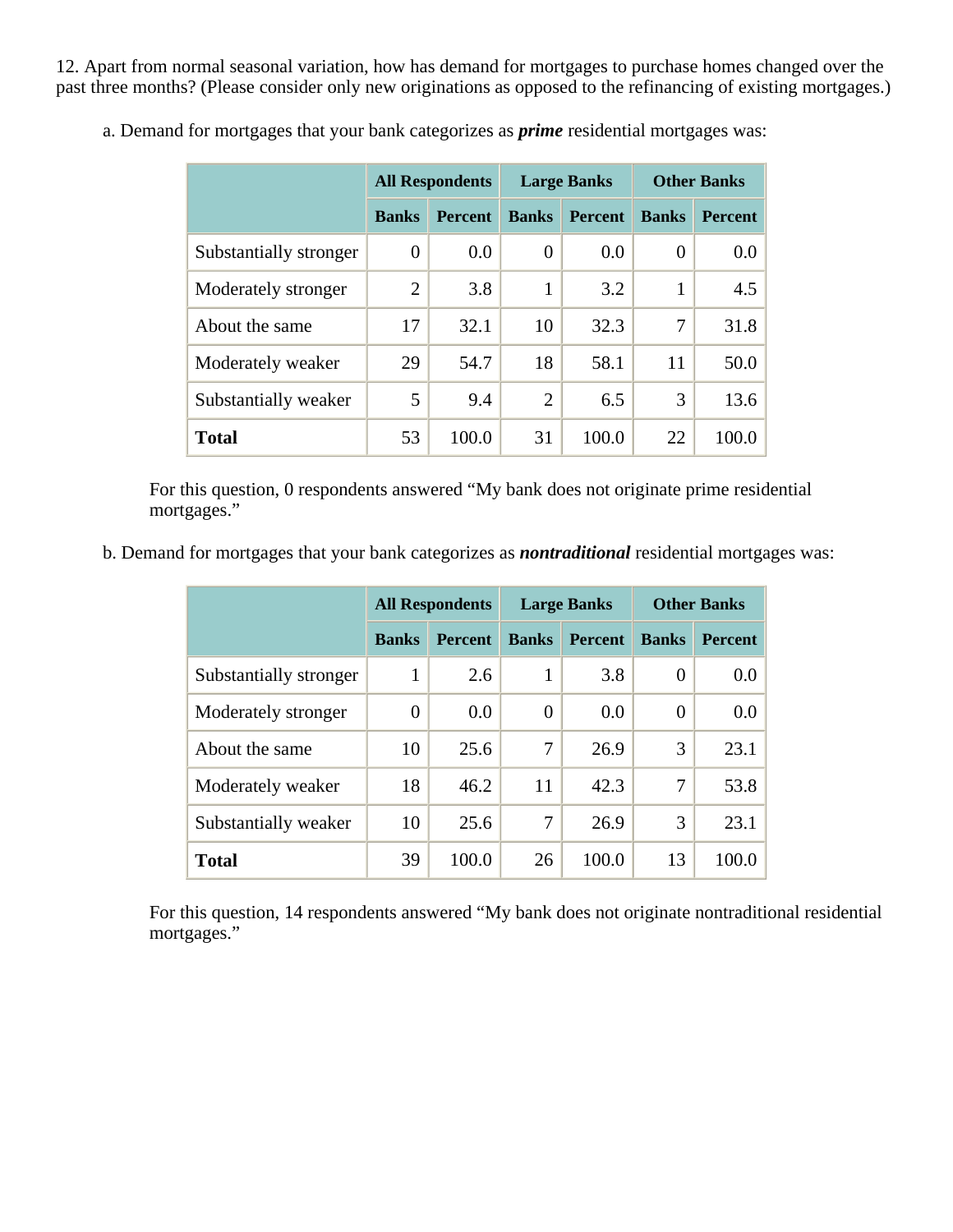c. Demand for mortgages that your bank categorizes as *subprime* residential mortgages was:

|                        | <b>All Respondents</b> |                |                | <b>Large Banks</b> | <b>Other Banks</b> |                |  |
|------------------------|------------------------|----------------|----------------|--------------------|--------------------|----------------|--|
|                        | <b>Banks</b>           | <b>Percent</b> | <b>Banks</b>   | <b>Percent</b>     | <b>Banks</b>       | <b>Percent</b> |  |
| Substantially stronger | 0                      | 0.0            | $\overline{0}$ | 0.0                | $\theta$           | 0.0            |  |
| Moderately stronger    | $\theta$               | 0.0            | $\Omega$       | 0.0                | $\theta$           | 0.0            |  |
| About the same         | 2                      | 28.6           | 1              | 20.0               |                    | 50.0           |  |
| Moderately weaker      | $\overline{2}$         | 28.6           | $\overline{2}$ | 40.0               | $\Omega$           | 0.0            |  |
| Substantially weaker   | 3                      | 42.9           | $\overline{2}$ | 40.0               | 1                  | 50.0           |  |
| <b>Total</b>           | 7                      | 100.0          | 5              | 100.0              | $\overline{2}$     | 100.0          |  |

For this question, 47 respondents answered "My bank does not originate subprime residential mortgages."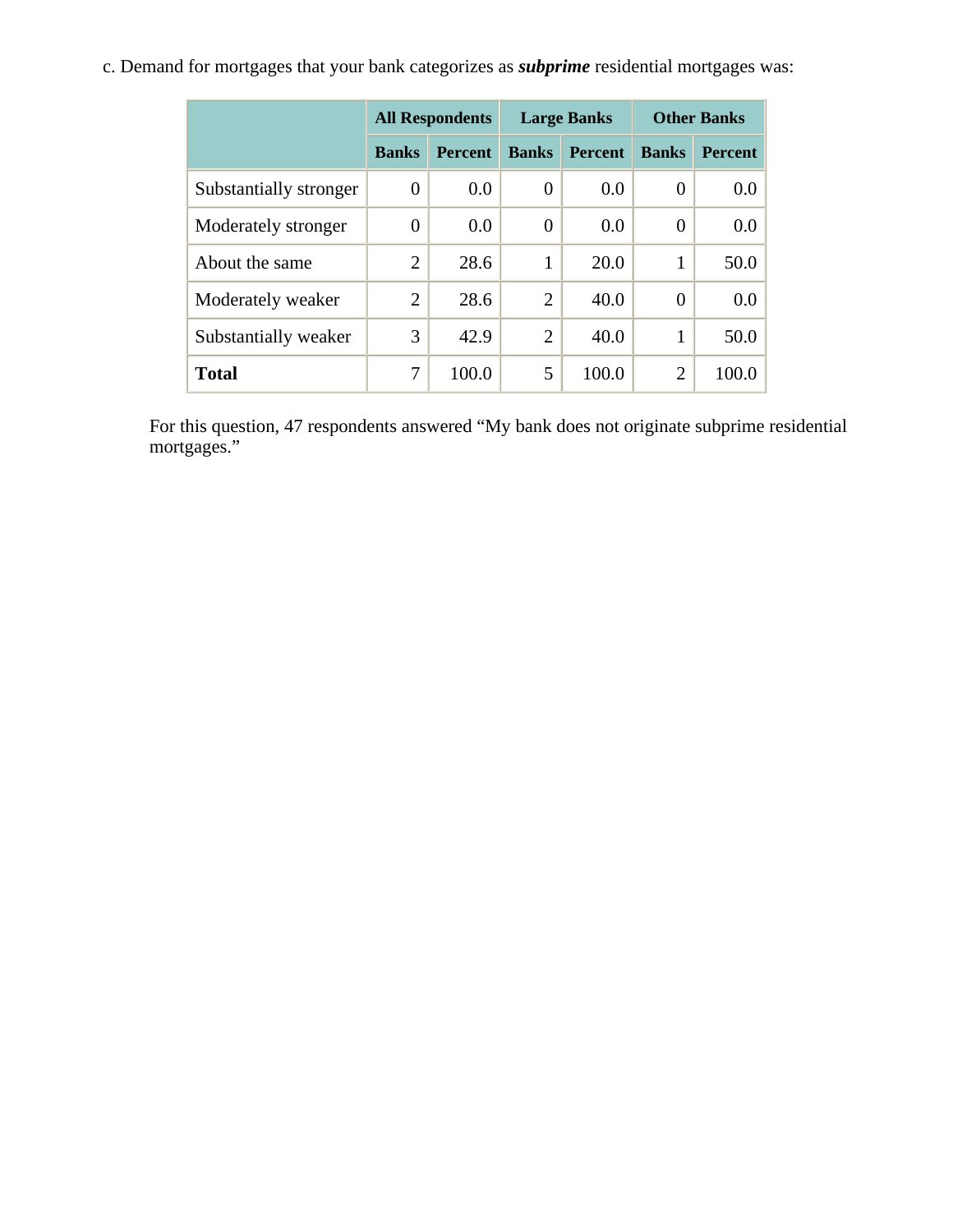*Questions 13-14 ask about revolving home equity lines of credit at your bank. Question 13 deals with changes in your bank's credit standards over the last three months. Question 14 deals with changes in demand. If your bank's credit standards have not changed over the relevant period, please report them as unchanged even if they are either restrictive or accommodative relative to longer-term norms. If your bank's credit standards have tightened or eased over the relevant period, please so report them regardless of how they stand relative to longer-term norms. Also, please report changes in enforcement of existing standards as changes in standards.* 

|                              | <b>All Respondents</b> |                |                | <b>Large Banks</b> | <b>Other Banks</b> |                |  |
|------------------------------|------------------------|----------------|----------------|--------------------|--------------------|----------------|--|
|                              | <b>Banks</b>           | <b>Percent</b> | <b>Banks</b>   | <b>Percent</b>     | <b>Banks</b>       | <b>Percent</b> |  |
| Tightened considerably       | 7                      | 13.0           | 5              | 16.1               | $\overline{2}$     | 8.7            |  |
| Tightened somewhat           | 25                     | 46.3           | 16             | 51.6               | 9                  | 39.1           |  |
| Remained basically unchanged | 22                     | 40.7           | 10             | 32.3               | 12                 | 52.2           |  |
| Eased somewhat               | $\overline{0}$         | 0.0            | $\overline{0}$ | 0.0                | $\theta$           | $0.0\,$        |  |
| Eased considerably           | $\theta$               | 0.0            | $\overline{0}$ | 0.0                | $\Omega$           | $0.0\,$        |  |
| <b>Total</b>                 | 54                     | 100.0          | 31             | 100.0              | 23                 | 100.0          |  |

13. Over the past three months, how have your bank's credit standards for approving applications for revolving home equity lines of credit changed?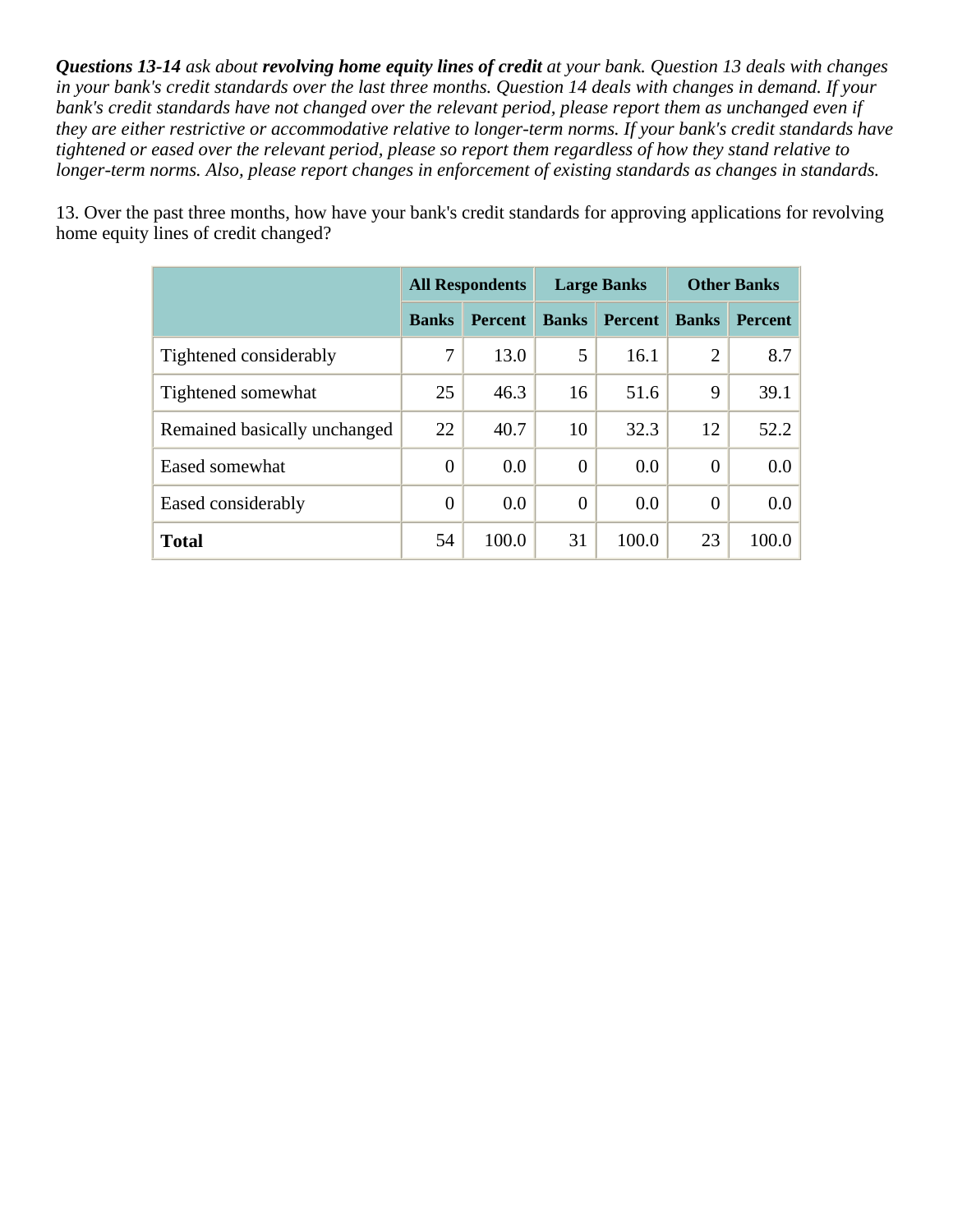14. Apart from normal seasonal variation, how has demand for revolving home equity lines of credit changed over the past three months? (Please consider only funds actually disbursed as opposed to requests for new or increased lines of credit.)

|                        | <b>All Respondents</b> |                |                | <b>Large Banks</b> | <b>Other Banks</b> |                |  |
|------------------------|------------------------|----------------|----------------|--------------------|--------------------|----------------|--|
|                        | <b>Banks</b>           | <b>Percent</b> | <b>Banks</b>   | <b>Percent</b>     | <b>Banks</b>       | <b>Percent</b> |  |
| Substantially stronger | 0                      | 0.0            | $\theta$       | 0.0                | $\boldsymbol{0}$   | 0.0            |  |
| Moderately stronger    | 5                      | 9.3            | $\overline{2}$ | 6.5                | 3                  | 13.0           |  |
| About the same         | 24                     | 44.4           | 15             | 48.4               | 9                  | 39.1           |  |
| Moderately weaker      | 21                     | 38.9           | 13             | 41.9               | 8                  | 34.8           |  |
| Substantially weaker   | 4                      | 7.4            | 1              | 3.2                | 3                  | 13.0           |  |
| <b>Total</b>           | 54                     | 100.0          | 31             | 100.0              | 23                 | 100.0          |  |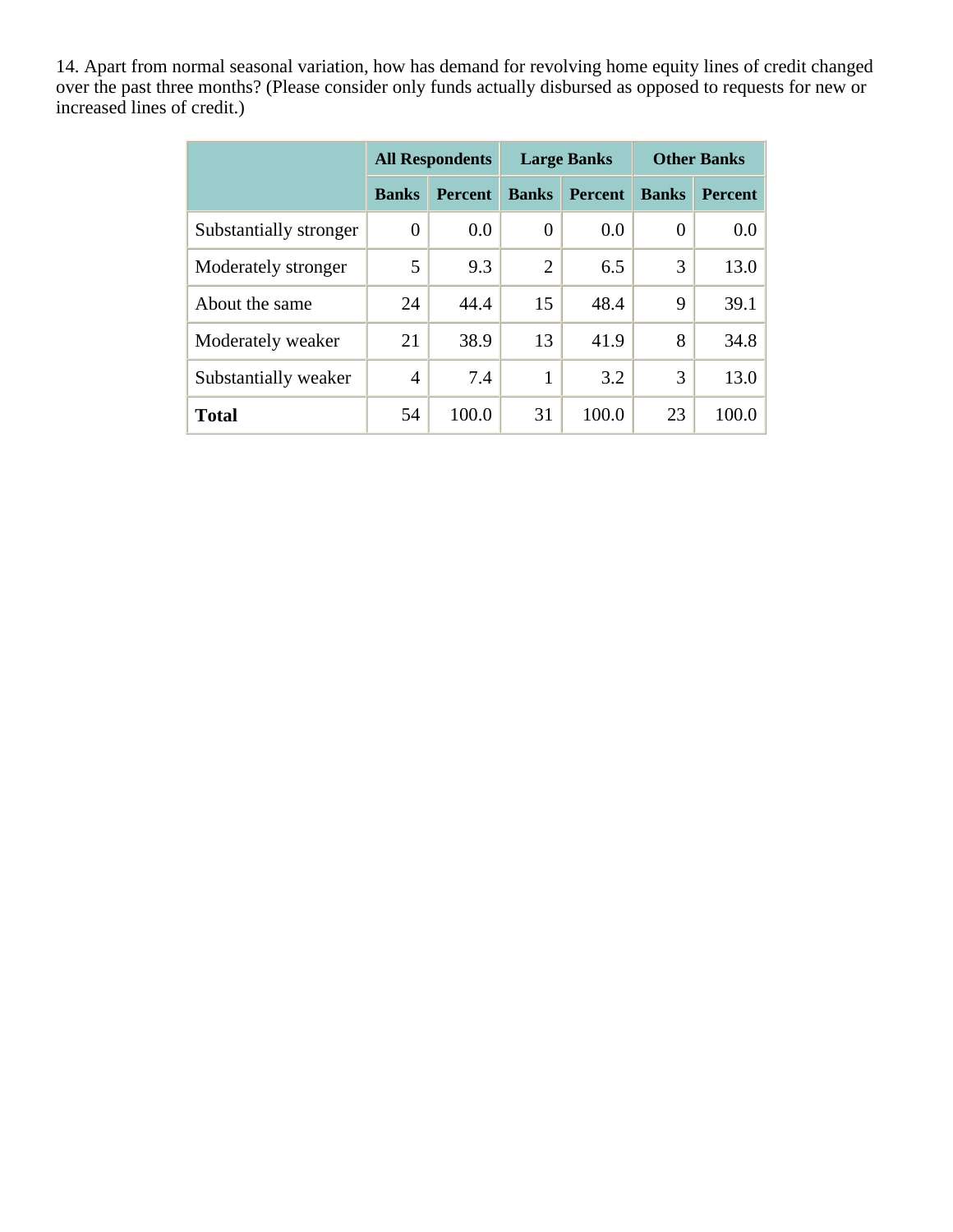*Questions 15-20 ask about consumer lending at your bank. Question 15 deals with changes in your bank's willingness to make consumer loans over the past three months. Questions 16-19 deal with changes in credit standards and loan terms over the same period. Question 20 deals with changes in demand for consumer loans over the past three months. If your bank's lending policies have not changed over the past three months, please report them as unchanged even if the policies are either restrictive or accommodative relative to longer-term norms. If your bank's policies have tightened or eased over the past three months, please so report them regardless of how they stand relative to longer-term norms. Also, please report changes in enforcement of existing policies as changes in policies.* 

15. Please indicate your bank's willingness to make consumer installment loans now as opposed to three months ago.

|                       |                | <b>All Respondents</b> |              | <b>Large Banks</b> | <b>Other Banks</b> |                |  |
|-----------------------|----------------|------------------------|--------------|--------------------|--------------------|----------------|--|
|                       | <b>Banks</b>   | <b>Percent</b>         | <b>Banks</b> | <b>Percent</b>     | <b>Banks</b>       | <b>Percent</b> |  |
| Much more willing     | $\overline{0}$ | 0.0                    | $\Omega$     | 0.0                | $\overline{0}$     | 0.0            |  |
| Somewhat more willing | $\theta$       | 0.0                    | $\Omega$     | 0.0                | 0                  | 0.0            |  |
| About unchanged       | 45             | 84.9                   | 25           | 80.6               | 20                 | 90.9           |  |
| Somewhat less willing | 8              | 15.1                   | 6            | 19.4               | $\overline{2}$     | 9.1            |  |
| Much less willing     | $\overline{0}$ | 0.0                    | $\theta$     | 0.0                | $\overline{0}$     | 0.0            |  |
| <b>Total</b>          | 53             | 100.0                  | 31           | 100.0              | 22                 | 100.0          |  |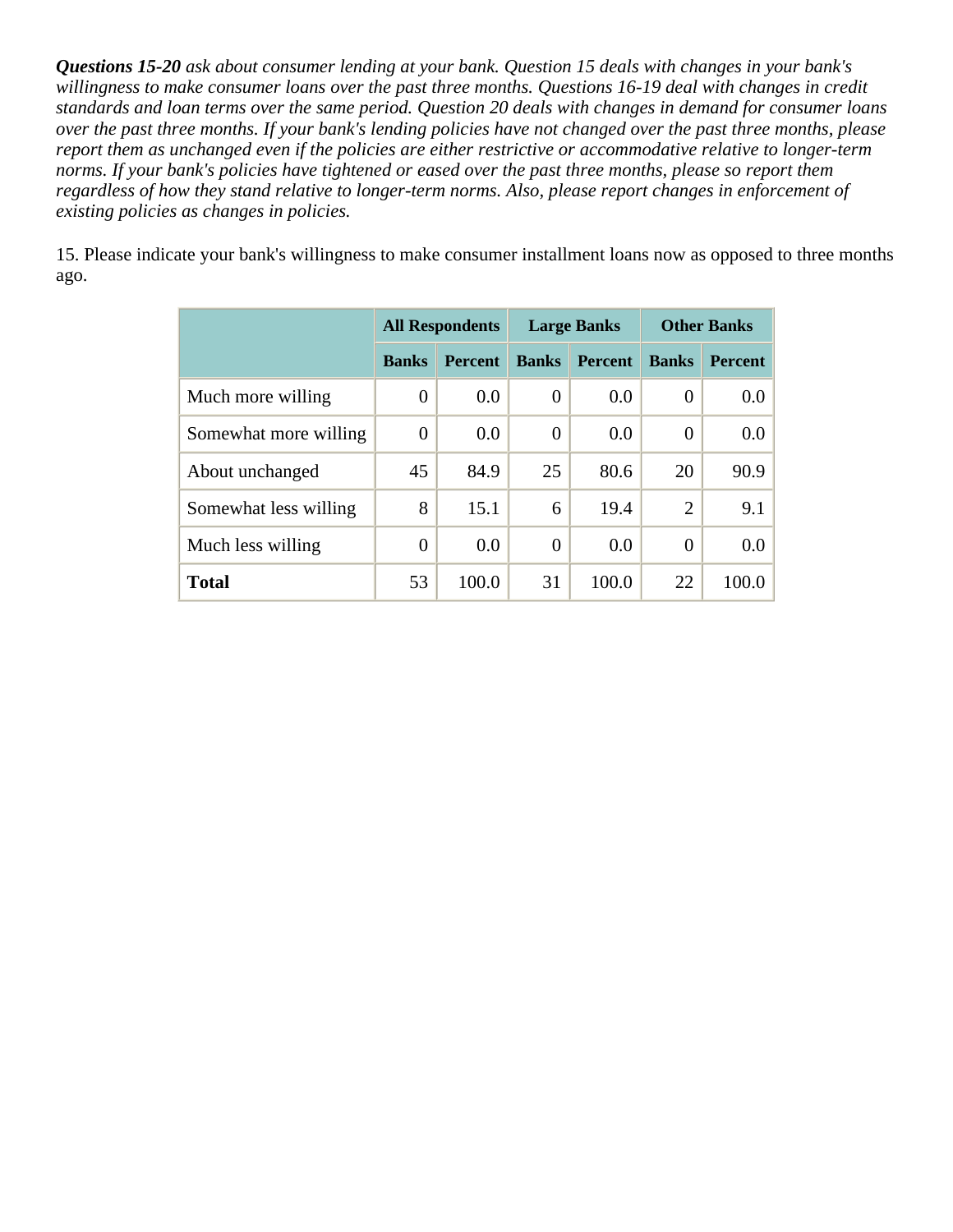16. Over the past three months, how have your bank's credit standards for approving applications for credit cards from individuals or households changed?

|                              | <b>All Respondents</b> |                | <b>Large Banks</b> |                | <b>Other Banks</b> |                  |
|------------------------------|------------------------|----------------|--------------------|----------------|--------------------|------------------|
|                              | <b>Banks</b>           | <b>Percent</b> | <b>Banks</b>       | <b>Percent</b> | <b>Banks</b>       | <b>Percent</b>   |
| Tightened considerably       | 1                      | 2.4            | 1                  | 4.5            | $\overline{0}$     | 0.0 <sub>1</sub> |
| Tightened somewhat           | 3                      | 7.3            | 1                  | 4.5            | 2                  | 10.5             |
| Remained basically unchanged | 37                     | 90.2           | 20                 | 90.9           | 17                 | 89.5             |
| Eased somewhat               | $\overline{0}$         | 0.0            | $\theta$           | 0.0            | $\overline{0}$     | 0.0 <sub>1</sub> |
| Eased considerably           | $\overline{0}$         | 0.0            | $\theta$           | 0.0            | $\overline{0}$     | 0.0 <sub>1</sub> |
| <b>Total</b>                 | 41                     | 100.0          | 22                 | 100.0          | 19                 | 100.0            |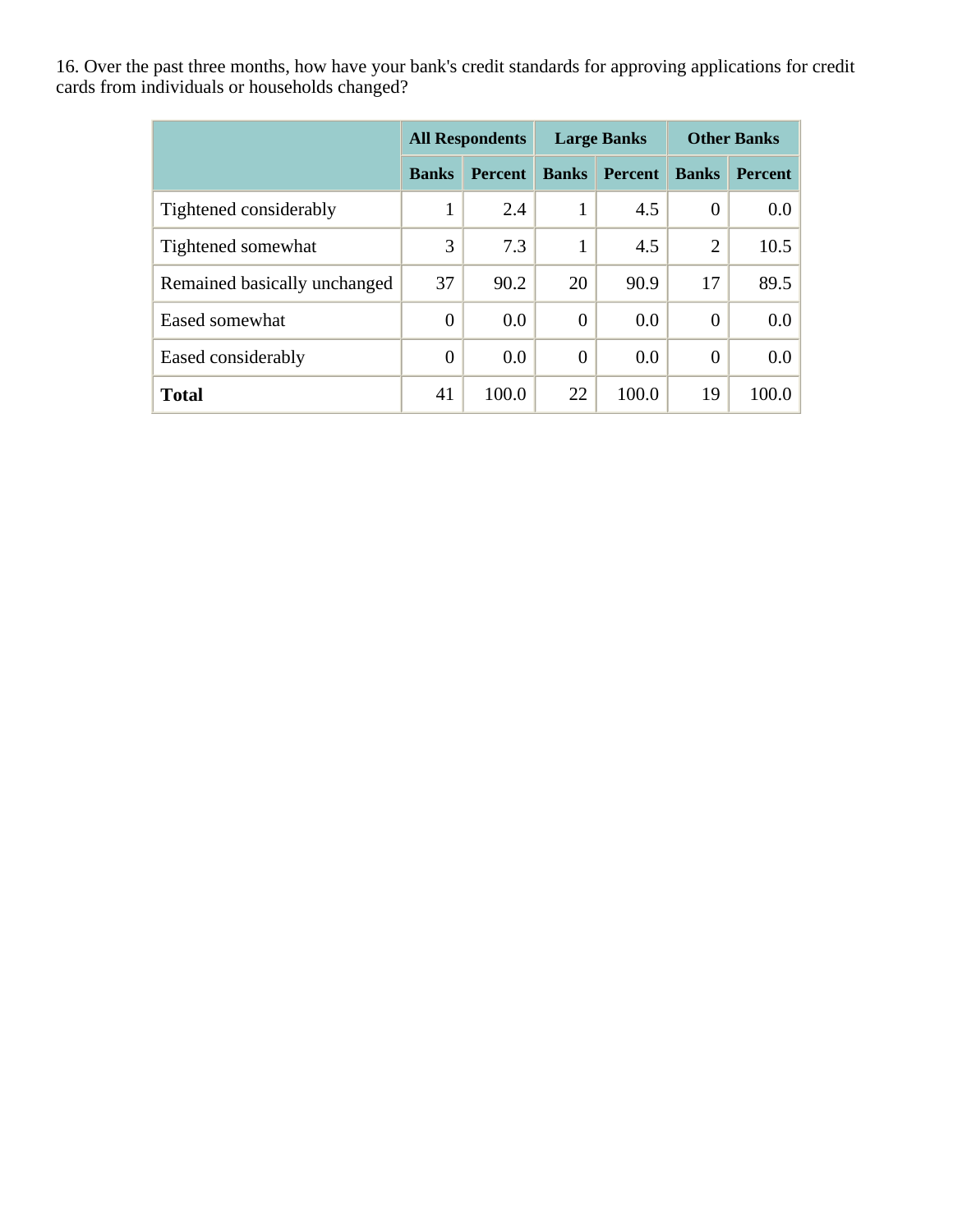17. Over the past three months, how have your bank's credit standards for approving applications for consumer loans other than credit card loans changed?

|                              | <b>All Respondents</b> |                |              | <b>Large Banks</b> | <b>Other Banks</b> |                |
|------------------------------|------------------------|----------------|--------------|--------------------|--------------------|----------------|
|                              | <b>Banks</b>           | <b>Percent</b> | <b>Banks</b> | <b>Percent</b>     | <b>Banks</b>       | <b>Percent</b> |
| Tightened considerably       | 1                      | 1.9            | $\theta$     | 0.0                |                    | 4.5            |
| Tightened somewhat           | 16                     | 30.2           | 10           | 32.3               | 6                  | 27.3           |
| Remained basically unchanged | 36                     | 67.9           | 21           | 67.7               | 15                 | 68.2           |
| Eased somewhat               | $\overline{0}$         | 0.0            | $\theta$     | 0.0                | $\overline{0}$     | $0.0\,$        |
| Eased considerably           | $\overline{0}$         | 0.0            | $\theta$     | 0.0                | $\overline{0}$     | $0.0\,$        |
| <b>Total</b>                 | 53                     | 100.0          | 31           | 100.0              | 22                 | 100.0          |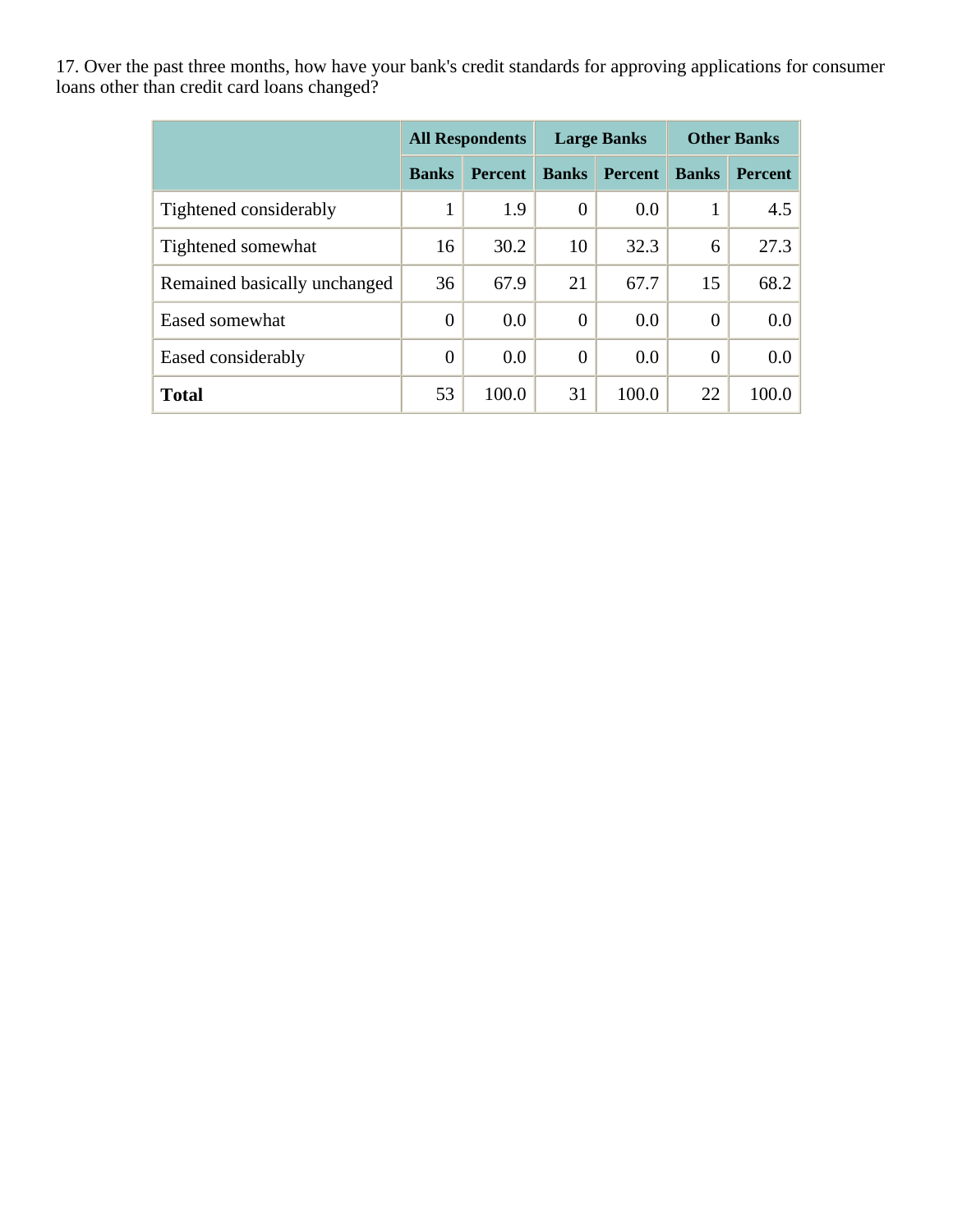18. Over the past three months, how has your bank changed the following terms and conditions on new or existing credit card accounts for individuals or households?

a. Credit limits:

|                              | <b>All Respondents</b> |                |                | <b>Large Banks</b> | <b>Other Banks</b> |                |
|------------------------------|------------------------|----------------|----------------|--------------------|--------------------|----------------|
|                              | <b>Banks</b>           | <b>Percent</b> | <b>Banks</b>   | <b>Percent</b>     | <b>Banks</b>       | <b>Percent</b> |
| Tightened considerably       | $\overline{2}$         | 5.1            | $\overline{2}$ | 9.5                | $\Omega$           | 0.0            |
| Tightened somewhat           | 4                      | 10.3           | 3              | 14.3               |                    | 5.6            |
| Remained basically unchanged | 33                     | 84.6           | 16             | 76.2               | 17                 | 94.4           |
| Eased somewhat               | $\overline{0}$         | 0.0            | $\overline{0}$ | 0.0                | $\Omega$           | 0.0            |
| Eased considerably           | $\overline{0}$         | 0.0            | $\overline{0}$ | 0.0                | $\overline{0}$     | 0.0            |
| <b>Total</b>                 | 39                     | 100.0          | 21             | 100.0              | 18                 | 100.0          |

b. Spreads of interest rates charged on outstanding balances over your bank's cost of funds (wider spreads=tightened, narrower spreads=eased):

|                              | <b>All Respondents</b> |                |                | <b>Large Banks</b> | <b>Other Banks</b> |                |
|------------------------------|------------------------|----------------|----------------|--------------------|--------------------|----------------|
|                              | <b>Banks</b>           | <b>Percent</b> | <b>Banks</b>   | <b>Percent</b>     | <b>Banks</b>       | <b>Percent</b> |
| Tightened considerably       | $\boldsymbol{0}$       | 0.0            | $\overline{0}$ | 0.0                | 0                  | 0.0            |
| Tightened somewhat           | $\overline{4}$         | 10.3           | 3              | 14.3               |                    | 5.6            |
| Remained basically unchanged | 32                     | 82.1           | 15             | 71.4               | 17                 | 94.4           |
| Eased somewhat               | 3                      | 7.7            | 3              | 14.3               | 0                  | 0.0            |
| Eased considerably           | $\theta$               | 0.0            | $\theta$       | 0.0                | 0                  | 0.0            |
| <b>Total</b>                 | 39                     | 100.0          | 21             | 100.0              | 18                 | 100.0          |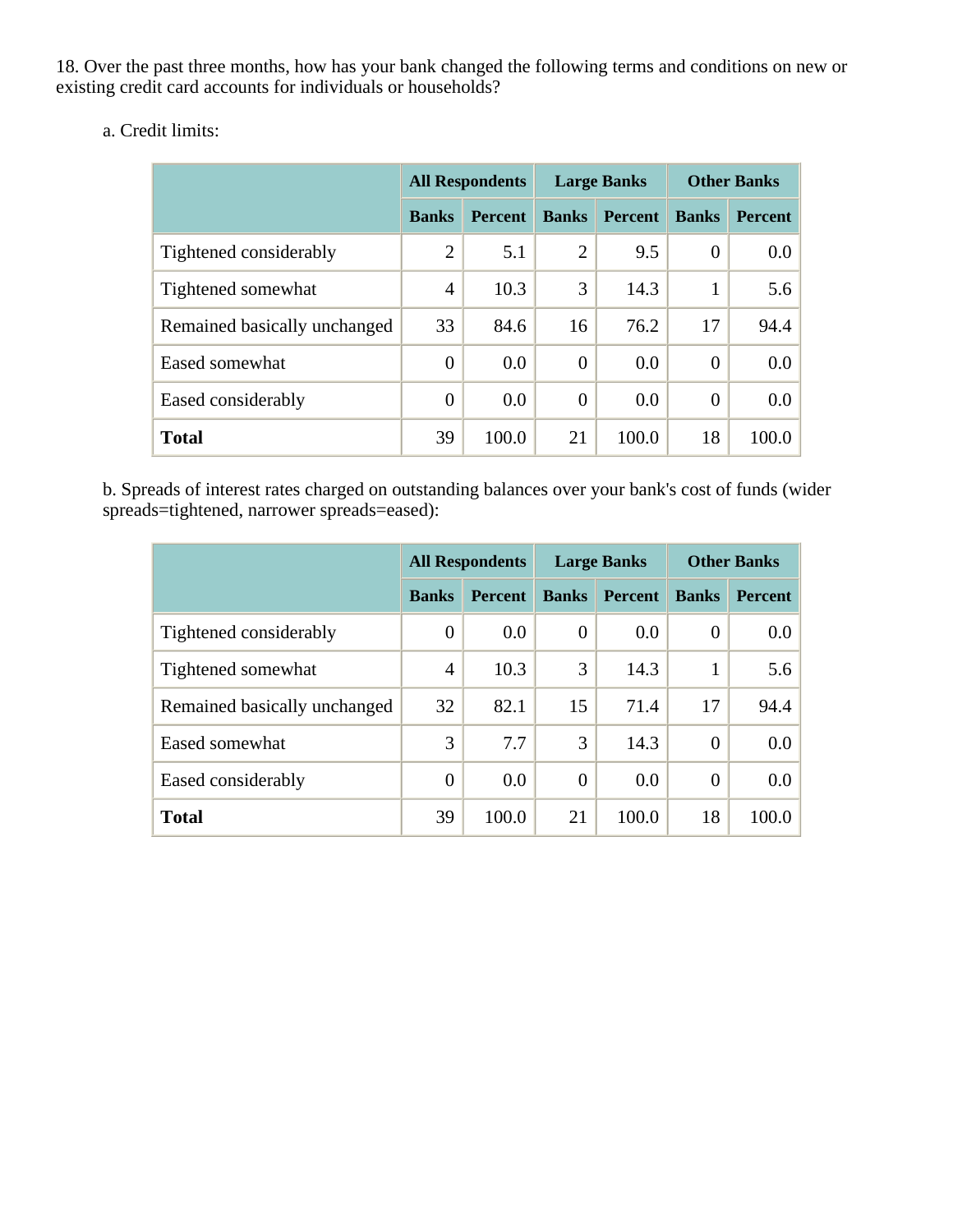c. Minimum percent of outstanding balances required to be repaid each month:

|                              | <b>All Respondents</b> |                |                | <b>Large Banks</b> | <b>Other Banks</b> |                |
|------------------------------|------------------------|----------------|----------------|--------------------|--------------------|----------------|
|                              | <b>Banks</b>           | <b>Percent</b> | <b>Banks</b>   | <b>Percent</b>     | <b>Banks</b>       | <b>Percent</b> |
| Tightened considerably       | $\boldsymbol{0}$       | 0.0            | $\theta$       | 0.0                | $\theta$           | 0.0            |
| Tightened somewhat           | 1                      | 2.6            | $\theta$       | 0.0                |                    | 5.6            |
| Remained basically unchanged | 36                     | 92.3           | 19             | 90.5               | 17                 | 94.4           |
| Eased somewhat               | $\overline{2}$         | 5.1            | $\overline{2}$ | 9.5                | $\overline{0}$     | 0.0            |
| Eased considerably           | $\overline{0}$         | 0.0            | $\theta$       | 0.0                | $\Omega$           | 0.0            |
| <b>Total</b>                 | 39                     | 100.0          | 21             | 100.0              | 18                 | 100.0          |

d. Minimum required credit score (increased score=tightened, reduced score=eased):

|                              | <b>All Respondents</b> |                | <b>Large Banks</b> |                | <b>Other Banks</b> |                |
|------------------------------|------------------------|----------------|--------------------|----------------|--------------------|----------------|
|                              | <b>Banks</b>           | <b>Percent</b> | <b>Banks</b>       | <b>Percent</b> | <b>Banks</b>       | <b>Percent</b> |
| Tightened considerably       | $\overline{0}$         | 0.0            | $\theta$           | 0.0            | 0                  | $0.0\,$        |
| Tightened somewhat           | 7                      | 17.9           | 5                  | 23.8           | $\overline{2}$     | 11.1           |
| Remained basically unchanged | 31                     | 79.5           | 15                 | 71.4           | 16                 | 88.9           |
| Eased somewhat               | 1                      | 2.6            | 1                  | 4.8            | 0                  | 0.0            |
| Eased considerably           | $\overline{0}$         | 0.0            | $\overline{0}$     | 0.0            | $\overline{0}$     | $0.0\,$        |
| <b>Total</b>                 | 39                     | 100.0          | 21                 | 100.0          | 18                 | 100.0          |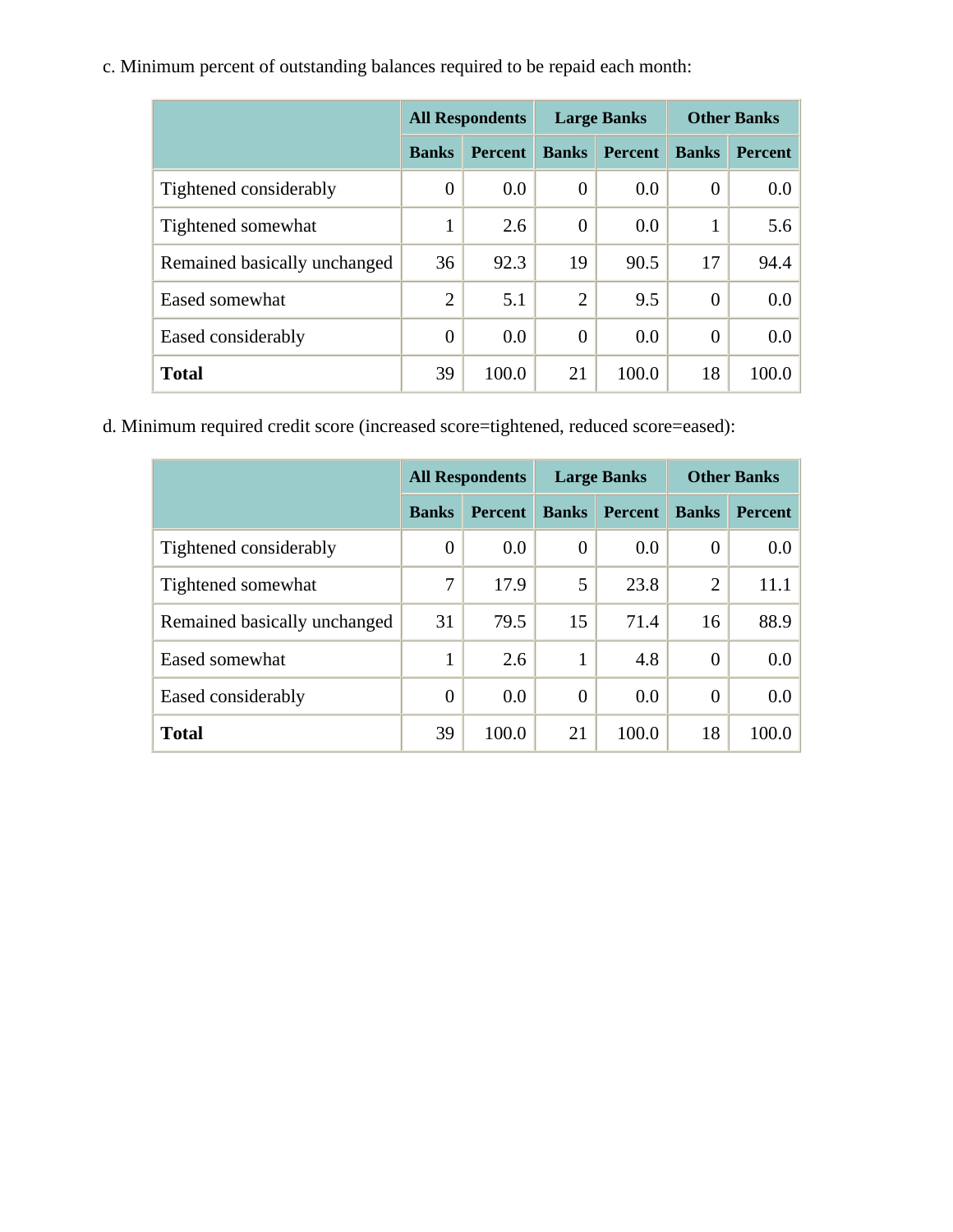e. The extent to which loans are granted to some customers that do not meet credit scoring thresholds (increased=eased, decreased=tightened):

|                              | <b>All Respondents</b> |                | <b>Large Banks</b> |                | <b>Other Banks</b> |                  |
|------------------------------|------------------------|----------------|--------------------|----------------|--------------------|------------------|
|                              | <b>Banks</b>           | <b>Percent</b> | <b>Banks</b>       | <b>Percent</b> | <b>Banks</b>       | <b>Percent</b>   |
| Tightened considerably       | 1                      | 2.6            | $\theta$           | 0.0            | 1                  | 5.6              |
| Tightened somewhat           | 10                     | 25.6           | 7                  | 33.3           | 3                  | 16.7             |
| Remained basically unchanged | 28                     | 71.8           | 14                 | 66.7           | 14                 | 77.8             |
| Eased somewhat               | $\overline{0}$         | 0.0            | $\theta$           | 0.0            | $\theta$           | 0.0 <sub>1</sub> |
| Eased considerably           | $\overline{0}$         | 0.0            | $\theta$           | 0.0            | $\theta$           | 0.0 <sub>1</sub> |
| <b>Total</b>                 | 39                     | 100.0          | 21                 | 100.0          | 18                 | 100.0            |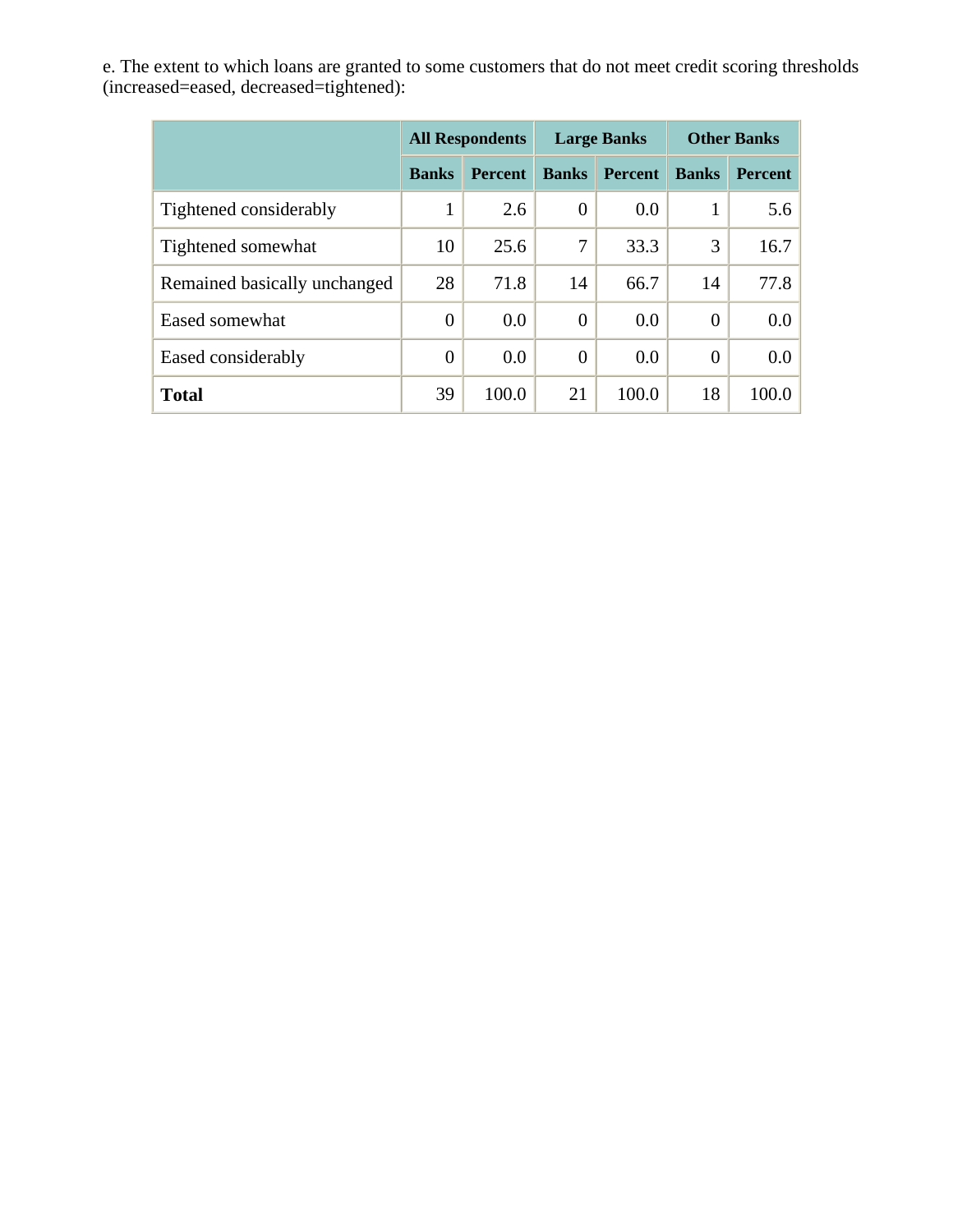19. Over the past three months, how has your bank changed the following terms and conditions on consumer loans other than credit card loans?

a. Maximum maturity:

|                              | <b>All Respondents</b> |                |                | <b>Large Banks</b> | <b>Other Banks</b> |                |
|------------------------------|------------------------|----------------|----------------|--------------------|--------------------|----------------|
|                              | <b>Banks</b>           | <b>Percent</b> | <b>Banks</b>   | <b>Percent</b>     | <b>Banks</b>       | <b>Percent</b> |
| Tightened considerably       | $\boldsymbol{0}$       | 0.0            | $\overline{0}$ | 0.0                | $\theta$           | $0.0\,$        |
| Tightened somewhat           | $\overline{2}$         | 3.8            | $\overline{2}$ | 6.5                | $\overline{0}$     | 0.0            |
| Remained basically unchanged | 51                     | 96.2           | 29             | 93.5               | 22                 | 100.0          |
| Eased somewhat               | $\overline{0}$         | 0.0            | $\overline{0}$ | 0.0                | $\overline{0}$     | 0.0            |
| Eased considerably           | $\overline{0}$         | 0.0            | $\overline{0}$ | 0.0                | $\overline{0}$     | 0.0            |
| <b>Total</b>                 | 53                     | 100.0          | 31             | 100.0              | 22                 | 100.0          |

b. Spreads of loan rates over your bank's cost of funds (wider spreads=tightened, narrower spreads=eased):

|                              | <b>All Respondents</b> |                |                | <b>Large Banks</b> | <b>Other Banks</b> |                  |
|------------------------------|------------------------|----------------|----------------|--------------------|--------------------|------------------|
|                              | <b>Banks</b>           | <b>Percent</b> | <b>Banks</b>   | <b>Percent</b>     | <b>Banks</b>       | <b>Percent</b>   |
| Tightened considerably       | 1                      | 1.9            | 1              | 3.2                | $\theta$           | 0.0 <sub>1</sub> |
| Tightened somewhat           | 12                     | 22.6           | 6              | 19.4               | 6                  | 27.3             |
| Remained basically unchanged | 40                     | 75.5           | 24             | 77.4               | 16                 | 72.7             |
| Eased somewhat               | $\overline{0}$         | 0.0            | $\overline{0}$ | 0.0                | $\overline{0}$     | 0.0 <sub>1</sub> |
| Eased considerably           | $\overline{0}$         | 0.0            | $\Omega$       | 0.0                | $\theta$           | 0.0 <sub>1</sub> |
| <b>Total</b>                 | 53                     | 100.0          | 31             | 100.0              | 22                 | 100.0            |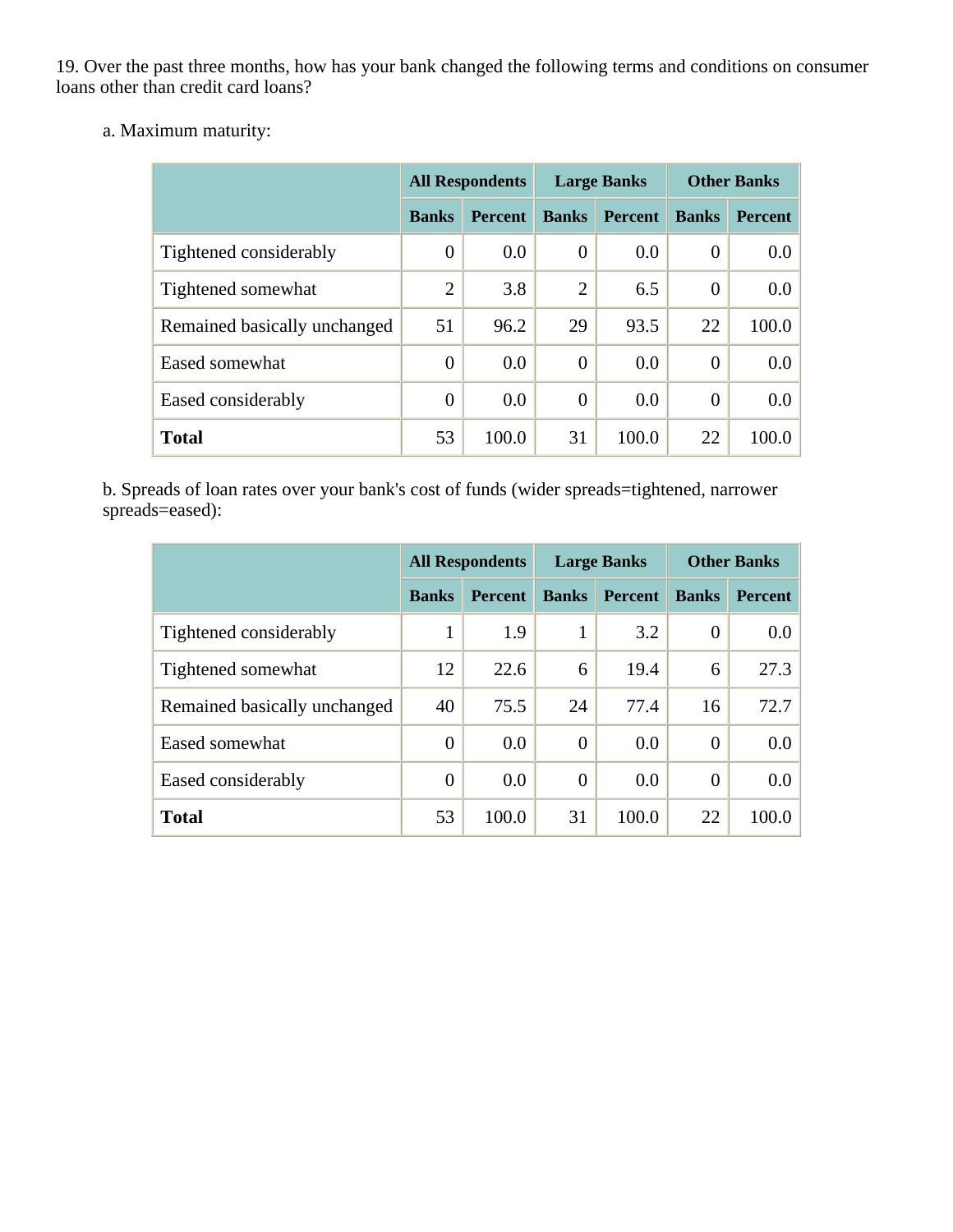c. Minimum required downpayment:

|                              | <b>All Respondents</b> |                |              | <b>Large Banks</b> | <b>Other Banks</b> |                |
|------------------------------|------------------------|----------------|--------------|--------------------|--------------------|----------------|
|                              | <b>Banks</b>           | <b>Percent</b> | <b>Banks</b> | <b>Percent</b>     | <b>Banks</b>       | <b>Percent</b> |
| Tightened considerably       | 1                      | 1.9            | 1            | 3.2                | $\theta$           | $0.0\,$        |
| Tightened somewhat           | 10                     | 18.9           | 7            | 22.6               | 3                  | 13.6           |
| Remained basically unchanged | 42                     | 79.2           | 23           | 74.2               | 19                 | 86.4           |
| Eased somewhat               | $\overline{0}$         | 0.0            | $\theta$     | 0.0                | $\theta$           | 0.0            |
| Eased considerably           | $\theta$               | 0.0            | $\Omega$     | 0.0                | $\theta$           | 0.0            |
| <b>Total</b>                 | 53                     | 100.0          | 31           | 100.0              | 22                 | 100.0          |

d. Minimum required credit score (increased score=tightened, reduced score=eased):

|                              | <b>All Respondents</b> |                |                | <b>Large Banks</b> | <b>Other Banks</b> |                |  |
|------------------------------|------------------------|----------------|----------------|--------------------|--------------------|----------------|--|
|                              | <b>Banks</b>           | <b>Percent</b> | <b>Banks</b>   | <b>Percent</b>     | <b>Banks</b>       | <b>Percent</b> |  |
| Tightened considerably       | 1                      | 1.9            | $\theta$       | 0.0                |                    | 4.5            |  |
| Tightened somewhat           | 14                     | 26.4           | 8              | 25.8               | 6                  | 27.3           |  |
| Remained basically unchanged | 38                     | 71.7           | 23             | 74.2               | 15                 | 68.2           |  |
| Eased somewhat               | $\theta$               | 0.0            | $\theta$       | 0.0                | 0                  | 0.0            |  |
| Eased considerably           | $\overline{0}$         | 0.0            | $\overline{0}$ | 0.0                | $\overline{0}$     | $0.0\,$        |  |
| <b>Total</b>                 | 53                     | 100.0          | 31             | 100.0              | 22                 | 100.0          |  |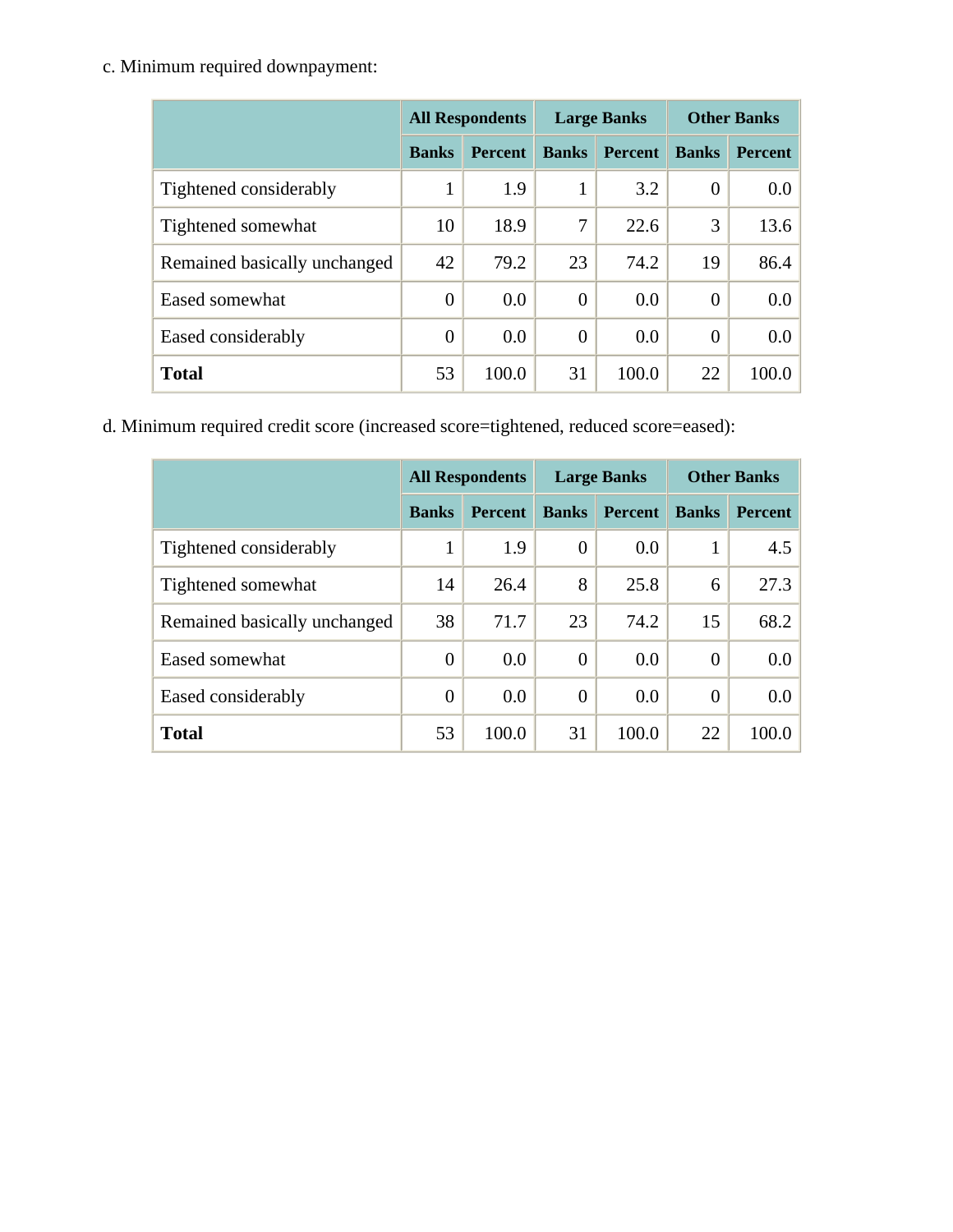e. The extent to which loans are granted to some customers that do not meet credit scoring thresholds (increased=eased, decreased=tightened):

|                              | <b>All Respondents</b> |                |                | <b>Large Banks</b> | <b>Other Banks</b> |                  |  |
|------------------------------|------------------------|----------------|----------------|--------------------|--------------------|------------------|--|
|                              | <b>Banks</b>           | <b>Percent</b> | <b>Banks</b>   | <b>Percent</b>     | <b>Banks</b>       | <b>Percent</b>   |  |
| Tightened considerably       | 1                      | 1.9            | $\overline{0}$ | 0.0                | 1                  | 4.5              |  |
| Tightened somewhat           | 14                     | 26.4           | 7              | 22.6               | 7                  | 31.8             |  |
| Remained basically unchanged | 38                     | 71.7           | 24             | 77.4               | 14                 | 63.6             |  |
| Eased somewhat               | $\overline{0}$         | 0.0            | $\theta$       | 0.0                | $\theta$           | 0.0 <sub>1</sub> |  |
| Eased considerably           | $\overline{0}$         | 0.0            | $\theta$       | 0.0                | $\theta$           | 0.0 <sub>1</sub> |  |
| <b>Total</b>                 | 53                     | 100.0          | 31             | 100.0              | 22                 | 100.0            |  |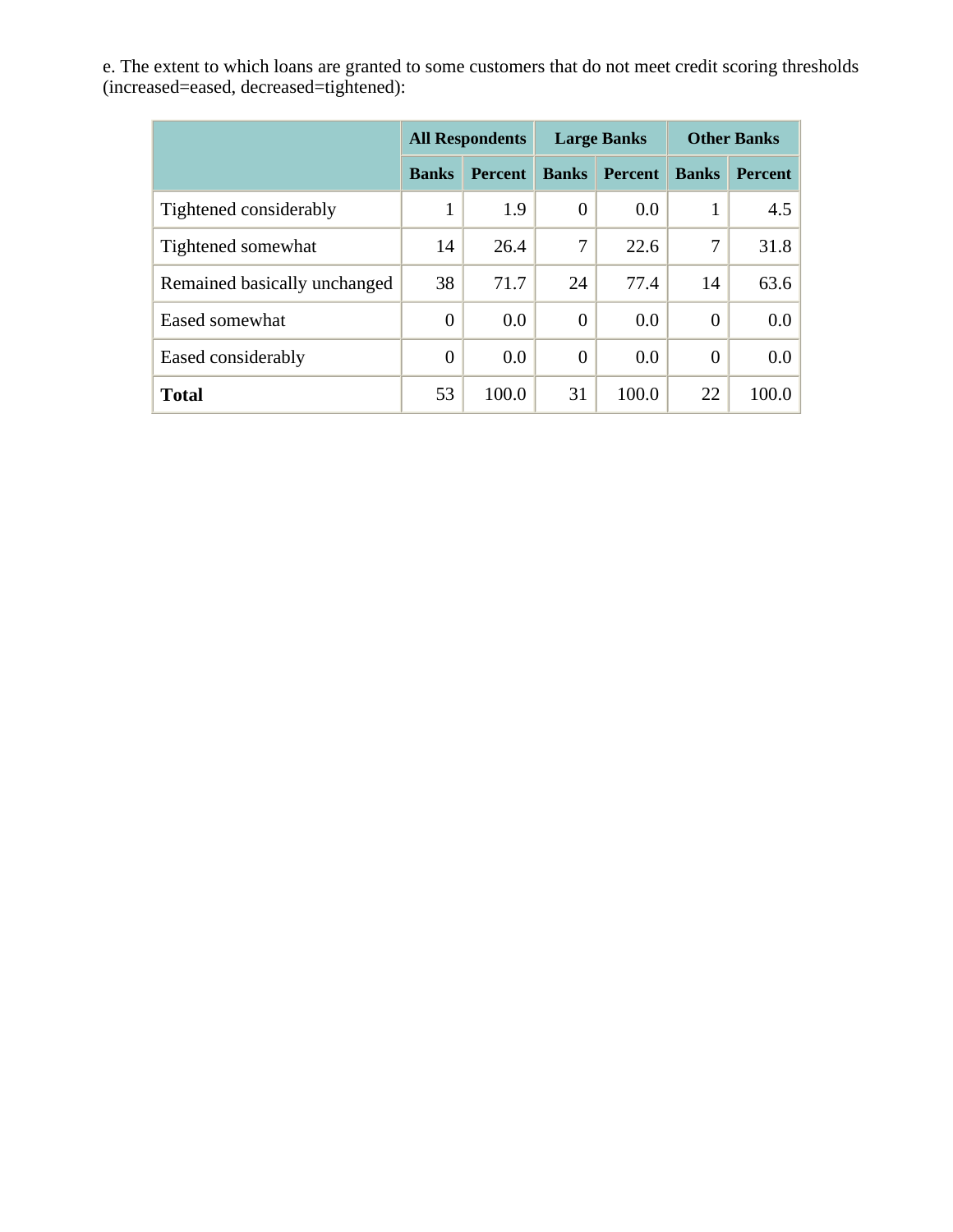20. Apart from normal seasonal variation, how has demand for consumer loans of all types changed over the past three months?

|                        | <b>All Respondents</b> |                |                | <b>Large Banks</b> | <b>Other Banks</b> |                  |  |
|------------------------|------------------------|----------------|----------------|--------------------|--------------------|------------------|--|
|                        | <b>Banks</b>           | <b>Percent</b> | <b>Banks</b>   | <b>Percent</b>     | <b>Banks</b>       | <b>Percent</b>   |  |
| Substantially stronger | 0                      | 0.0            | 0              | 0.0                | $\boldsymbol{0}$   | 0.0 <sub>1</sub> |  |
| Moderately stronger    | 3                      | 5.7            | $\overline{2}$ | 6.5                | $\mathbf{1}$       | 4.5              |  |
| About the same         | 28                     | 52.8           | 19             | 61.3               | 9                  | 40.9             |  |
| Moderately weaker      | 21                     | 39.6           | 10             | 32.3               | 11                 | 50.0             |  |
| Substantially weaker   | 1                      | 1.9            | 0              | 0.0                | 1                  | 4.5              |  |
| <b>Total</b>           | 53                     | 100.0          | 31             | 100.0              | 22                 | 100.0            |  |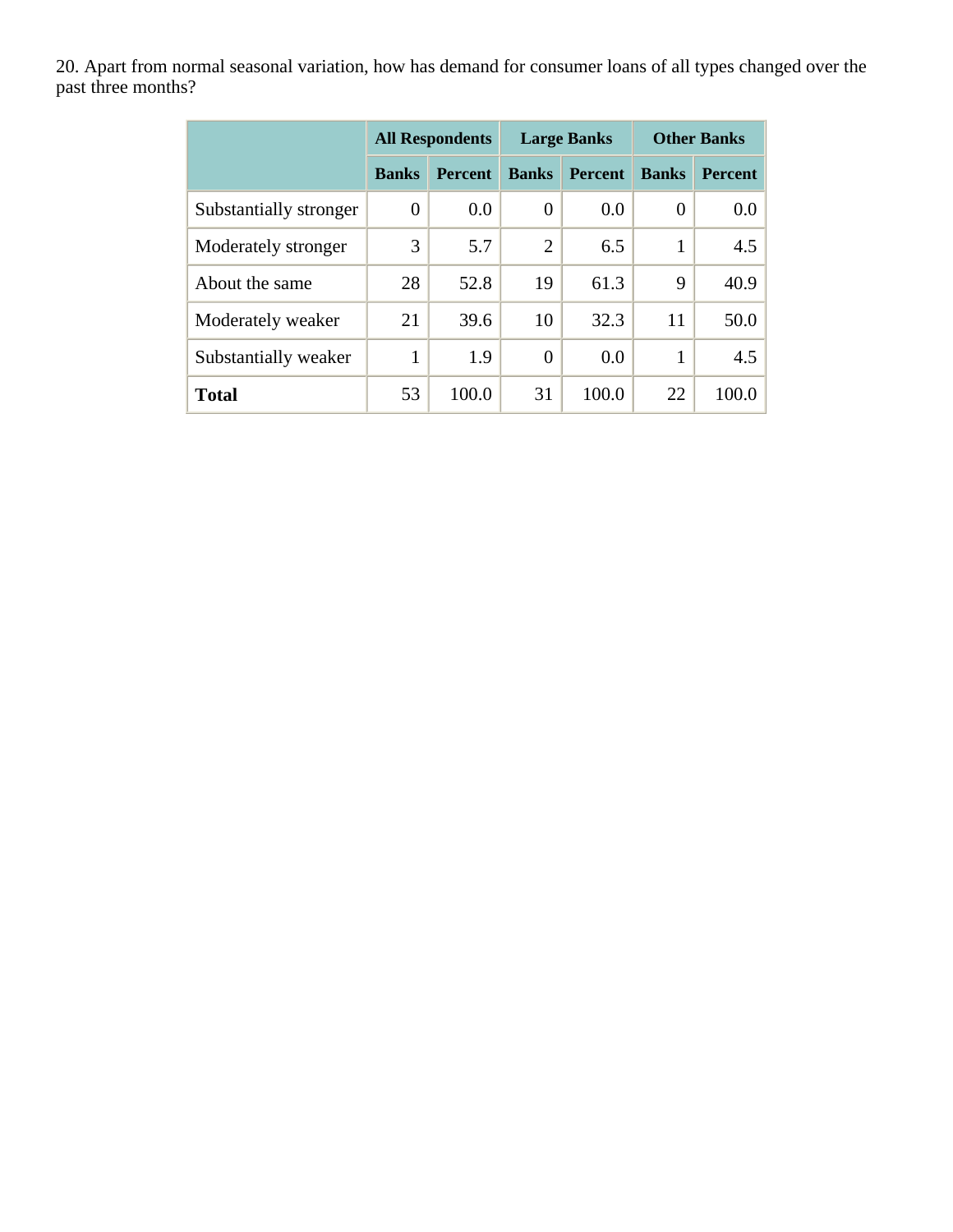*In recent quarters, loan delinquencies and chargeoffs have moved somewhat higher. Questions 21-22 ask about your bank's expectations for the behavior of these measures of loan quality in 2008.* 

21. Assuming that economic activity progresses in line with consensus forecasts, what is your outlook for delinquencies and chargeoffs on your bank's **loans to businesses** in 2008?

a. Outlook for loan quality on C&I loans:

|                                                           | <b>All Respondents</b> |                | <b>Large Banks</b> |                | <b>Other Banks</b> |                |
|-----------------------------------------------------------|------------------------|----------------|--------------------|----------------|--------------------|----------------|
|                                                           | <b>Banks</b>           | <b>Percent</b> | <b>Banks</b>       | <b>Percent</b> | <b>Banks</b>       | <b>Percent</b> |
| Loan quality is likely to improve substantially           | $\overline{0}$         | 0.0            | $\overline{0}$     | 0.0            | $\overline{0}$     | $0.0\,$        |
| Loan quality is likely to improve somewhat                | $\overline{0}$         | 0.0            | $\theta$           | 0.0            | $\theta$           | $0.0\,$        |
| Loan quality is likely to stabilize around current levels | 9                      | 16.7           | 5                  | 16.1           | $\overline{4}$     | 17.4           |
| Loan quality is likely to deteriorate somewhat            | 44                     | 81.5           | 25                 | 80.6           | 19                 | 82.6           |
| Loan quality is likely to deteriorate substantially       |                        | 1.9            |                    | 3.2            | $\theta$           | $0.0\,$        |
| <b>Total</b>                                              | 54                     | 100.0          | 31                 | 100.0          | 23                 | 100.0          |

For this question, 0 respondents answered "My bank does not originate this type of loan."

b. Outlook for loan quality on commercial real estate loans:

|                                                           | <b>All Respondents</b> |                | <b>Large Banks</b> |                | <b>Other Banks</b> |                |
|-----------------------------------------------------------|------------------------|----------------|--------------------|----------------|--------------------|----------------|
|                                                           | <b>Banks</b>           | <b>Percent</b> | <b>Banks</b>       | <b>Percent</b> | <b>Banks</b>       | <b>Percent</b> |
| Loan quality is likely to improve substantially           | $\theta$               | 0.0            | $\theta$           | 0.0            | $\mathbf{0}$       | 0.0            |
| Loan quality is likely to improve somewhat                |                        | 1.9            |                    | 3.1            | $\overline{0}$     | 0.0            |
| Loan quality is likely to stabilize around current levels | 6                      | 11.1           | 4                  | 12.5           | $\overline{2}$     | 9.1            |
| Loan quality is likely to deteriorate somewhat            | 38                     | 70.4           | 19                 | 59.4           | 19                 | 86.4           |
| Loan quality is likely to deteriorate substantially       | 9                      | 16.7           | 8                  | 25.0           |                    | 4.5            |
| <b>Total</b>                                              | 54                     | 100.0          | 32                 | 100.0          | 22                 | 100.0          |

For this question, 0 respondents answered "My bank does not originate this type of loan."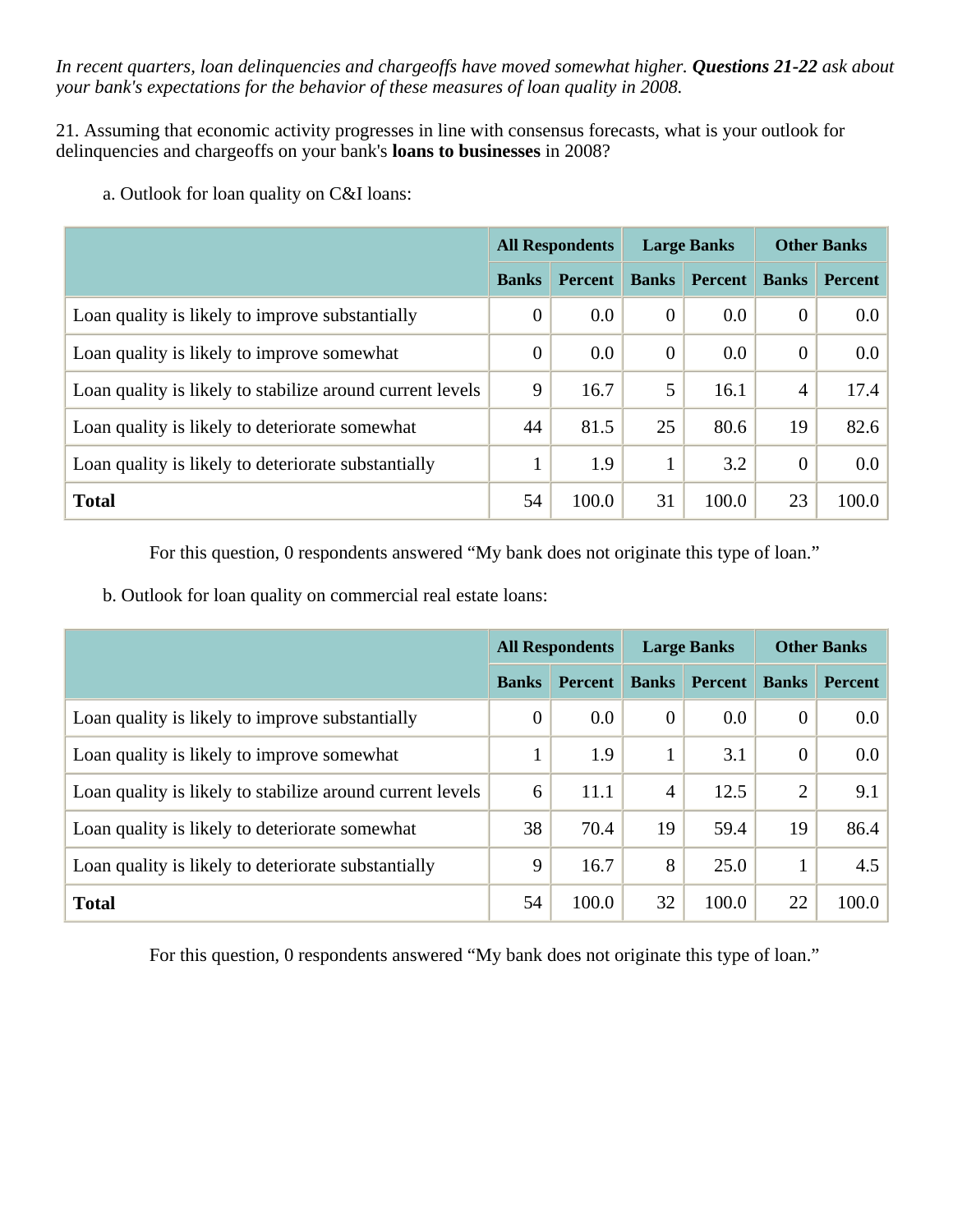22. Assuming that economic activity progresses in line with consensus forecasts, what is your outlook for delinquencies and chargeoffs on your bank's **loans to households** in 2008?

|                                                           | <b>All Respondents</b> |                | <b>Large Banks</b> |                | <b>Other Banks</b> |                |
|-----------------------------------------------------------|------------------------|----------------|--------------------|----------------|--------------------|----------------|
|                                                           | <b>Banks</b>           | <b>Percent</b> | <b>Banks</b>       | <b>Percent</b> | <b>Banks</b>       | <b>Percent</b> |
| Loan quality is likely to improve substantially           | $\overline{0}$         | 0.0            | $\theta$           | 0.0            | $\overline{0}$     | 0.0            |
| Loan quality is likely to improve somewhat                | $\overline{0}$         | 0.0            | $\theta$           | 0.0            | $\overline{0}$     | 0.0            |
| Loan quality is likely to stabilize around current levels | 16                     | 29.6           | 5                  | 15.6           | 11                 | 50.0           |
| Loan quality is likely to deteriorate somewhat            | 37                     | 68.5           | 26                 | 81.3           | 11                 | 50.0           |
| Loan quality is likely to deteriorate substantially       |                        | 1.9            |                    | 3.1            | $\theta$           | 0.0            |
| <b>Total</b>                                              | 54                     | 100.0          | 32                 | 100.0          | 22                 | 100.0          |

a. Outlook for loan quality on prime residential mortgage loans:\*

For this question, 0 respondents answered "My bank does not originate this type of loan."

b. Outlook for loan quality on nontraditional residential mortgage loans:\*

|                                                           | <b>All Respondents</b> |                | <b>Large Banks</b> |                | <b>Other Banks</b> |                  |
|-----------------------------------------------------------|------------------------|----------------|--------------------|----------------|--------------------|------------------|
|                                                           | <b>Banks</b>           | <b>Percent</b> | <b>Banks</b>       | <b>Percent</b> | <b>Banks</b>       | <b>Percent</b>   |
| Loan quality is likely to improve substantially           | $\overline{0}$         | 0.0            | $\theta$           | 0.0            | $\overline{0}$     | 0.0 <sub>1</sub> |
| Loan quality is likely to improve somewhat                | $\Omega$               | 0.0            | $\theta$           | 0.0            | $\theta$           | $0.0\,$          |
| Loan quality is likely to stabilize around current levels | 7                      | 17.9           | 3                  | 11.1           | $\overline{4}$     | 33.3             |
| Loan quality is likely to deteriorate somewhat            | 29                     | 74.4           | 22                 | 81.5           | 7                  | 58.3             |
| Loan quality is likely to deteriorate substantially       | 3                      | 7.7            | $\overline{2}$     | 7.4            | 1                  | 8.3              |
| <b>Total</b>                                              | 39                     | 100.0          | 27                 | 100.0          | 12                 | 100.0            |

For this question, 15 respondents answered "My bank does not originate this type of loan."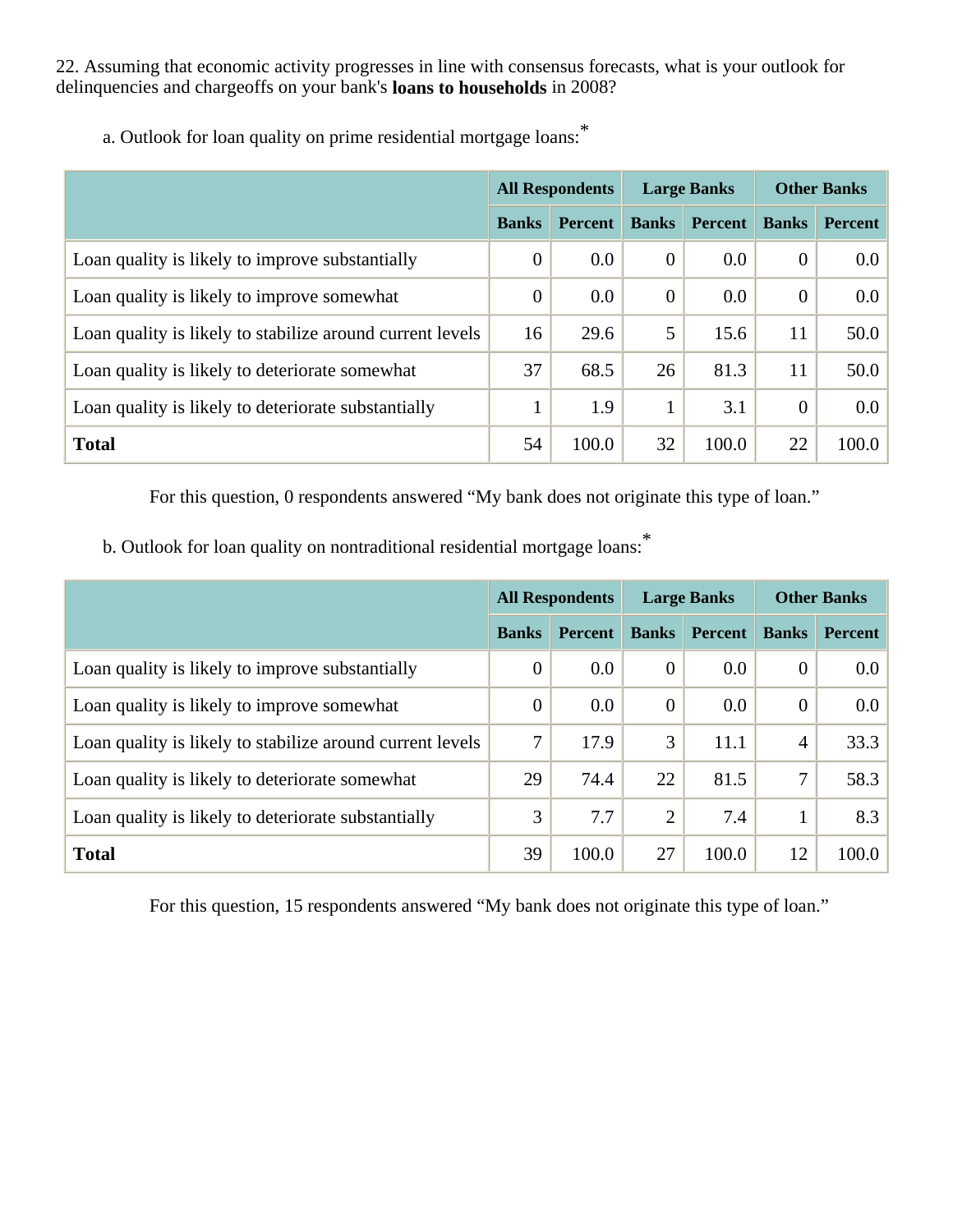|                                                           | <b>All Respondents</b> |                | <b>Large Banks</b> |         | <b>Other Banks</b> |                |
|-----------------------------------------------------------|------------------------|----------------|--------------------|---------|--------------------|----------------|
|                                                           | <b>Banks</b>           | <b>Percent</b> | <b>Banks</b>       | Percent | <b>Banks</b>       | <b>Percent</b> |
| Loan quality is likely to improve substantially           | $\overline{0}$         | 0.0            | $\overline{0}$     | $0.0\,$ | $\theta$           | 0.0            |
| Loan quality is likely to improve somewhat                | $\overline{0}$         | 0.0            | $\overline{0}$     | 0.0     | $\theta$           | 0.0            |
| Loan quality is likely to stabilize around current levels | $\overline{2}$         | 28.6           | 2                  | 40.0    | $\theta$           | 0.0            |
| Loan quality is likely to deteriorate somewhat            | $\overline{4}$         | 57.1           | 3                  | 60.0    |                    | 50.0           |
| Loan quality is likely to deteriorate substantially       |                        | 14.3           | $\overline{0}$     | 0.0     |                    | 50.0           |
| <b>Total</b>                                              | 7                      | 100.0          | 5                  | 100.0   | $\overline{2}$     | 100.0          |

c. Outlook for loan quality on subprime residential mortgage loans:\*

For this question, 47 respondents answered "My bank does not originate this type of loan."

d. Outlook for loan quality on revolving home equity lines of credit:

|                                                           | <b>All Respondents</b> |                | <b>Large Banks</b> |                | <b>Other Banks</b> |                |
|-----------------------------------------------------------|------------------------|----------------|--------------------|----------------|--------------------|----------------|
|                                                           | <b>Banks</b>           | <b>Percent</b> | <b>Banks</b>       | <b>Percent</b> | <b>Banks</b>       | <b>Percent</b> |
| Loan quality is likely to improve substantially           | $\overline{0}$         | 0.0            | $\theta$           | 0.0            | $\theta$           | 0.0            |
| Loan quality is likely to improve somewhat                | $\overline{0}$         | 0.0            | $\theta$           | 0.0            | $\theta$           | 0.0            |
| Loan quality is likely to stabilize around current levels | 12                     | 21.8           | $\overline{4}$     | 12.5           | 8                  | 34.8           |
| Loan quality is likely to deteriorate somewhat            | 38                     | 69.1           | 25                 | 78.1           | 13                 | 56.5           |
| Loan quality is likely to deteriorate substantially       | 5                      | 9.1            | 3                  | 9.4            | $\overline{2}$     | 8.7            |
| <b>Total</b>                                              | 55                     | 100.0          | 32                 | 100.0          | 23                 | 100.0          |

For this question, 0 respondents answered "My bank does not originate this type of loan."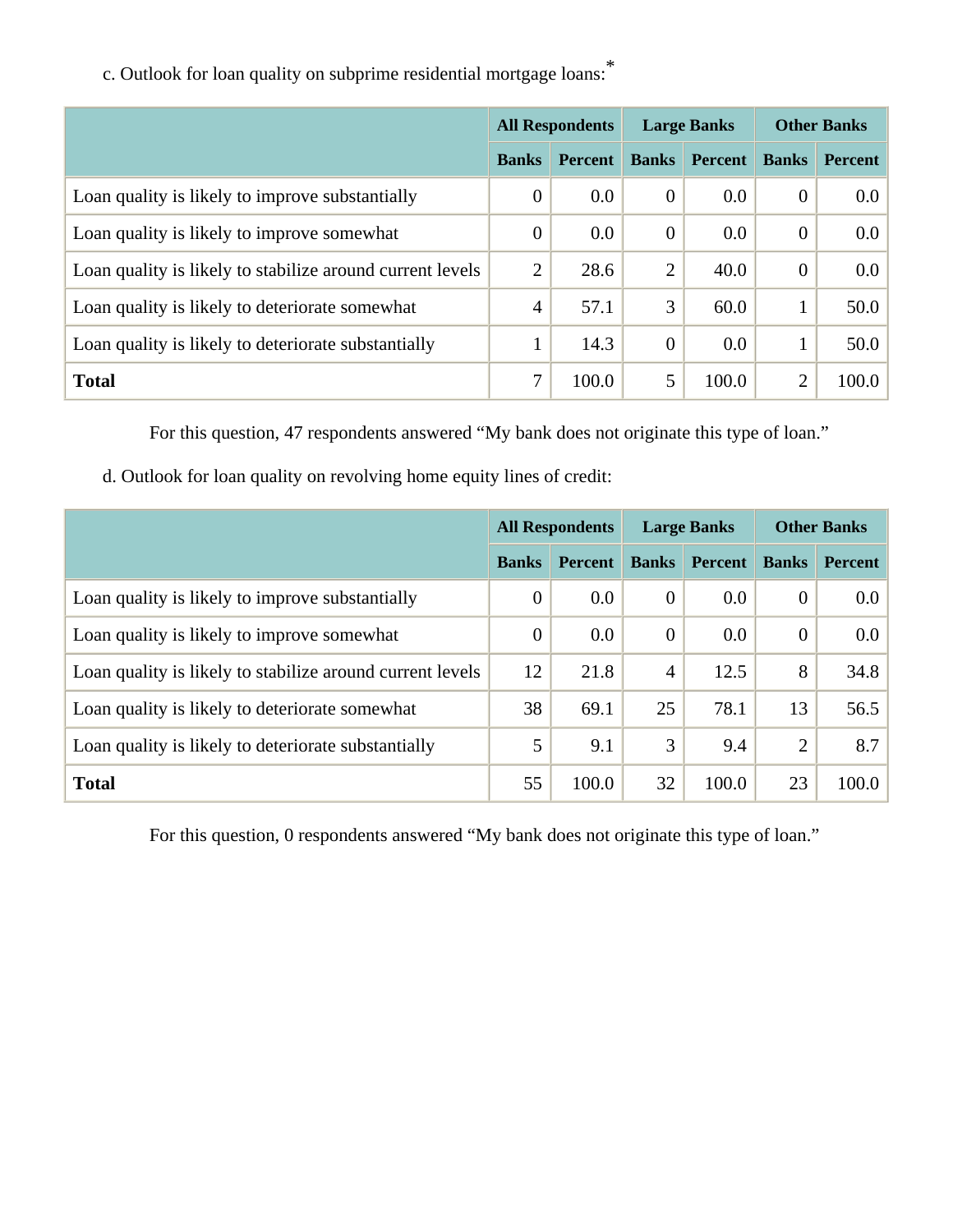e. Outlook for loan quality on credit card loans:

|                                                           | <b>All Respondents</b> |                |              | <b>Large Banks</b> | <b>Other Banks</b> |                  |
|-----------------------------------------------------------|------------------------|----------------|--------------|--------------------|--------------------|------------------|
|                                                           | <b>Banks</b>           | <b>Percent</b> | <b>Banks</b> | <b>Percent</b>     | <b>Banks</b>       | <b>Percent</b>   |
| Loan quality is likely to improve substantially           | $\overline{0}$         | 0.0            | $\theta$     | 0.0                | $\overline{0}$     | 0.0 <sub>1</sub> |
| Loan quality is likely to improve somewhat                | $\overline{0}$         | 0.0            | $\theta$     | 0.0                | $\overline{0}$     | $0.0\,$          |
| Loan quality is likely to stabilize around current levels | 10                     | 26.3           | 7            | 33.3               | 3                  | 17.6             |
| Loan quality is likely to deteriorate somewhat            | 26                     | 68.4           | 12           | 57.1               | 14                 | 82.4             |
| Loan quality is likely to deteriorate substantially       | $\overline{2}$         | 5.3            | 2            | 9.5                | $\overline{0}$     | $0.0\,$          |
| <b>Total</b>                                              | 38                     | 100.0          | 21           | 100.0              | 17                 | 100.0            |

For this question, 10 respondents answered "My bank does not originate this type of loan."

f. Outlook for loan quality on consumer loans other than credit cards:

|                                                           | <b>All Respondents</b> |                | <b>Large Banks</b> |                | <b>Other Banks</b> |                  |
|-----------------------------------------------------------|------------------------|----------------|--------------------|----------------|--------------------|------------------|
|                                                           | <b>Banks</b>           | <b>Percent</b> | <b>Banks</b>       | <b>Percent</b> | <b>Banks</b>       | <b>Percent</b>   |
| Loan quality is likely to improve substantially           | $\overline{0}$         | 0.0            | $\theta$           | 0.0            | $\overline{0}$     | 0.0 <sub>1</sub> |
| Loan quality is likely to improve somewhat                | $\overline{0}$         | 0.0            | $\theta$           | 0.0            | $\theta$           | $0.0\,$          |
| Loan quality is likely to stabilize around current levels | 16                     | 29.6           | 9                  | 29.0           | 7                  | 30.4             |
| Loan quality is likely to deteriorate somewhat            | 38                     | 70.4           | 22                 | 71.0           | 16                 | 69.6             |
| Loan quality is likely to deteriorate substantially       | $\overline{0}$         | 0.0            | $\theta$           | 0.0            | $\overline{0}$     | $0.0\,$          |
| <b>Total</b>                                              | 54                     | 100.0          | 31                 | 100.0          | 23                 | 100.0            |

For this question, 1 respondent answered "My bank does not originate this type of loan."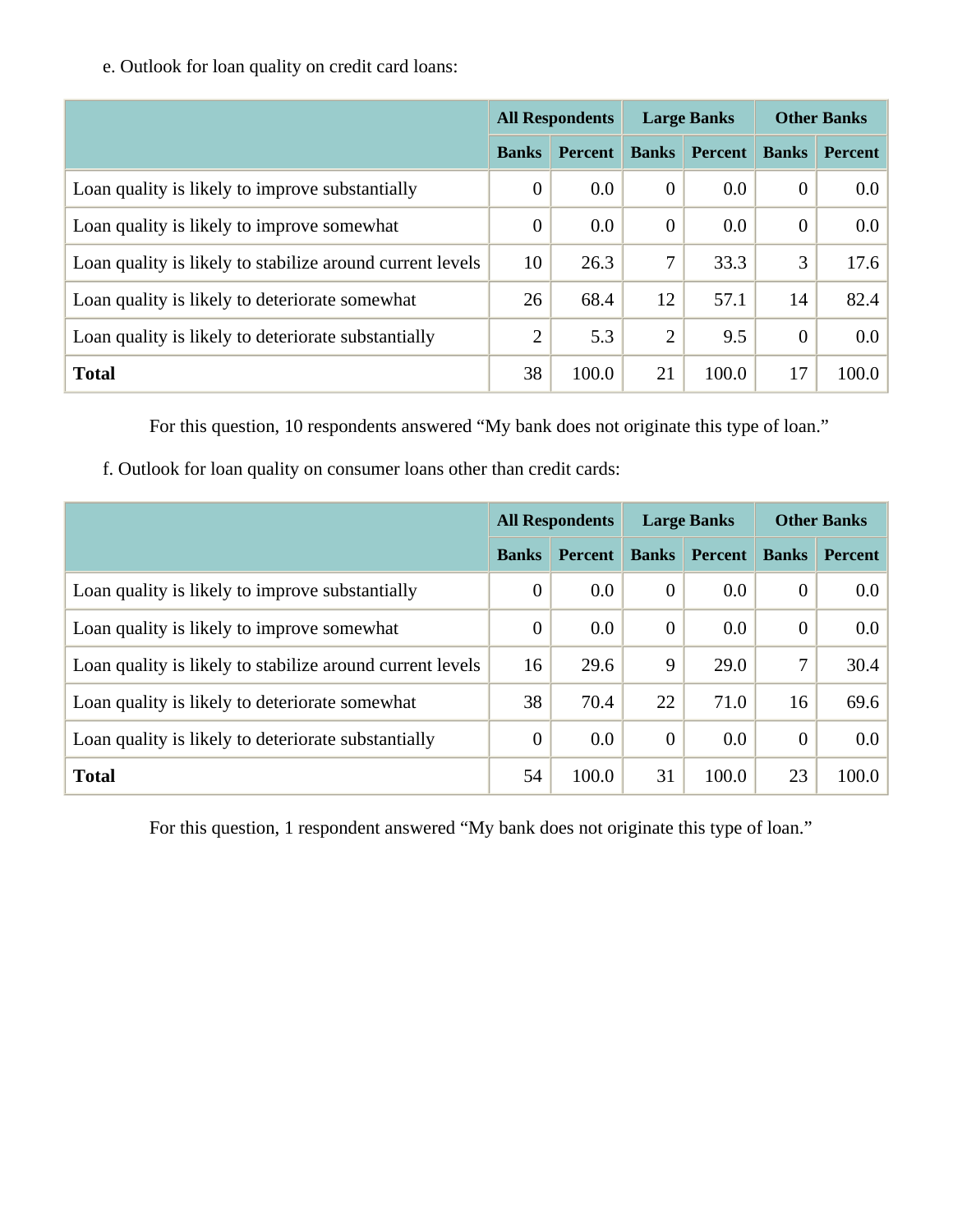*Question 23 asks about strategies that you expect your bank to take in order to mitigate a potential deterioration in the credit quality of its residential mortgage loan portfolio or of the mortgage loans that your bank services for others. Question 23 asks about strategies that you expect your bank to take in order to mitigate a potential deterioration in the credit quality of its residential mortgage loan portfolio or of the mortgage loans that your bank services for others. Question 24 asks about obstacles that you expect your bank to incur while pursuing these loss-mitigating strategies.* 

23. If you anticipate that your bank will experience a deterioration in the credit quality of its residential mortgage loan portfolio or of the mortgage loans that your bank services for others, how important do you expect each of the following strategies to be in mitigating the deterioration in loan quality?

|                      | <b>All Respondents</b> |                |              | <b>Large Banks</b> | <b>Other Banks</b> |                |  |
|----------------------|------------------------|----------------|--------------|--------------------|--------------------|----------------|--|
|                      | <b>Banks</b>           | <b>Percent</b> | <b>Banks</b> | <b>Percent</b>     | <b>Banks</b>       | <b>Percent</b> |  |
| Not significant      | 23                     | 51.1           | 11           | 37.9               | 12                 | 75.0           |  |
| Somewhat significant | 20                     | 44.4           | 17           | 58.6               | 3                  | 18.8           |  |
| Very significant     | $\overline{2}$         | 4.4            |              | 3.4                |                    | 6.3            |  |
| <b>Total</b>         | 45                     | 100.0          | 29           | 100.0              | 16                 | 100.0          |  |

a. Refinancing of loans into Federal Housing Administration (FHA) products:

b. Refinancing of loans into other mortgage products at your bank:

|                      | <b>All Respondents</b> |                |              | <b>Large Banks</b> |              | <b>Other Banks</b> |  |
|----------------------|------------------------|----------------|--------------|--------------------|--------------|--------------------|--|
|                      | <b>Banks</b>           | <b>Percent</b> | <b>Banks</b> | <b>Percent</b>     | <b>Banks</b> | <b>Percent</b>     |  |
| Not significant      | 17                     | 37.8           | 11           | 37.9               | 6            | 37.5               |  |
| Somewhat significant | 23                     | 51.1           | 14           | 48.3               | 9            | 56.3               |  |
| Very significant     | 5                      | 11.1           | 4            | 13.8               |              | 6.3                |  |
| <b>Total</b>         | 45                     | 100.0          | 29           | 100.0              | 16           | 100.0              |  |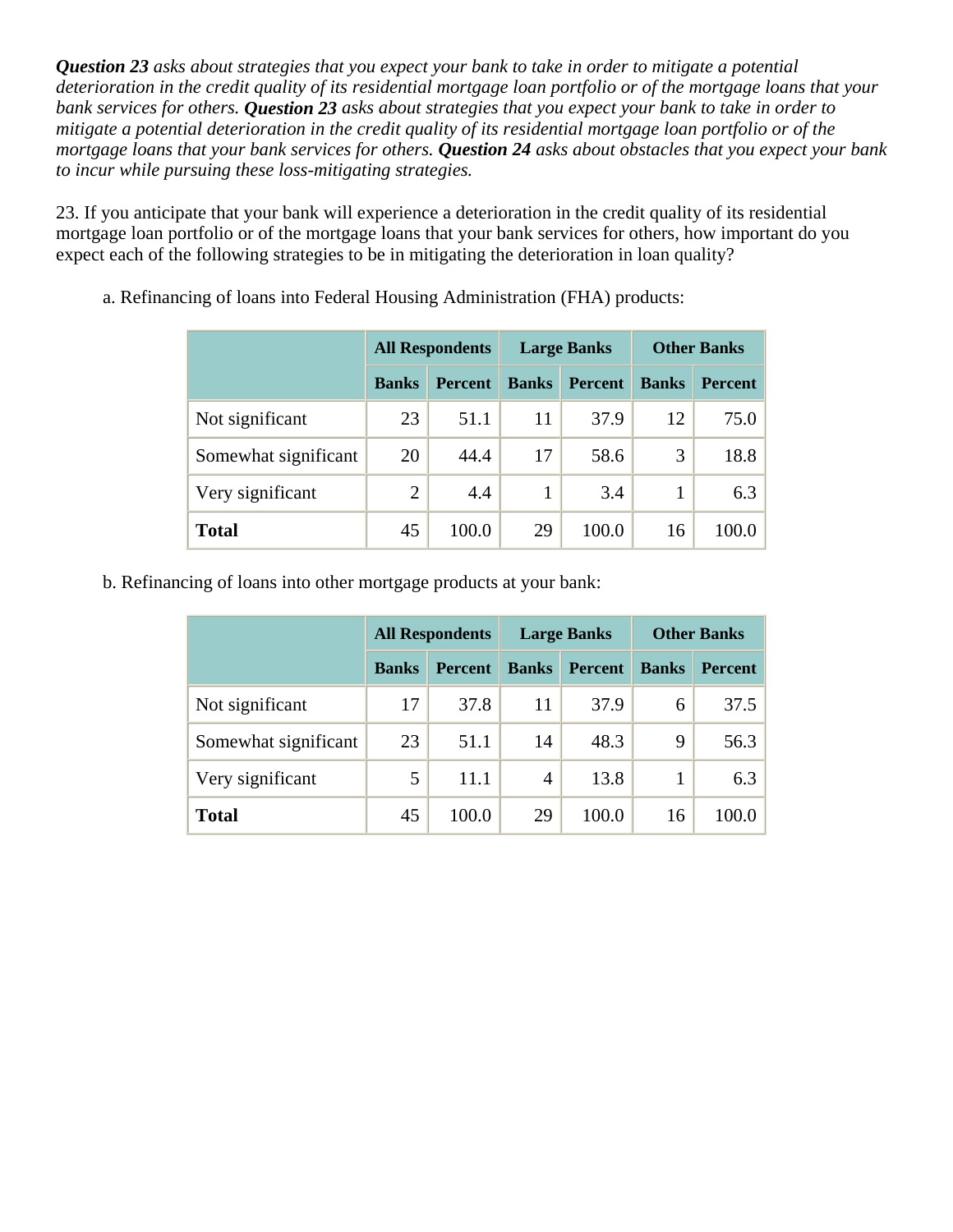c. Loan-by-loan modifications based on individual borrowers' circumstances (for example, lowering loan rates or rolling missed payments in the principal balance):

|                      | <b>All Respondents</b> |                |              | <b>Large Banks</b> |              | <b>Other Banks</b> |  |
|----------------------|------------------------|----------------|--------------|--------------------|--------------|--------------------|--|
|                      | <b>Banks</b>           | <b>Percent</b> | <b>Banks</b> | <b>Percent</b>     | <b>Banks</b> | <b>Percent</b>     |  |
| Not significant      | 6                      | 13.3           |              | 3.4                | 5            | 31.3               |  |
| Somewhat significant | 14                     | 31.1           | 9            | 31.0               | 5            | 31.3               |  |
| Very significant     | 25                     | 55.6           | 19           | 65.5               | 6            | 37.5               |  |
| <b>Total</b>         | 45                     | 100.0          | 29           | 100.0              | 16           | 100.0              |  |

d. Streamlined modifications of the sort proposed by the Hope Now alliance:

|                      | <b>All Respondents</b> |                |              | <b>Large Banks</b> | <b>Other Banks</b> |                |
|----------------------|------------------------|----------------|--------------|--------------------|--------------------|----------------|
|                      | <b>Banks</b>           | <b>Percent</b> | <b>Banks</b> | <b>Percent</b>     | <b>Banks</b>       | <b>Percent</b> |
| Not significant      | 29                     | 64.4           | 17           | 58.6               | 12                 | 75.0           |
| Somewhat significant | 10                     | 22.2           | 7            | 24.1               | 3                  | 18.8           |
| Very significant     | 6                      | 13.3           | 5            | 17.2               |                    | 6.3            |
| <b>Total</b>         | 45                     | 100.0          | 29           | 100.0              | 16                 | 100.0          |

e. Short sales, deed-in-lieu of foreclosures, or other steps where borrowers lose possession of the house:

|                      | <b>All Respondents</b> |                |              | <b>Large Banks</b> |              | <b>Other Banks</b> |  |
|----------------------|------------------------|----------------|--------------|--------------------|--------------|--------------------|--|
|                      | <b>Banks</b>           | <b>Percent</b> | <b>Banks</b> | <b>Percent</b>     | <b>Banks</b> | <b>Percent</b>     |  |
| Not significant      | 15                     | 33.3           | 6            | 20.7               | 9            | 56.3               |  |
| Somewhat significant | 18                     | 40.0           | 15           | 51.7               | 3            | 18.8               |  |
| Very significant     | 12                     | 26.7           | 8            | 27.6               | 4            | 25.0               |  |
| <b>Total</b>         | 45                     | 100.0          | 29           | 100.0              | 16           | 100.0              |  |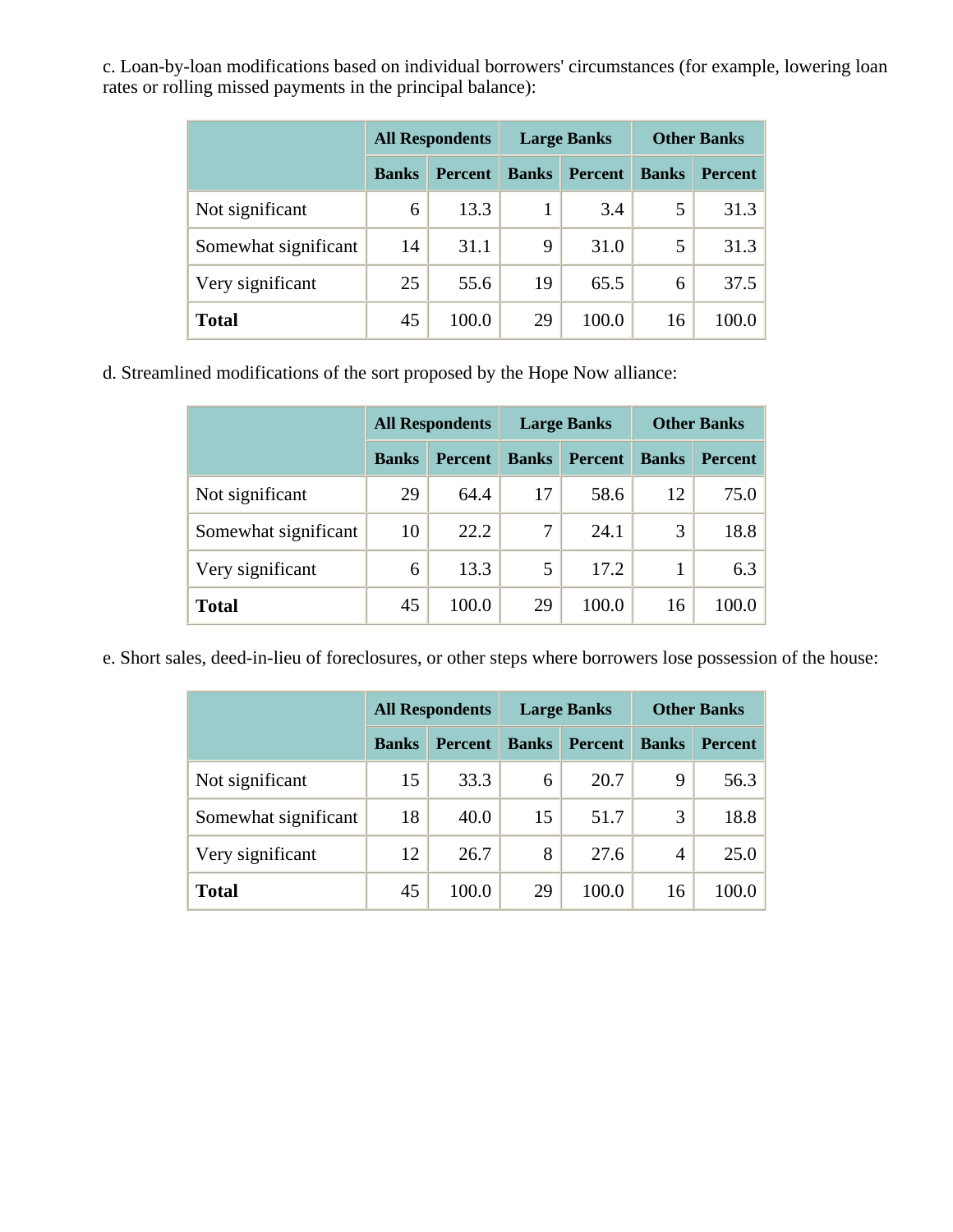24. How significant do you anticipate the following potential obstacles to be for your bank to undertake the loss-mitigating strategies listed in question 23? (Please rate the significance of *each* possible obstacle using the following scale: 1=not significant, 2=somewhat significant, 3=very significant.)

|                      | <b>All Respondents</b> |                |              | <b>Large Banks</b> | <b>Other Banks</b> |                |
|----------------------|------------------------|----------------|--------------|--------------------|--------------------|----------------|
|                      | <b>Banks</b>           | <b>Percent</b> | <b>Banks</b> | <b>Percent</b>     | <b>Banks</b>       | <b>Percent</b> |
| Not significant      | 24                     | 54.5           | 15           | 51.7               | 9                  | 60.0           |
| Somewhat significant | 12                     | 27.3           | 8            | 27.6               | 4                  | 26.7           |
| Very significant     | 8                      | 18.2           | 6            | 20.7               | $\overline{2}$     | 13.3           |
| <b>Total</b>         | 44                     | 100.0          | 29           | 100.0              | 15                 | 100.0          |

a. Limited number of qualified loss mitigation specialists:

b. Difficulty in contacting borrowers:

|                      | <b>All Respondents</b> |                |              | <b>Large Banks</b> | <b>Other Banks</b> |                |
|----------------------|------------------------|----------------|--------------|--------------------|--------------------|----------------|
|                      | <b>Banks</b>           | <b>Percent</b> | <b>Banks</b> | Percent            | <b>Banks</b>       | <b>Percent</b> |
| Not significant      | 17                     | 38.6           | 9            | 31.0               | 8                  | 53.3           |
| Somewhat significant | 18                     | 40.9           | 13           | 44.8               | 5                  | 33.3           |
| Very significant     | 9                      | 20.5           | 7            | 24.1               | 2                  | 13.3           |
| <b>Total</b>         | 44                     | 100.0          | 29           | 100.0              | 15                 | 100.0          |

c. Legal restrictions, such as pooling and servicing agreements:

|                      |              | <b>All Respondents</b> | <b>Large Banks</b> |                | <b>Other Banks</b> |                |
|----------------------|--------------|------------------------|--------------------|----------------|--------------------|----------------|
|                      | <b>Banks</b> | <b>Percent</b>         | <b>Banks</b>       | <b>Percent</b> | <b>Banks</b>       | <b>Percent</b> |
| Not significant      | 29           | 65.9                   | 17                 | 58.6           | 12                 | 80.0           |
| Somewhat significant | 11           | 25.0                   | 8                  | 27.6           | 3                  | 20.0           |
| Very significant     | 4            | 9.1                    | 4                  | 13.8           | $\Omega$           | 0.0            |
| <b>Total</b>         | 44           | 100.0                  | 29                 | 100.0          | 15                 | 100.0          |